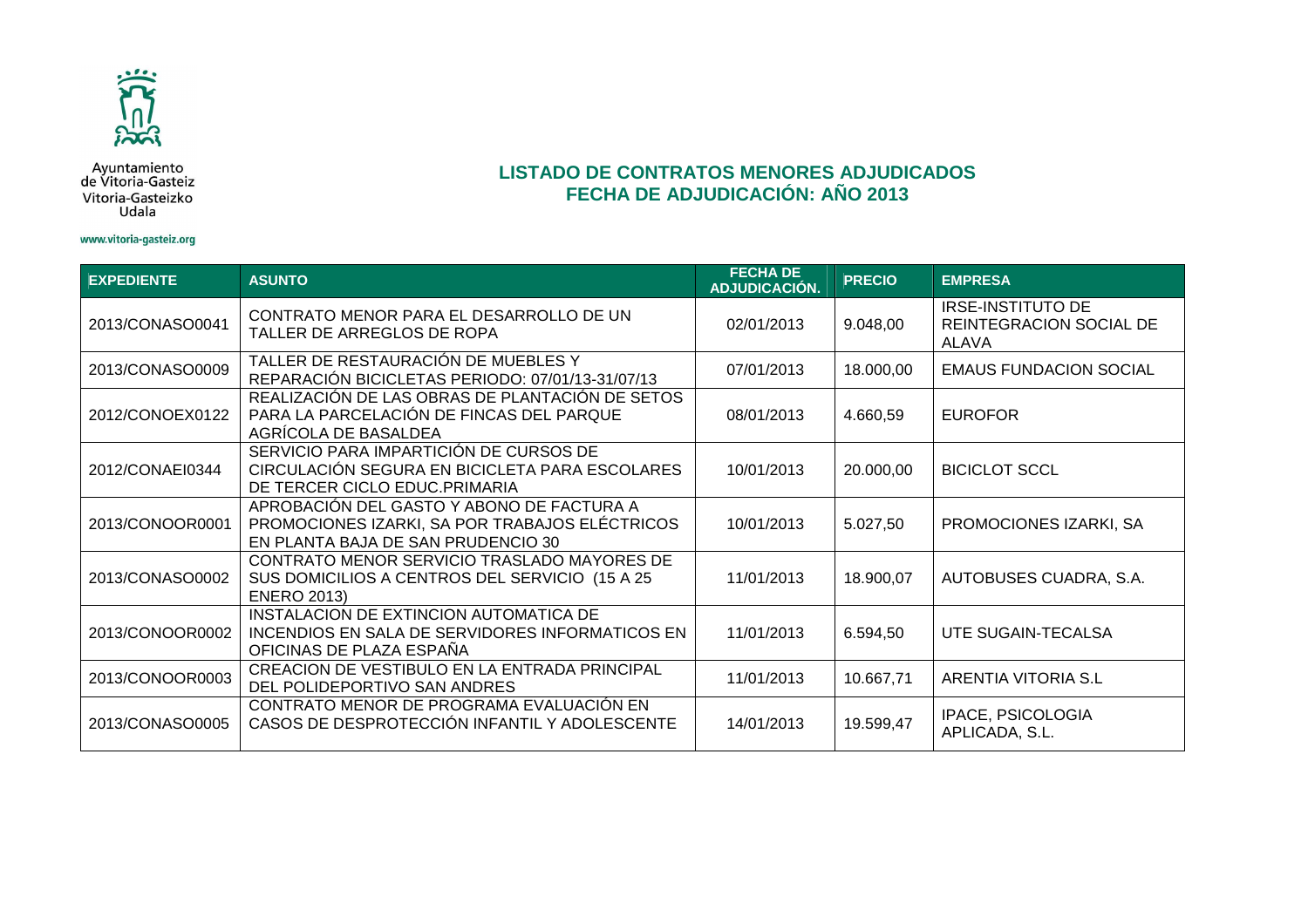

| <b>EXPEDIENTE</b> | <b>ASUNTO</b>                                                                                                               | <b>FECHA DE</b><br>ADJUDICACIÓN. | <b>PRECIO</b> | <b>EMPRESA</b>                                               |
|-------------------|-----------------------------------------------------------------------------------------------------------------------------|----------------------------------|---------------|--------------------------------------------------------------|
| 2013/CONSOC0002   | APROBACIÓN DEL GASTO Y ABONO DE FACTURA A<br>TELNPOAUTO MOTOR, SL CORRESPONDIENTE A<br>AQUISICIÓN DE PALA QUITANIEVES       | 14/01/2013                       | 5.263,50      | TECNOAUTO MOTOR S.L.                                         |
| 2013/CONAEI0015   | APROBACIÓN DEL GASTO Y ABONO DE FACTURA A STOA<br>SLPU POR REDACCIÓN DE PROYECTO DE<br>ABASTECIMIENTO DE AGUA A ABERASTURI  | 14/01/2013                       | 10.988,81     | STOA ESTUDIO TECNICO DE<br><b>OBRAS Y ARQUITECTURA, S.L.</b> |
| 2013/CONOOR0004   | ARREGLOS EN VESTUARIOS DEL PARKING EN LAS<br>INSTALACIONES DEPORTIVAS DE OLARANBE                                           | 16/01/2013                       | 28.223,03     | VASCO GALLEGA DE<br>CONSTRUCCIONES, S.A.                     |
| 2013/CONOOR0005   | TRABAJOS DE CIERRE DE URINARIOS PUBLICOS<br>MEDIANTE PUERTAS CORREDERAS EN LA PLAZA DEL<br><b>MACHETE</b>                   | 17/01/2013                       | 4.538,23      | <b>TALLERES SABARTE S.L.</b>                                 |
| 2013/CONOOR0006   | TRABAJOS DE INSTALACION DE AIRE ACONDICIONADO<br>EN ZONA DE CENTRO DE PROTECCION DE DATOS EN<br>SOTANO AGUIRRELANDA         | 17/01/2013                       | 7.878,11      | VENCLISER, S.A.                                              |
| 2013/CONOOR0008   | TRABAJOS DE INSTALACION DE EQUIPOS<br>HUMIFICADORES EN LAS OFICINAS DE OLAGUIBEL                                            | 17/01/2013                       | 9.506,97      | G.B.E. INST. CLIM. S.L.<br>(BARREDO)                         |
| 2013/CONSOC0001   | SUMINISTRO DE MATERIAL DE ILUMINACION PARA<br><b>ALMACEN MUNICIPAL</b>                                                      | 17/01/2013                       | 8.612,54      | ALVAREZ BELTRAN, S.A.                                        |
| 2013/CONOOR0009   | AROBACIÓN DEL GASTO Y ABONO DE FACTURA Nº 157 A<br>BALGORZA SNA SL POR PARCHEADO DE ACERA DE<br>PLAZA 1 DE MAYO EN ABECHUCO | 18/01/2013                       | 4.958,78      | <b>BALGORZA SNA, SL</b>                                      |
| 2013/CONASO0014   | PROGRAMA DE PREVENCIÓN DE CAIDAS EN LOS CSCM Y<br>OTROS EQUIPAMIENTOS MUNICIPALES                                           | 21/01/2013                       | 12.466,65     | SIRIMIRI, SERVICIOS SOCIO-<br><b>CULTURALES S.L.</b>         |
| 2013/CONOOR0007   | REFORMA DE SANEAMIENTO EN EL PALACIO<br><b>MONTEHERMOSO</b>                                                                 | 22/01/2013                       | 28.656,36     | MARIÑO DOMINGUEZ, JOSE<br><b>RAMON</b>                       |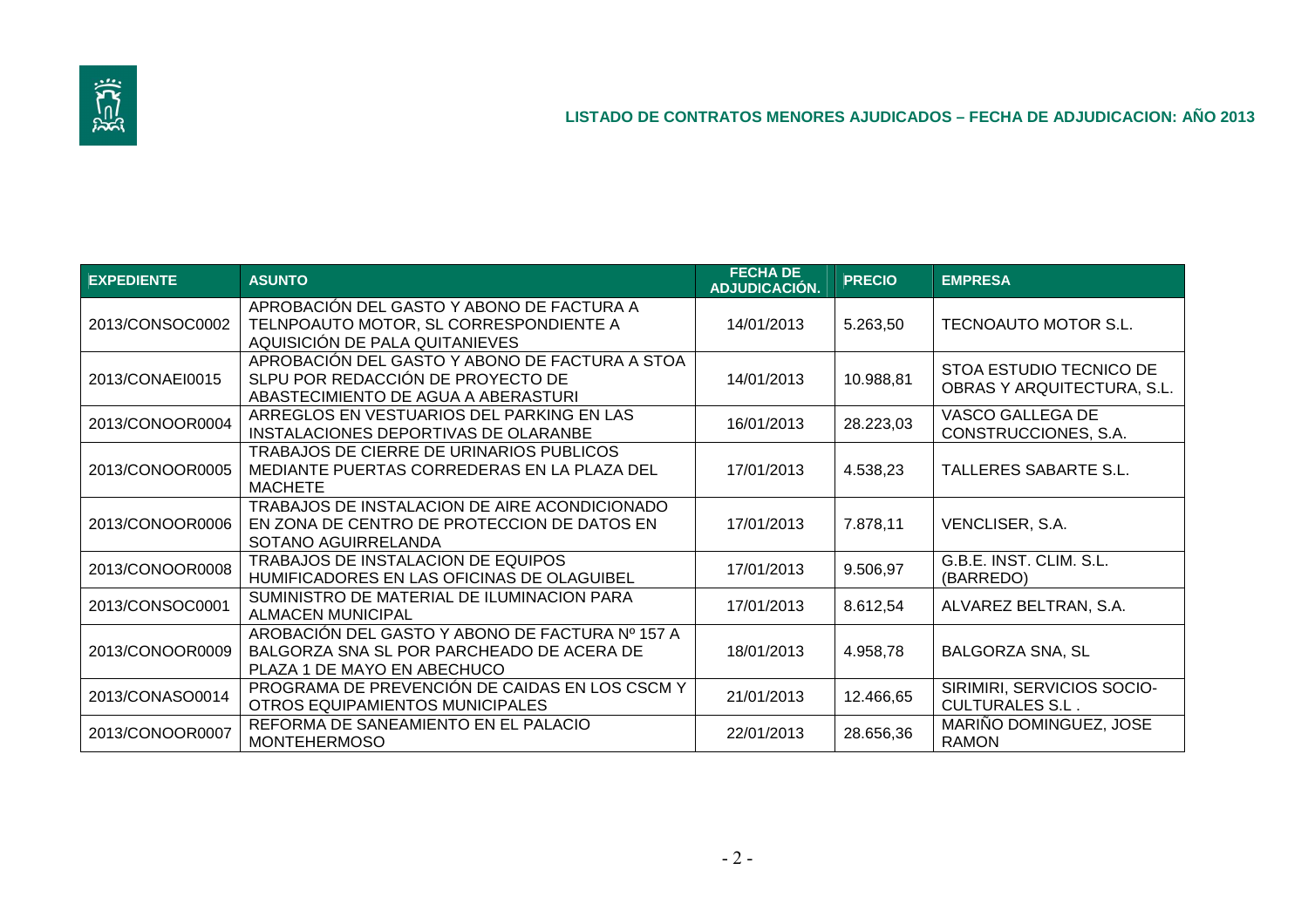

| <b>EXPEDIENTE</b> | <b>ASUNTO</b>                                                                                                                                                | <b>FECHA DE</b><br>ADJUDICACIÓN. | <b>PRECIO</b> | <b>EMPRESA</b>                                    |
|-------------------|--------------------------------------------------------------------------------------------------------------------------------------------------------------|----------------------------------|---------------|---------------------------------------------------|
| 2013/CONASP0016   | APROBACIÓN DEL GASTO Y ABONO DE FACTURA<br>200000180 A EKOARGI POR SUBSANACIÓN DE DEFECTOS<br>ELÉCTRICOS EN CUADRO DE ALUMBRADO DE VITORIA-<br>GASTEIZ       | 22/01/2013                       | 3.229,94      | <b>EKOARGI INSTALACIONES</b><br><b>ELECTRICAS</b> |
| 2013/CONASO0020   | APROBACIÓN DEL GASTO Y ADJUDICACIÓN DEL<br>CONTRATO MENOR DE RETAPIZADO DE BUTACAS DE<br>SALA FRANCISCO DE VITORIA DEL PALACIO DE<br><b>CONTRESOS EUROPA</b> | 22/01/2013                       | 19.927,19     | <b>TAPICERIAS SAN PRUDENCIO</b>                   |
| 2013/CONSOC0004   | SUMINISTRO Y ARRENDAMIENTO DE MÁQUINAS<br>FOTOCOPIADORAS EN LA RED DE BIBLIOTECAS<br>MUNICIPALES EN LOS CENTROS CÍVICOS, AÑO 2013                            | 23/01/2013                       | 5.532,12      | DOCUCONSULT, S.L.                                 |
| 2013/CONSOC0005   | APROBACIÓN DEL GASTO Y ABONO DE FACTURA A<br>LAPPSET POR SUMINISTRO DE JUEGO INFANTIL EN LA C/<br><b>VICENTE GOICOECHEA</b>                                  | 24/01/2013                       | 4.035,35      | LAPPSET ESPAÑA VR, S.L.                           |
| 2013/CONSOC0006   | APROBACIÓN DEL GASTO Y ABONO DE FACTURA A<br>LAPPSET ESPAÑA VR, SL POR SUMINISTRO DE<br>REPUESTOS PARA UN TOBOGÁN DAÑADO                                     | 24/01/2013                       | 17.446,20     | LAPPSET ESPAÑA VR, S.L.                           |
| 2013/CONASP0011   | CONTRATACIÓN DE SERVICIOS DE SELECCIÓN Y ENVÍO<br>DE NOTICIAS DE PRENSA ESCRITA                                                                              | 25/01/2013                       | 18.452,50     | ACCESO GROUP, S.L.                                |
| 2013/CONASO0029   | CONTRATO MENOR SERVICIO TRASLADO MAYORES DE<br>SUS DOMICILIOS A CENTROS SERVICIO DE PERSONAS<br><b>MAYORES Y VICEVERSA</b>                                   | 25/01/2013                       | 18.900,07     | AUTOBUSES CUADRA, S.A.                            |
| 2013/CONSOC0007   | SUMINISTRO DE ROPA DE TRABAJO PARA LA RETIRADA<br>DE NIEVE EN LA VIA PUBLICA                                                                                 | 28/01/2013                       | 8.373,60      | <b>SUMINISTROS IRUÑAKO</b>                        |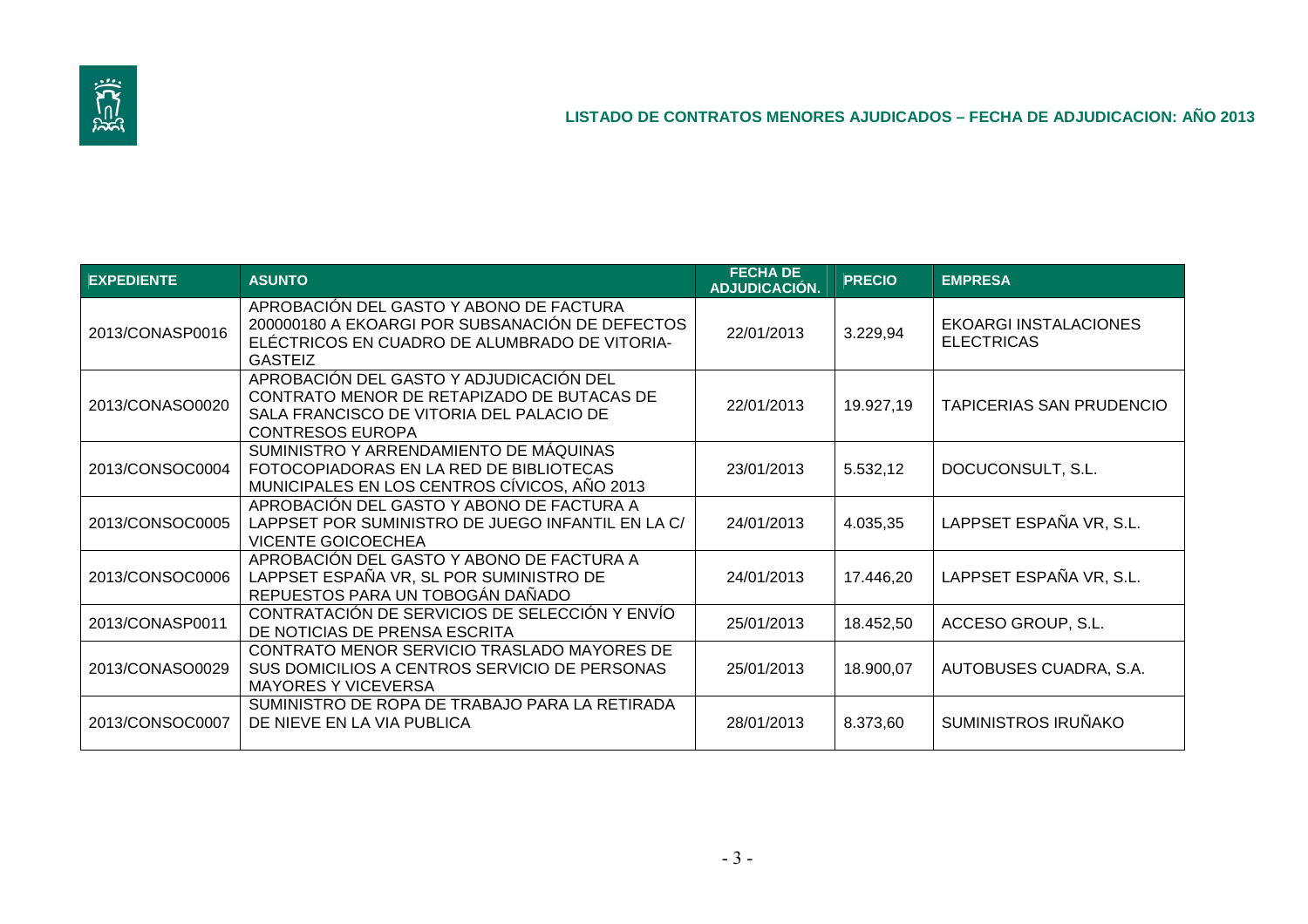

| <b>EXPEDIENTE</b> | <b>ASUNTO</b>                                                                                                                                                            | <b>FECHA DE</b><br>ADJUDICACIÓN. | <b>PRECIO</b> | <b>EMPRESA</b>          |
|-------------------|--------------------------------------------------------------------------------------------------------------------------------------------------------------------------|----------------------------------|---------------|-------------------------|
| 2013/CONASO0006   | CONTRATACION DE UNA EMPRESA QUE APOYE AL<br>AYUNTAMIENTO DE VITORIA-GASTEIZ EN LA MEJORA DE<br>LA COMPETITIVIDAD DEL SECTOR DE CONSTRUCCION<br>PROGRAMA IHOBE 2012-2014  | 04/02/2013                       | 9.922,00      | OFYDE CONSULTING        |
| 2013/CONASO0033   | SERVICIO MANTENIMIENTO INSTALACIONES Y EQUIPOS,<br>ASISTENCIA TÉCNICA Y LABORES DE APOYO EN<br>EVENTOS ORGANIZADOS EN SALONES DE ACTOS EN LA<br>RED CENTROS CIVICOS 2013 | 04/02/2013                       | 7.000,00      | AISILAN XXI, S.L.       |
| 2013/CONASP0034   | CONTRATO MENOR SERVICIO DE VIGILANCIA EN<br>SERVICIO DE INFANCIA Y FAMILIA DEL DPTO. DE<br>ASUNTOS SOCIALES                                                              | 04/02/2013                       | 11.752,48     | DELTA SEGURIDAD, S.A.   |
| 2013/CONASP0017   | LABORES AUXILIARES DE EVENTOS DEPORTIVOS QUE<br>ORGANIZA O COLABORA EL SERVICIO DE DEPORTES<br>2013                                                                      | 05/02/2013                       | 14.869,72     | <b>EVENTOKIT</b>        |
| 2013/CONASO0035   | CONTRATO MENOR TRASLADO PERSONAS MAYORES DE<br>SUS DOMICILIOS A CENTROS DEL SERVICIO PERSONAS<br>MAYORES Y VICEVERSA (5-14 FEB)                                          | 05/02/2013                       | 18.900,07     | AUTOBUSES CUADRA, S.A.  |
| 2013/CONOOR0011   | REPARACION DE CUBIERTA EN EL CEP DIVINO MAESTRO                                                                                                                          | 06/02/2013                       | 8.070,70      | ALBAÑILERÍA DURÁN, S.L. |
| 2013/CONASO0053   | CONTRATO MENOR TRASLADO PERSONAS MAYORES DE<br>SUS DOMICILIOS A CENTROS SERVICIO DE PERSONAS<br>MAYORES(15 A 24 DE FEBRERO)                                              | 13/02/2013                       | 18.900,07     | AUTOBUSES CUADRA, S.A.  |
| 2013/CONOOR0014   | SUSTITUCION DE LUCERNARIO EN EL CP SANTA LUCIA                                                                                                                           | 14/02/2013                       | 5.270,76      | CANALONES OLARIZU S.L.  |
| 2013/CONOOR0015   | REPARACIONES EN SALA DE CALDERAS EN FRONTONES<br>DE MENDIZORROTZA                                                                                                        | 14/02/2013                       | 4.331,80      | ACCESI INTEGRAL S.C.    |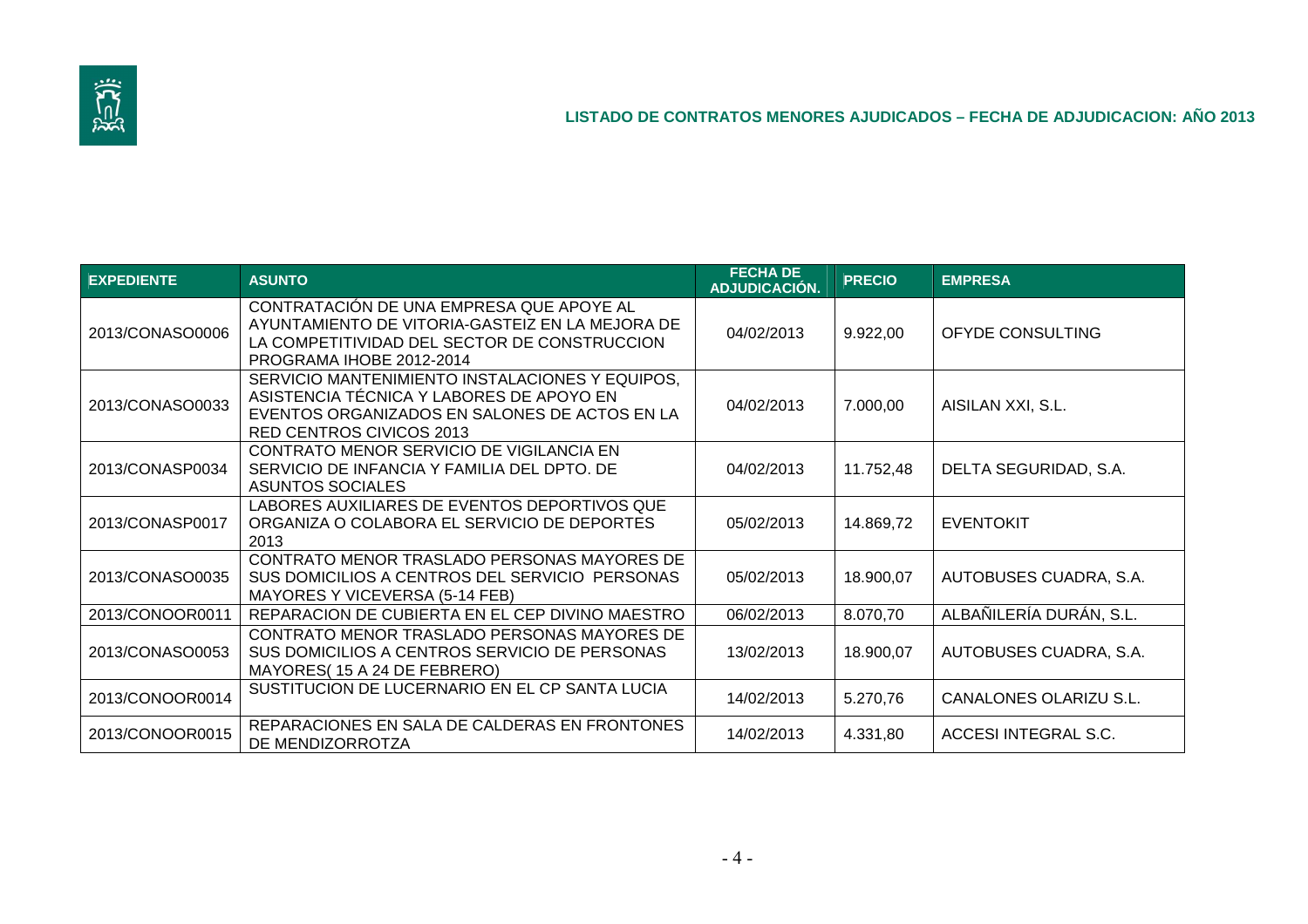

| <b>EXPEDIENTE</b> | <b>ASUNTO</b>                                                                                                                                                       | <b>FECHA DE</b><br>ADJUDICACIÓN. | <b>PRECIO</b> | <b>EMPRESA</b>                                 |
|-------------------|---------------------------------------------------------------------------------------------------------------------------------------------------------------------|----------------------------------|---------------|------------------------------------------------|
| 2013/CONASO0012   | CONTRATACIÓN DEL SERVICIO DE CONTROL DE LOS<br>MERCADOS DE LA PLAZA DE SIMON BOLIVA PLAZA DE<br>SANTA BARBARA Y DE LAKUA ARRIA- GA                                  | 15/02/2013                       | 15.175,00     | AMAYA DIGITAL, S.L.U.                          |
| 2013/CONASO0021   | DISEÑO E IMPARTICIÓN DEL MODULO PERSPECTIVA DE<br>CICLO DE VIDA, UNA DE LAS CLAVES DE LA<br>EXPORTACIÓN. SUBVENCIONADO A TRAVES DE LANBIDE<br>Y EL FSE              | 16/02/2013                       | 16.521,96     | <b>BIZIERA</b>                                 |
| 2013/CONASO0026   | ASISTENCIA TÉCNICA A LA REDACCIÓN DEL PROYECTO<br>Y LA DIRECCIÓN DE OBRA DE REFORMA DEL COLEGIO<br>RAMÓN BAJO, PRIMERA FASE                                         | 20/02/2013                       | 9.075,00      | SILVIA STAFFOLANI                              |
| 2013/CONAEI0036   | REDACCIÓN DE UN INFORME DE LA VALORACIÓN<br>ECONÓMICA DE LAS PLAZAS DE APARCAMIENTO DE<br>PROPIEDAD MUNICIPAL EN EL INMUEBLE SITO EN JUAN<br>BAUTISTA GÁMIZ 10 Y 12 | 20/02/2013                       | 689,70        | <b>SERVATAS</b>                                |
| 2013/CONOOR0016   | SUSTITUCION DE CANALON DE LUCERNARIO EN ACERO<br>GALVANIZADO DEL CENTRO CIVICO JUDIMENDI                                                                            | 20/02/2013                       | 3.993,00      | <b>CUBIERTAS GARCIA LAMEIRO</b><br>S.L.        |
| 2012/CONOOR0133   | PROYECTO DE PLANTACIONES DEL ANILLO VERDE EN<br>EL CORREDOR DEL ALTO DE ESKALMENDI                                                                                  | 21/02/2013                       | 37.663,94     | VIVEROS PERICA S.A.                            |
| 2013/CONASO0018   | MODULO "OPTIMIZACIÓN ENERGÉTICA DE INS-<br>TALACIONES INDUSTRIALES" DENTRO DEL PRO- GRAMA<br>FORMATIVO GESTIÓN ENERGETICA INDUS TRIAL<br>SUBVENCIONADO POR LANBIDE  | 21/02/2013                       | 6.500,00      | <b>F&amp;M ENERGIA SCOOP</b><br><b>PEQUEÑA</b> |
| 2012/CONOOR0134   | OBRAS DE MOVIMIENTO DE TIERRAS EN LA PARCELA<br>DEL ANTIGUO CAMPO DE GOLF DE GAMARRA                                                                                | 22/02/2013                       | 38.371,22     | OBRAS PUBLICAS ONAINDIA,<br>S.A.               |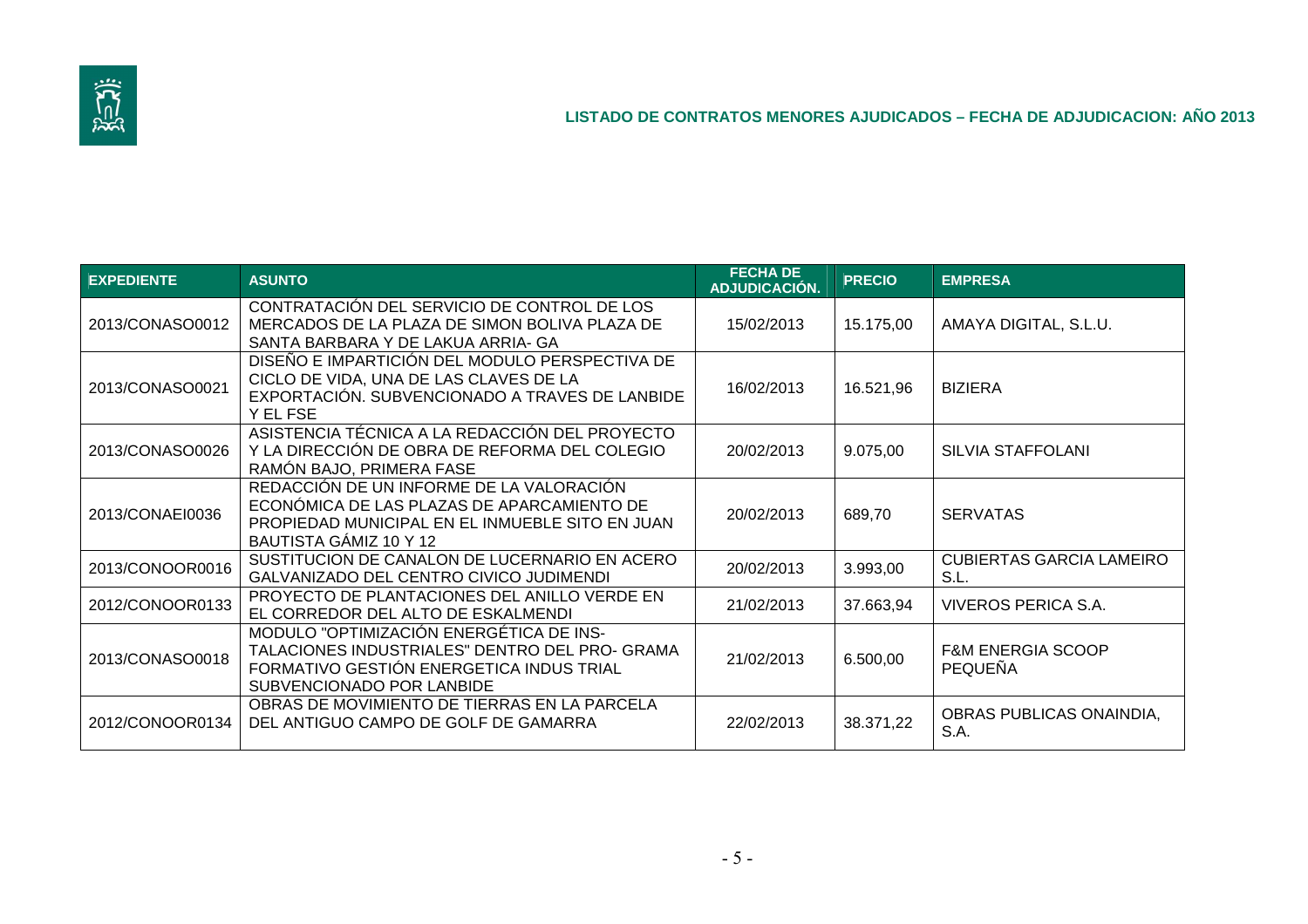

| <b>EXPEDIENTE</b> | <b>ASUNTO</b>                                                                                                                                                           | <b>FECHA DE</b><br>ADJUDICACIÓN. | <b>PRECIO</b> | <b>EMPRESA</b>                                  |
|-------------------|-------------------------------------------------------------------------------------------------------------------------------------------------------------------------|----------------------------------|---------------|-------------------------------------------------|
| 2013/CONASO0060   | CONTRATO MENOR TRASLADO PERSONAS MAYORES DE<br>DOMICILIOS A CENTROS DEL SERVICIO DE PERSONAS<br>MAYORES (25 FEBRERO-6 DE MARZO)                                         | 22/02/2013                       | 18.900,07     | AUTOBUSES CUADRA, S.A.                          |
| 2013/CONASO0306   | ESPECTÁCULO FORMICA EL DÍA 5 DE ENERO DE 2014                                                                                                                           | 25/02/2013                       | 8.228,00      | GOMEZ DE LA CUEVA, LUCAS                        |
| 2013/CONASO0008   | CONTRATACIÓN DE LA IMPARTICIÓN DE UN PROGRAMA<br>FORMATIVO DENOMINADO TRABAJOS Y TECNICAS<br>VERTICALES. ACTUACIÓN ENMARCADA EN EL<br>PROYECTO EMPLEO LOCAL 10          | 26/02/2013                       | 8.000,00      | LANDHER SERVICIOS DE<br><b>FORMACIÓN</b>        |
| 2013/CONOOR0017   | TRABAJOS DE SUMINISTRO DE CO2 PARA PISCINAS<br>INTERIORES DEL C.D. MENDIZORROTZA                                                                                        | 26/02/2013                       | 5.743,38      | PRAXAIR ESPAÑA S.L.                             |
| 2013/CONASO0065   | LIMPIEZA DE MANTENIMIENTO EN DIVERSOS CENTROS<br>DE INSERCION SOCIAL                                                                                                    | 27/02/2013                       | 13.490,68     | UNION INTERNACIONAL DE<br>LIMPIEZAS, S.A. UNI 2 |
| 2013/CONOOR0018   | TRABAJOS DE INSTALACION DE PARA-NIEVES EN LAS<br>CUBIERTAS DE CHAPA DEL CP LOREA LA ENCINA                                                                              | 27/02/2013                       | 4.791,60      | <b>CUBIERTAS OLI-CER, S.L.</b>                  |
| 2013/CONOOR0019   | SUSTITUCION DE PUERTAS DE ENTRADA EN<br>POLIDEPORTIVO DE ABETXUKO                                                                                                       | 28/02/2013                       | 21.233,22     | ARAÚ OBRAS Y PROYECTOS<br>S.L.U.                |
| 2013/CONASO0071   | CONTRATO MENOR PROGRAMA DE EVALUACIÓN DE<br>CASOS DE DESPROTECCIÓN INFANTIL Y AOLESCENTE                                                                                | 28/02/2013                       | 19.599,47     | IPACE, PSICOLOGIA<br>APLICADA, S.L.             |
| 2013/CONASO0031   | PROGRAMA FORMATIVO"TURISMO SOSTENIBLE: GUÍAS<br>TURÍSTICOS" AYUDAS PARA EL IMPULSO DE<br>PROYECTOS DE DESARROLLO ECONÓMICO Y CREACIÓN<br>EMPLEO LOCAL 2012, FIN.LANBIDE | 01/03/2013                       | 14.520,00     | <b>AGROTRAVEL</b>                               |
| 2013/CONASP0072   | SERVICIO DE LIMPIEZA DE ESPACIOS COMUNES EN<br>CEMENTERIOS EL SALVADOR Y SANTA ISABEL                                                                                   | 01/03/2013                       | 9.008,45      | <b>JULTER SERVICIOS S.L.</b>                    |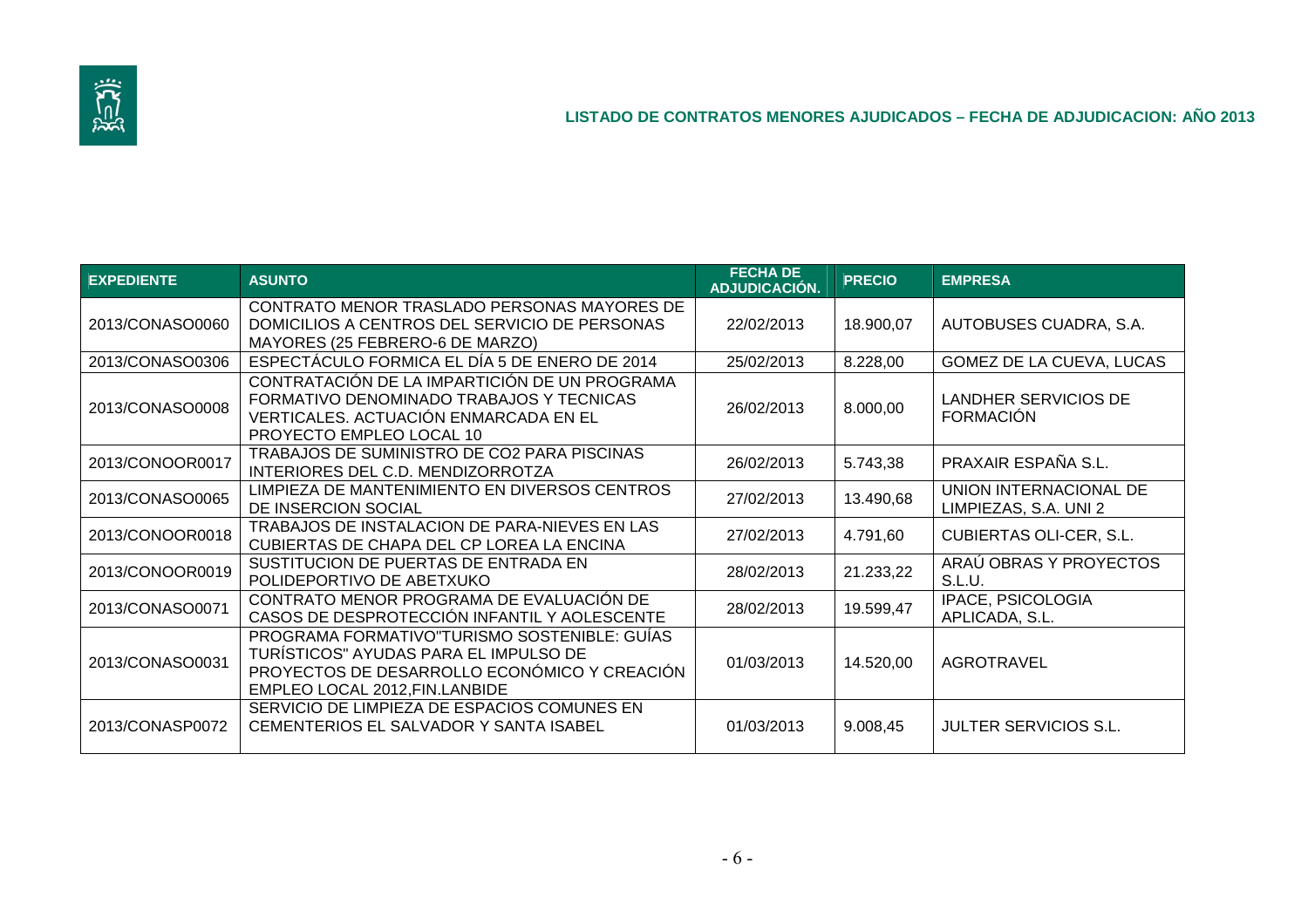

| <b>EXPEDIENTE</b> | <b>ASUNTO</b>                                                                                                                                                            | <b>FECHA DE</b><br>ADJUDICACIÓN. | <b>PRECIO</b> | <b>EMPRESA</b>                                       |
|-------------------|--------------------------------------------------------------------------------------------------------------------------------------------------------------------------|----------------------------------|---------------|------------------------------------------------------|
| 2013/CONASO0027   | PROGRAMA FORMATIVO DESARROLLADOR DE<br>SOFWARE LIBRE. ACTUACIÓN ENMARCADA EN EL<br>PROYECTO DE AYUDAS PARA IMPULSO DE PRO-<br>YECTOS DE EMPLEO LOCAL 2012 FINANCIADA P   | 06/03/2013                       | 8.640,00      | PLEXXOO INTERACTIVA S.L.                             |
| 2013/CONASP0077   | CONTRATO MENOR DE DINAMIZACIÓN PARQUE DE<br>PERSONAS MAYORES DE CORONACIÓN                                                                                               | 06/03/2013                       | 3.231,60      | SIRIMIRI, SERVICIOS SOCIO-<br><b>CULTURALES S.L.</b> |
| 2013/CONASP0078   | CONTRATO MENOR DE PROGRAMA DE PREVENCIÓN DE<br>CAIDAS DE LOS CSCM                                                                                                        | 06/03/2013                       | 8.445,15      | SIRIMIRI, SERVICIOS SOCIO-<br><b>CULTURALES S.L.</b> |
| 2012/CONASO0375   | CONTRATO MENOR PARA PRESTACIÓN DEL SERVI CIO<br>DE MANTENIMIENTO DE LA SEÑALÉTICA Y<br>EQUIPAMIENTO DE LOS PARQUES DEL ANILLO VERDE<br>DE VITORIA-GASTEIZ                | 07/03/2013                       | 14.883,00     | <b>COPALSA</b>                                       |
| 2013/CONASO0037   | IMPARTICIÓN DE MÓDULOS DE TÉCNICAS DE BÚSQUEDA<br>DE EMPLEO Y DINAMIZACIÓN LABO- RAL EN<br>PROGRAMAS DE FORMACIÓN PARA EL EMPLEO.<br>PORYECTO EMPLEO LOCAL 10 COF FSE    | 07/03/2013                       | 12.600,00     | <b>HEGALA NORTE S.L.</b>                             |
| 2013/CONASO0044   | ESPACIO DE DEMOSTRACIÓN PARA LA PROMOCIO Y<br>APLICACION DE TECNOLOGÍAS Y MATERIALES PARA LA<br>REHABILITACIÓN Y CONSTRUCCION SOSTENIBLE.<br>FINANC 50% EMPRESA LOCAL 10 | 07/03/2013                       | 16.940,00     | HAIZELAN BESAIDE S. COOP.                            |
| 2013/CONOOR0022   | REFORMA DE BAÑO GERIATRICO DE PLANTA PRIMERA<br>EN RESIDENCIA AURORA                                                                                                     | 11/03/2013                       | 4.152,24      | ARENTIA VITORIA S.L                                  |
| 2013/CONAEI0064   | REDACCIÓN DE PROYECTO DE OBRAS DE DERRIBO DEL<br>INMUEBLE Nº 5 DE LA C/SANTO DOMINGO, EN EL<br>EJERCICIO DE LA EJECUCIÓN SUBSIDIARIA                                     | 14/03/2013                       | 3.206,50      | LÓPEZ DE ARMENTIA ORBE,<br><b>LUIS</b>               |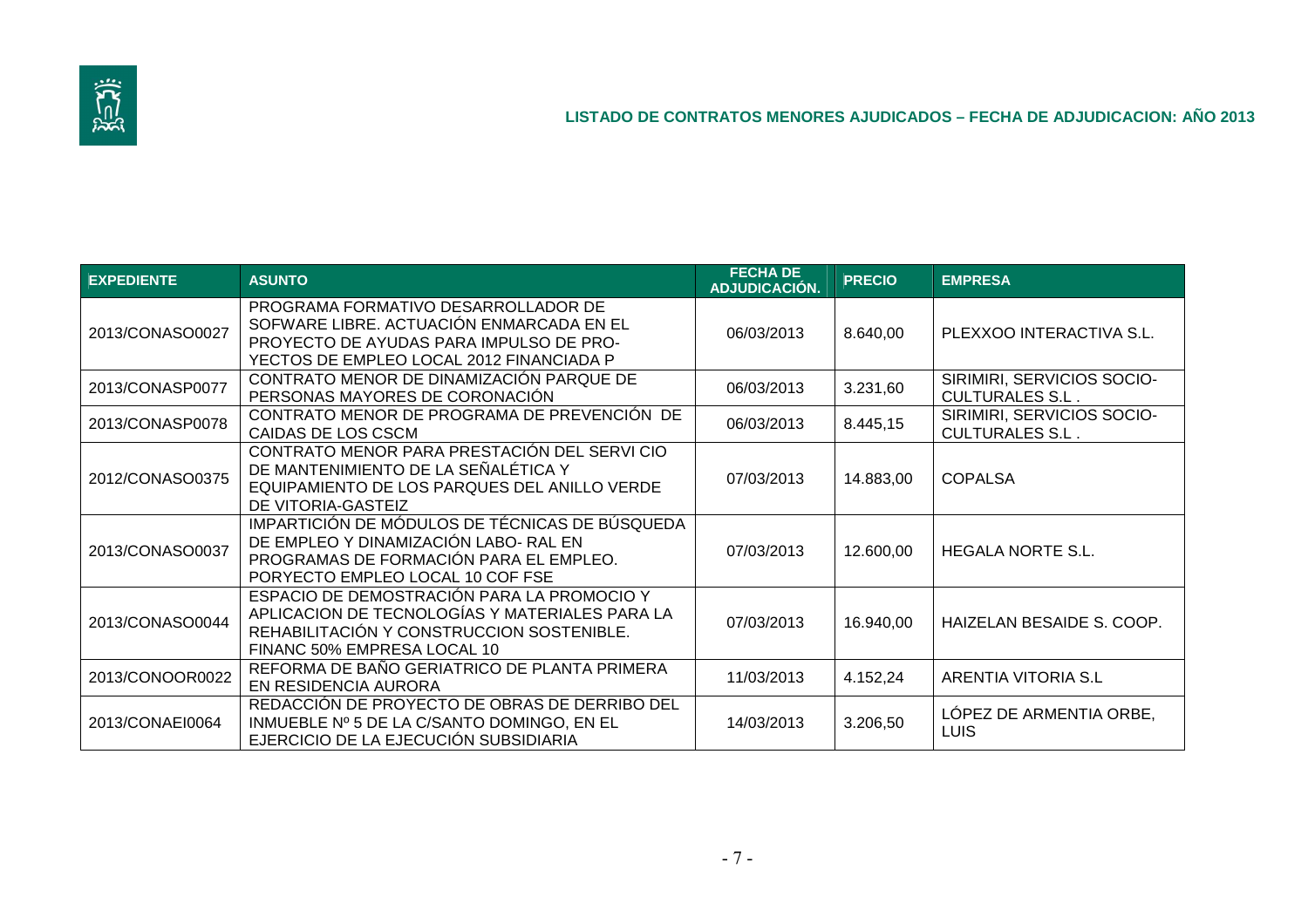

| <b>EXPEDIENTE</b> | <b>ASUNTO</b>                                                                                                                                                                   | <b>FECHA DE</b><br>ADJUDICACIÓN. | <b>PRECIO</b> | <b>EMPRESA</b>                                      |
|-------------------|---------------------------------------------------------------------------------------------------------------------------------------------------------------------------------|----------------------------------|---------------|-----------------------------------------------------|
| 2013/CONASO0070   | ASISTENCIA TÉCNICA PARA LA DIRECCIÓN DE OBRA DE<br>LAS OBRAS DE ACONDICIONAMIENTO TÉRMICO Y<br>ACÚSTICO DE FACHADA, MEDIANTE UNA SOLUCIÓN<br><b>VEGETAL, DEL PALACIO EUROPA</b> | 14/03/2013                       | 16.250,00     | <b>JORDI SERRAMIA RUIZ</b>                          |
| 2013/CONASO0051   | MODULOS "DESARROLLO DE PROYECTO DE PLAN DE<br>ACCION SOSTENIBLE TUTORIZADO" Y "SER- VICIO DE<br>APOYO TECNICO AMBIENTAL Y RESO- LUCIÓN<br>PERSONALIZADA DE DUDAS"               | 15/03/2013                       | 13.310,00     | <b>INGURUMENAREN KIDEAK</b><br><b>INGENIERIA SL</b> |
| 2013/CONASO0092   | APROBACIÓN Y ADJUDICACIÓN DEL CONTRATO MENOR<br>DEL SERVICIO DE NOTICIAS DE LA AGENCIA EFE                                                                                      | 19/03/2013                       | 11.786,25     | <b>AGENCIA EFE</b>                                  |
| 2013/CONASO0095   | ORQUESTA 'NUEVA ALASKA' EL DÍA 5 DE AGOSTO Y DE<br>LA ORQUESTA 'PASARELA' EL DÍA 6 DE AGOSTO EN LA<br>PLAZA DE ESPAÑA                                                           | 19/03/2013                       | 8.107,00      | <b>SERVICIOS CULTURALES</b><br>NARIA, S.L.          |
| 2013/CONSOC0015   | TRABAJOS DE INSTALACION DE UN PARQUE DE JUEGOS<br>INFANTILES EN EL PATIO INTERIOR DEL CENTRO CIVICO<br><b>IPARRALDE</b>                                                         | 19/03/2013                       | 6.518,41      | <b>FERROSER</b><br><b>INFRAESTRUCTURAS S.A.</b>     |
| 2013/CONASO0339   | BAILABLES PARA MAYORES EN EL QUIOSCO DE LA<br>FLORIDA DURANTE LAS FIESTAS DE LA BLANCA 2013                                                                                     | 19/03/2013                       | 10.164,00     | ESPECTÁCULOS TIC TAK S.L.                           |
| 2013/CONASP0067   | ACTIVIDADES DEPORTIVAS PARA JOVENES DE 12 A 17<br>AÑOS (CAMPAÑA RUMBO AL DEPORTE PRIMAVERA-<br><b>VERANO 2013)</b>                                                              | 22/03/2013                       | 10.656,00     | <b>DISPORT EKI S.L.</b>                             |
| 2013/CONASP0068   | ACTIVIDADES ACUATICAS PARA JOVENES DE 16 A 30<br>AÑOS (CAMPAÑA RUMBO AL DEPORTE PRIMAVERA-<br><b>VERANO 2013)</b>                                                               | 22/03/2013                       | 5.040,00      | <b>CLUB NAUTICO DE VITORIA</b>                      |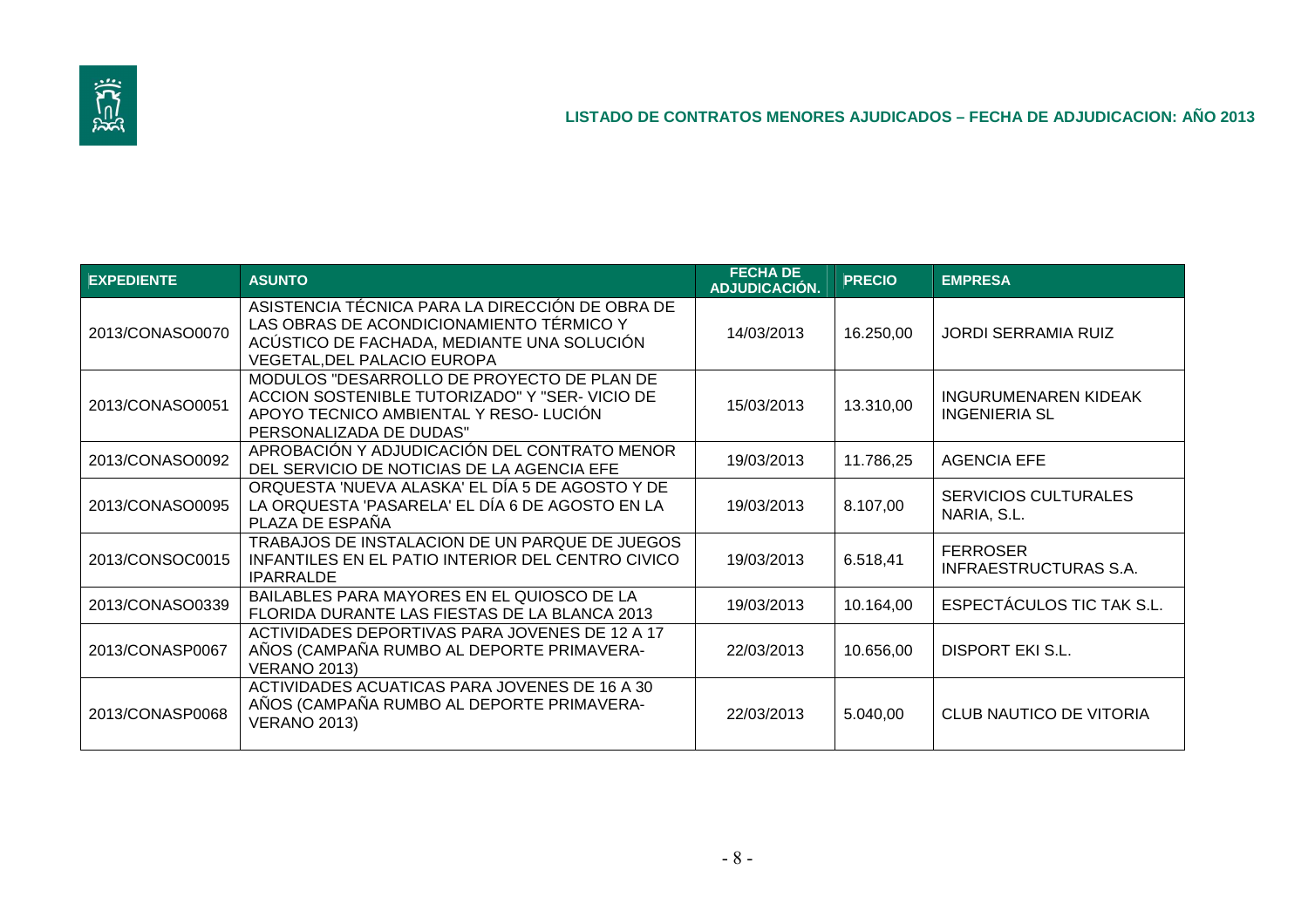

| <b>EXPEDIENTE</b> | <b>ASUNTO</b>                                                                                                                                                                      | <b>FECHA DE</b><br>ADJUDICACIÓN. | <b>PRECIO</b> | <b>EMPRESA</b>                                                     |
|-------------------|------------------------------------------------------------------------------------------------------------------------------------------------------------------------------------|----------------------------------|---------------|--------------------------------------------------------------------|
| 2013/CONASP0069   | ACTIVIDADES EN LA NATURALEZA PARA JOVENES DE 16<br>A 30 AÑOS (CAMPAÑA RUMBO AL DEPORTE PRIMAVERA-<br><b>VERANO 2013)</b>                                                           | 22/03/2013                       | 21.776,00     | <b>INGURU AVENTURA, S.L.</b>                                       |
| 2013/CONOOR0021   | OBRAS DE REFORMA DE LA PLAZA DE ABASTOS FASE1 <sup>a</sup> ,<br>ACONDICIONAMIENTO PROVISIONAL DE PUESTOS EN<br>PLANTA +1, PUESTA EN MARCHA DE INSTALACIONES<br><b>FRIGORÍFICAS</b> | 22/03/2013                       | 19.995,67     | ETXELAN ARABA, S.L.                                                |
| 2013/CONSOC0014   | ADQUISICIÓN DE UN EQUIPO MULTIFUNCIÓN LÁSER<br>B/N+COLOR DE 28 PP.M CON DESTINO AL ASIAC DEL<br>DEPARTAMENTO DE HACIENDA                                                           | 22/03/2013                       | 3.857,91      | RICOH ESPAÑA S.L.U.                                                |
| 2013/CONASO0107   | JOTAS EN LA PLAZA DEL CONDE DE PEÑAFLORIDA PARA<br>LAS FIESTAS DE LA BLANCA 2013                                                                                                   | 22/03/2013                       | 5.457,00      | <b>SERVICIOS CULTURALES</b><br>NARIA, S.L.                         |
| 2013/CONASO0099   | ACTUACIÓN GRUPO 'EFECTO PASILLO' EL DÍA 4 DE<br>AGOSTO EN LA PLAZA DE LOS FUEROS                                                                                                   | 25/03/2013                       | 15.730,00     | <b>IREGUA PRODUCCIÓN Y</b><br>CONTRATACIÓN DE<br>ESPECTÁCULOS S.L. |
| 2013/CONASP0100   | MANTENIMIENTO DEL SISTEMA DE INFORMACIÓN<br>GEOGRÁFICO (GIS) DEL AYUNTAMIENTO DE VITORIA-<br><b>GASTEIZ</b>                                                                        | 25/03/2013                       | 20.749,00     | ESTUDIOS GIS, S.L.                                                 |
| 2013/CONASO0101   | ACTUACIÓN DEL ARTISTA 'KIKO VENENO' EL DÍA 5 DE<br>AGOSTO EN LA PLAZA DE LOS FUEROS                                                                                                | 25/03/2013                       | 18.150,00     | <b>IREGUA PRODUCCIÓN Y</b><br>CONTRATACIÓN DE<br>ESPECTÁCULOS S.L. |
| 2013/CONASP0103   | MANTENIMIENTO DE LA WEB MUNICIPAL Y LOS<br>SISTEMAS SOPORTE A LA E-ADMINISTRACIÓN DEL<br>AYUNTAMIENTO DE VITORIA-GASTEIZ                                                           | 25/03/2013                       | 21.753,30     | DEUSTO SISTEMAS, S.A.                                              |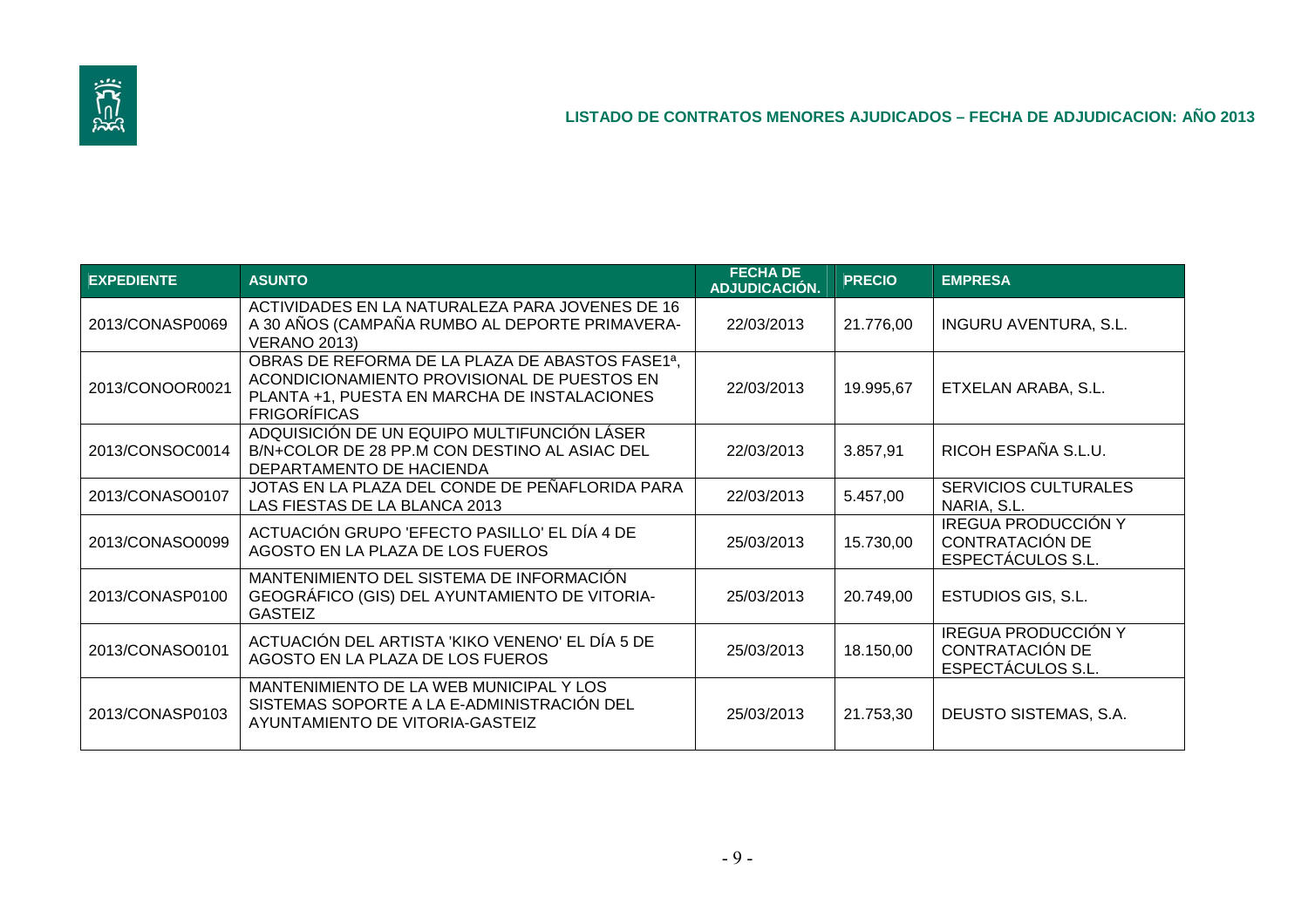

| <b>EXPEDIENTE</b> | <b>ASUNTO</b>                                                                                                                                                          | <b>FECHA DE</b><br>ADJUDICACIÓN. | <b>PRECIO</b> | <b>EMPRESA</b>                              |
|-------------------|------------------------------------------------------------------------------------------------------------------------------------------------------------------------|----------------------------------|---------------|---------------------------------------------|
| 2013/CONASP0104   | ASISTENCIA TÉCNICA DE COMUNICACIONES Y<br>SEGURIDAD DE RED DEL AYUNTAMIENTO DE VITORIA-<br><b>GASTEIZ</b>                                                              | 25/03/2013                       | 20.278,50     | DEUSTO SISTEMAS, S.A.                       |
| 2013/CONASP0105   | MANTENIMIENTO DE LOS SERVIDORES CENTRALES IBM<br><b>ISERIES DEL AYUNTAMIENTO DE VITORIA-GASTEIZ</b>                                                                    | 25/03/2013                       | 17.802,50     | OSIATIS, S.A.                               |
| 2013/CONASO0111   | CONTRATO MENOR DESARROLLO PROGRAMA SOCIO<br>EDUCATIVO EN PISOS DE ACOGIDA                                                                                              | 25/03/2013                       | 1.699,21      | IPACE, PSICOLOGIA<br>APLICADA, S.L.         |
| 2013/CONASO0112   | GRUPOS DE VERBENAS CON REPERTORIO EUSKALDUN<br>PARA ACTUAR EN LA PLAZA DEL ARCA LOS DÍAS 4 Y 5 DE<br><b>AGOSTO</b>                                                     | 26/03/2013                       | 2.904,00      | LUIS MARIA LUZURIAGA, S.L.                  |
| 2013/CONASO0112   | GRUPOS DE VERBENAS CON REPERTORIO EUSKALDUN<br>PARA ACTUAR EN LA PLAZA DEL ARCA LOS DÍAS 4 Y 5 DE<br><b>AGOSTO</b>                                                     | 26/03/2013                       | 3.025,00      | ARABA ESPECTACULOS, S.C.                    |
| 2013/CONASO0085   | RECOGIDA SELECTIVA DE RESIDUO TEXTIL, CALZADO Y<br>PEQUEÑOS APARATOS ELÉCTRICOS Y ELECTRÓNICOS<br>(PAESS) A TRAVÉS DE CONTENEDOR, EN VITORIA-<br><b>GASTEIZ</b>        | 04/04/2013                       | 17.990,00     | REZIKLETA, S. COOP.                         |
| 2013/CONASO0061   | FORMACIÓN EN HABILIDADES DE FEED-BACK                                                                                                                                  | 08/04/2013                       | 6.300,00      | OLARTE DESARROLLO DE<br>PERSONAS S.L.       |
| 2013/CONASO0063   | PROGRAMA FORMATIVO "PINTURA ARTISTICA DE<br>INTERIORES" ACTUACIÓN ENMARCADA EN EL<br>PROYECTO EMPLEO LOCAL 10, COFINANCIADO 50% POR<br>EL PROGRAMA OPERATIVO 2007-2013 | 08/04/2013                       | 5.421,00      | PINTURAS INNOVART S.L.                      |
| 2013/CONOEX0020   | CONTRATACIÓN DE LA INSTALACION ELECTRICA DE<br>BAJA TENSIÓN PARA LAS CASETAS DE LA FERIA DE LAS<br>FIESTAS PATRONALES DE LA VIRGEN BLANCA AÑO 2013                     | 09/04/2013                       | 13.134,55     | <b>URARTE MONTAJES</b><br>ELECTRICOS S.A.L. |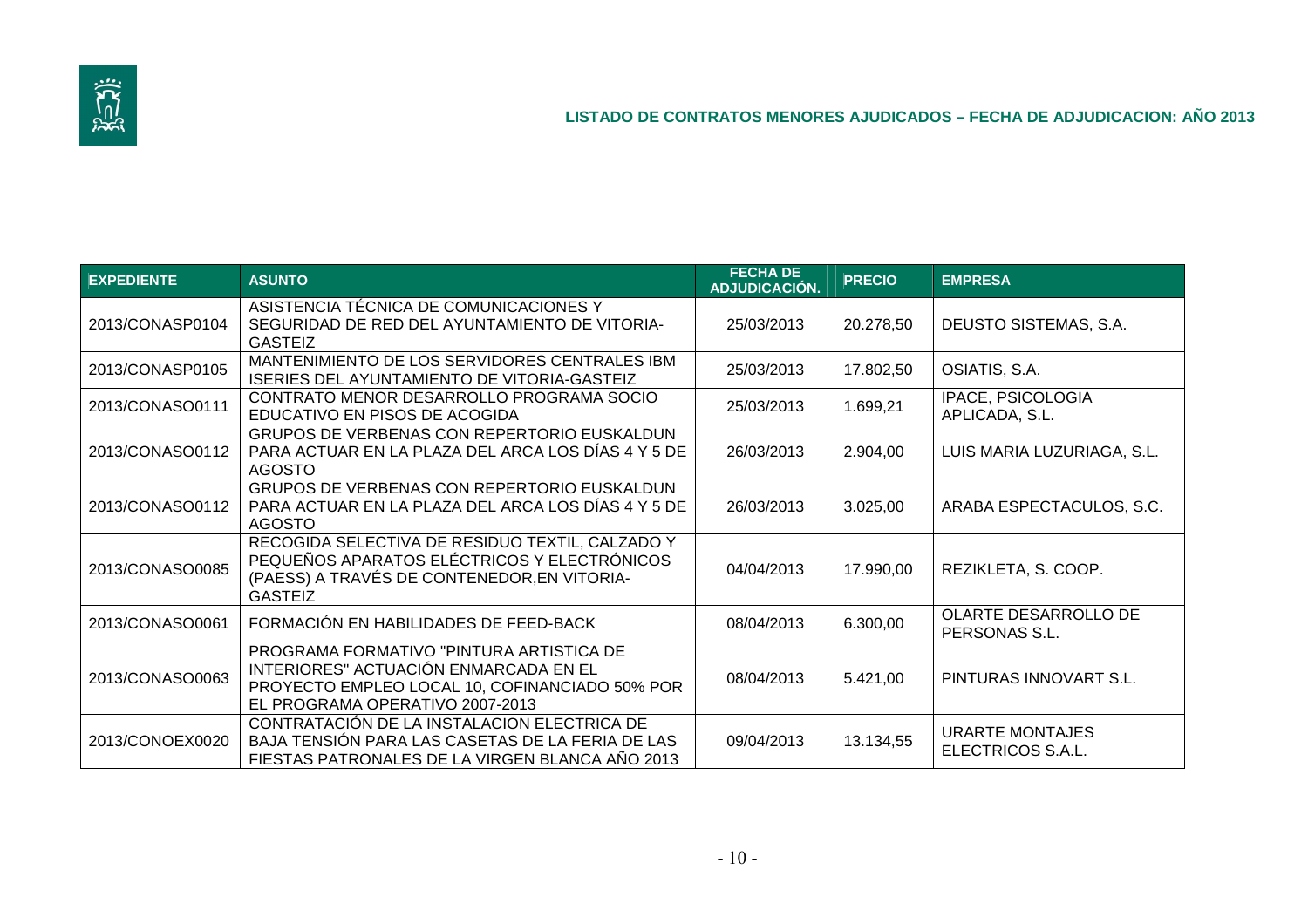

| <b>EXPEDIENTE</b> | <b>ASUNTO</b>                                                                                                                                               | <b>FECHA DE</b><br>ADJUDICACIÓN. | <b>PRECIO</b> | <b>EMPRESA</b>                                                     |
|-------------------|-------------------------------------------------------------------------------------------------------------------------------------------------------------|----------------------------------|---------------|--------------------------------------------------------------------|
| 2013/CONASO0313   | CONTRATACIÓN DEL ESPACIO FESTIVO ZOCO ÁRABA<br>PARA LAS FIESTAS DE LA VIRGEN BLANCA 2013                                                                    | 09/04/2013                       | Sin gasto     | <b>ACCION CALLE</b><br>PRODUCCIONES TEATRALES                      |
| 2013/CONASP0090   | MANTENIMIENTO DE LAS SONDAS PORTÁTILES<br>MULTIPARAMÉTRICAS ONLINE PARA LA MEDIDA DE PH,<br>CONDUCTIVIDAD Y TEMPERATURA CON TRANSMISIÓN<br>DE DATOS VÍA GSM | 10/04/2013                       | 21.765,00     | ELDER MEDIO AMBIENTE<br>VITORIA S.L.L.                             |
| 2013/CONASO0117   | CONTRATACIÓN DE 'BONGO BOTRAKO' EL DÍA 7 DE<br>AGOSTO EN LA PLAZA DE LOS FUEROS                                                                             | 11/04/2013                       | 10.406,00     | <b>GAZTEOK MANAGEMENT</b><br>KULTUR LANAK S.L.                     |
| 2013/CONASP0127   | CONTRATO MENOR PROGRAMA DE EVALUACION DE<br>CASOS DE DESPROTECCION INFANTIL                                                                                 | 12/04/2013                       | 19.599,47     | IPACE, PSICOLOGIA<br>APLICADA, S.L.                                |
| 2013/CONASO0137   | ESPECTÁCULO 'LA COPLA CON MAYÚSCULAS' EN LA<br>PLAZA DE LA PROVINCIA EL DÍA 7 DE AGOSTO DE 2013                                                             | 19/04/2013                       | 4.235,00      | <b>SERVICIOS CULTURALES</b><br>NARIA, S.L.                         |
| 2013/CONASO0138   | ESPECTÁCULO 'FONOTAREKOS' EL DÍA 6 DE AGOSTO DE<br>2013                                                                                                     | 22/04/2013                       | 3.327,50      | ESPECTÁCULOS TIC TAK S.L.                                          |
| 2013/CONASO0139   | ESPECTÁCULO DE MARIACHI 'DE RANCHERAS Y<br>MARIACHIS' EN LA PLAZA DE LA PROVINCIA EL DÍA 8 DE<br>AGOSTO DE 2013                                             | 22/04/2013                       | 5.929,00      | <b>SERVICIOS CULTURALES</b><br>NARIA, S.L.                         |
| 2013/CONASO0141   | ESPECTÁCULO LOS SUPER SINGLES EN LA PLAZA DE LA<br>PROVINCIA EL DÍA 9 DE AGOSTO DE 2013                                                                     | 22/04/2013                       | 5.445,00      | <b>IREGUA PRODUCCIÓN Y</b><br>CONTRATACIÓN DE<br>ESPECTÁCULOS S.L. |
| 2013/CONSPE0019   | SUMINISTRO DE UN TIPO DE CONSUMIBLE INFORMÁTICO                                                                                                             | 23/04/2013                       | 55,13         | <b>INFOPRODUCTS, S.L.</b>                                          |
| 2013/CONOOR0026   | TRABAJOS DE DOTACION DE SISTEMA DE DETECCION Y<br>ALARMA DE INCENDIO EN EI ARANA                                                                            | 23/04/2013                       | 6.559,23      | UTE SUGAIN-TECALSA                                                 |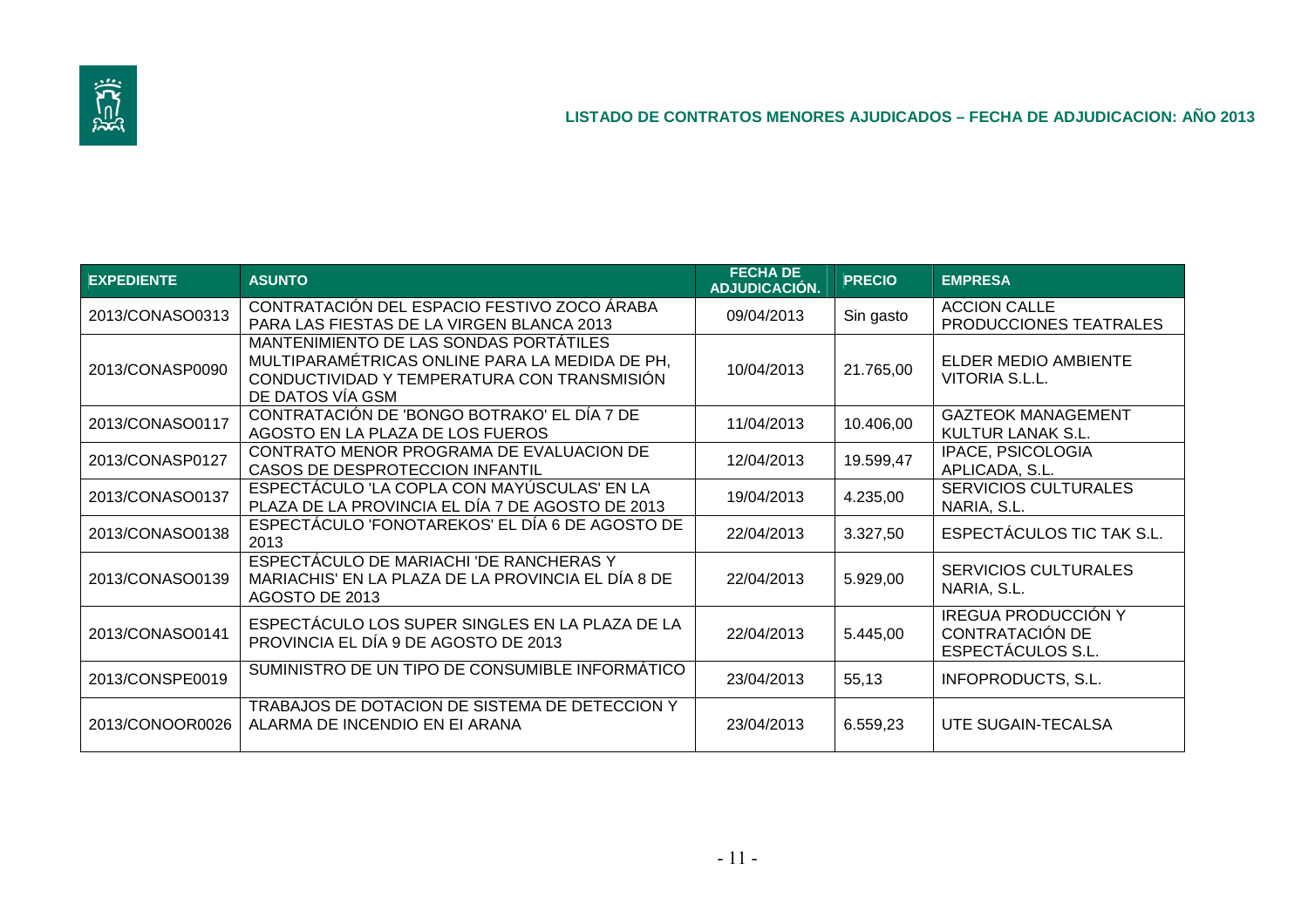

| <b>EXPEDIENTE</b> | <b>ASUNTO</b>                                                                                                     | <b>FECHA DE</b><br><b>ADJUDICACIÓN.</b> | <b>PRECIO</b> | <b>EMPRESA</b>                                               |
|-------------------|-------------------------------------------------------------------------------------------------------------------|-----------------------------------------|---------------|--------------------------------------------------------------|
| 2013/CONOOR0027   | TRABAJOS DE DOTACION DE SISTEMA DE DETECCION Y<br>ALARMA DE INCENDIO EN EI GLORIA FUERTES<br>HAURRESKOLA          | 23/04/2013                              | 7.449,18      | UTE SUGAIN-TECALSA                                           |
| 2013/CONOOR0029   | SUSTITUCION DE CANALONES EN EL EDIFICIO<br>PRINCIPAL DEL CEP LUIS DORAO                                           | 23/04/2013                              | 16.497,14     | <b>CUBIERTAS OLI-CER, S.L.</b>                               |
| 2013/CONASP0102   | CONTRATO LOTE 1 SERVICIO PELUQUERIA Y ESTETICA<br>EN EL CIAM SAN PRUDENCIO                                        | 24/04/2013                              | 5.991,98      | <b>JUSTE MARTINEZ TERESA</b>                                 |
| 2013/CONOOR0030   | TRABAJOS DE DOTACION DE SISTEMA DE DETECCION Y<br>ALARMA DE INCENDIO EN EI IZARRA HAURRESKOLA                     | 24/04/2013                              | 10.247,19     | <b>INGENIERIA DE SEGURIDAD</b><br>DE VITORIA Y ÁLAVA, S.L.U. |
| 2013/CONOOR0031   | RENOVACION DE CUBIERTA DE PORCHE EN EI<br><b>GURUTZMENDI</b>                                                      | 24/04/2013                              | 17.614,28     | <b>IMPER ASFALTICOS S.L.</b>                                 |
| 2013/CONOOR0032   | TRABAJOS DE AMPLIACION DEL SISTEMA ANTI-<br><b>INTRUSION EN EMEI HAURTZARO</b>                                    | 24/04/2013                              | 1.120,03      | DELALUZ INSTALACIONES<br><b>MIKEL FLORES ARINAS</b>          |
| 2013/CONOOR0034   | REPARACION DE LOSA DE HORMIGON VISTO EN EL<br>EXTERIOR DEL FRONTON ABETXUKO                                       | 24/04/2013                              | 7.606,45      | ACCESI INTEGRAL S.C.                                         |
| 2013/CONOOR0033   | REPARACION DE CUMBRERA DE HORMIGON EN CEP +<br>IES SAMANIEGO (PRIMARIA + SECUNDARIA)                              | 25/04/2013                              | 4.598,00      | <b>CUBIERTAS BERRIKANO</b><br>DAVID NARANJO PEREZ            |
| 2013/CONOOR0035   | TRABAJOS DE OBRA CIVIL PARA INSTALACION DE<br>DEPOSITO CRIOGENICO PARA CO2 EN PISCINAS DE<br><b>MENDIZORROTZA</b> | 25/04/2013                              | 31.423,52     | SABALAIN, S.L.                                               |
| 2013/CONOOR0036   | SUSTITUCION DE BOCAS DE INCENDIO EQUIPADAS EN<br>CEP ODON APRAIZ (INFANTIL + PRIMARIA)                            | 25/04/2013                              | 5.182,67      | UTE SUGAIN-TECALSA                                           |
| 2013/CONSOC0018   | SUMINISTRO BANCOS, COLGADORES, ALTILLOS MESA<br>ARBITROS PARA CAMPOS 2 Y 4 OLARANBE                               | 26/04/2013                              | 7.094,74      | ELKSPORT DISTRIBUICIONES,<br>S.L.                            |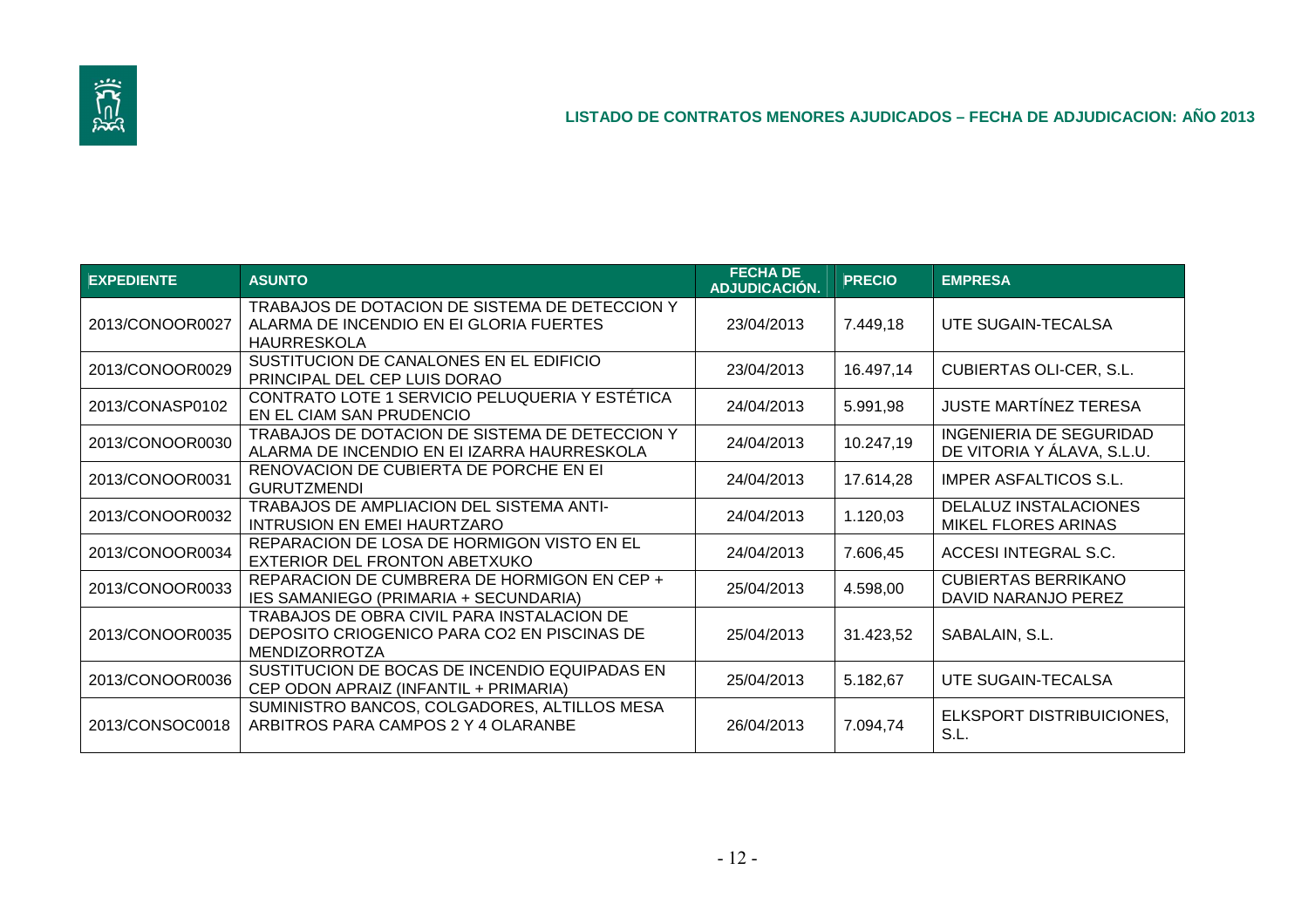

| <b>EXPEDIENTE</b> | <b>ASUNTO</b>                                                                                                            | <b>FECHA DE</b><br>ADJUDICACIÓN. | <b>PRECIO</b> | <b>EMPRESA</b>                                        |
|-------------------|--------------------------------------------------------------------------------------------------------------------------|----------------------------------|---------------|-------------------------------------------------------|
| 2013/CONOOR0037   | DOTACION DE SISTEMA DE DETECCION Y ALARMA DE<br>INCENDIO EN EI ARIZNABARRA HAURRESKOLA                                   | 26/04/2013                       | 5.466,88      | INGENIERIA DE SEGURIDAD<br>DE VITORIA Y ÁLAVA, S.L.U. |
| 2013/CONOOR0038   | FORMACION DE NUEVA SALA DE SIESTA Y DIVISION DE<br>ASEOS PARA CREAR ZONA DE CAMBIO Y OFFICE EN<br>EMEI LOURDES LEJARRETA | 26/04/2013                       | 38.718,85     | OBRAS PUBLICAS ONAINDIA,<br>S.A.                      |
| 2013/CONASO0303   | ESPECTÁCULO NOCHE DE ÁNGELES EL DÍA 5 DE ENERO<br>DE 2014                                                                | 26/04/2013                       | 8.457,90      | <b>GLOBAL EVENTUS</b><br>PRODUCCIONES S.L.            |
| 2013/CONASO0305   | ESPECTÁCULO EL PASEO DE LAS DAMAS EL DÍA 5 DE<br>ENERO DE 2014                                                           | 26/04/2013                       | 9.075,00      | <b>TALLER DE TEATRO AXIOMA</b><br><b>SCA</b>          |
| 2013/CONASO0309   | ESPECTÁCULO ABYSSAL EL DÍA 5 DE ENERO DE 2014                                                                            | 26/04/2013                       | 9.000,00      | ORTEGA GALLARDO ANA                                   |
| 2013/CONOOR0039   | TRABAJOS DE CREACION DE VESTUARIO FEMENINO EN<br>PLANTA SEGUNDA DEL EDIFICIO DE BOMBEROS                                 | 29/04/2013                       | 35.821,25     | MANPROL GESTION S.L.U.                                |
| 2013/CONASO0126   | INSTALACIÓN DE UNA CONEXIÓN WIFI MUNICIPAL EN EL<br>SEMILLERO DE EMPRESAS DEL CASCO HISTÓRICO                            | 30/04/2013                       | 5.535,00      | <b>EKOARGI INSTALACIONES</b><br><b>ELECTRICAS</b>     |
| 2013/CONOOR0040   | PINTURA DE DISTINTOS ESPACIOS EN EL EDIFICIO DEL<br>PARQUE DE BOMBEROS                                                   | 02/05/2013                       | 13.190,34     | PRISMA GASTEIZ, S.L.                                  |
| 2013/CONOOR0041   | TRABAJOS DE CONVERSION DE ASEOS EN OFFICE EN EI<br><b>EL PILAR</b>                                                       | 02/05/2013                       | 8.697,73      | <b>JOSE DELGADO MILLAN</b>                            |
| 2013/CONOOR0042   | TRABAJOS DE DOTACION DE SISTEMA DE DETECCION Y<br>ALARMA DE INCENDIO EN EI LAKUABIZKARRA<br><b>HAURRESKOLA</b>           | 03/05/2013                       | 8.828,58      | UTE SUGAIN-TECALSA                                    |
| 2013/CONOOR0043   | TRABAJOS DE DOTACION DE SISTEMA DE DETECCION Y<br>ALARMA DE INCENDIO EN EI GURUTZMENDI<br><b>HAURRESKOLA</b>             | 03/05/2013                       | 7.983,46      | UTE SUGAIN-TECALSA                                    |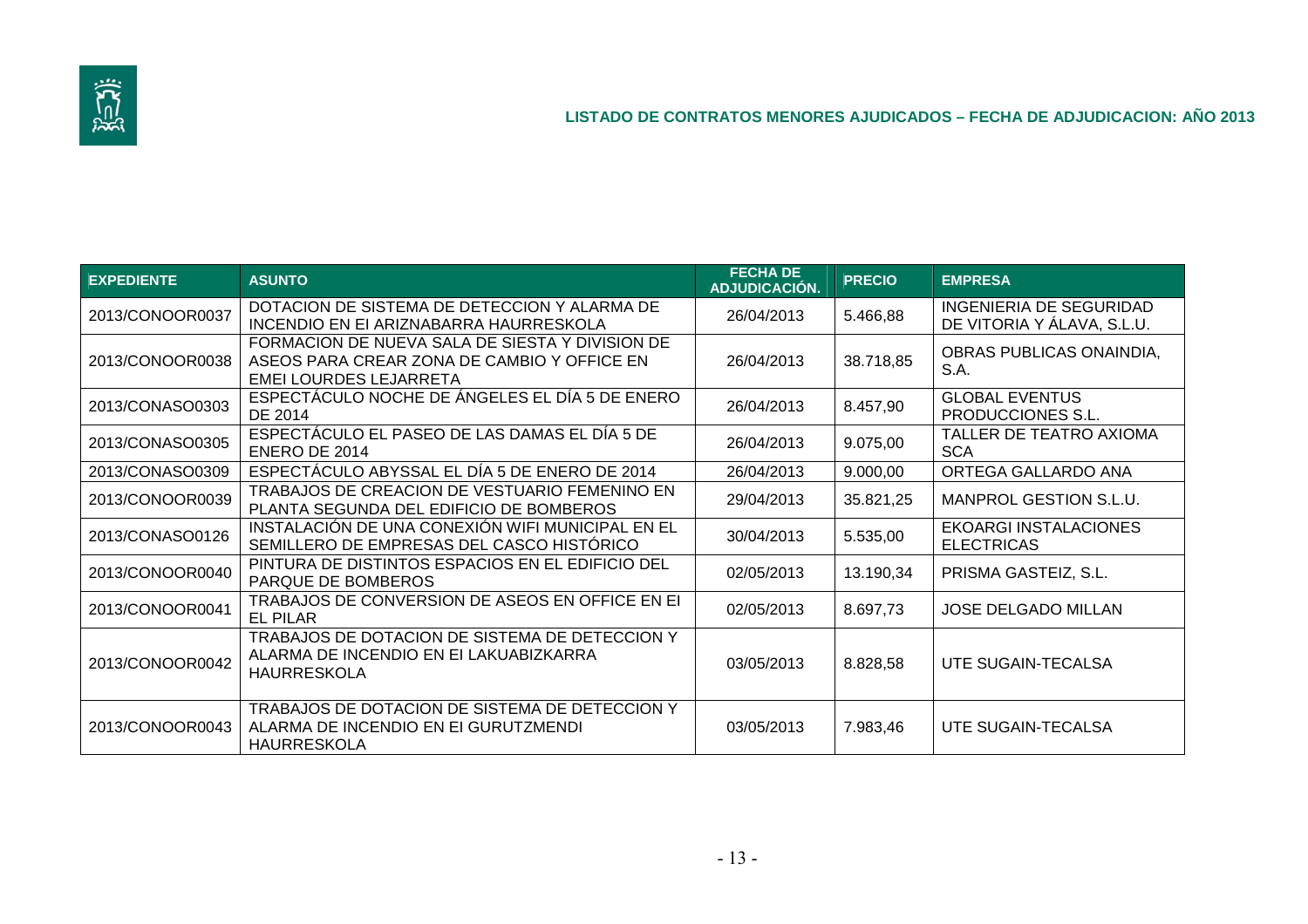

| <b>EXPEDIENTE</b> | <b>ASUNTO</b>                                                                                                                                                                   | <b>FECHA DE</b><br><b>ADJUDICACIÓN.</b> | <b>PRECIO</b> | <b>EMPRESA</b>                                                  |
|-------------------|---------------------------------------------------------------------------------------------------------------------------------------------------------------------------------|-----------------------------------------|---------------|-----------------------------------------------------------------|
| 2013/CONOOR0044   | RENOVACION DE CUBIERTA DE CAPILLA EN<br><b>CEMENTERIO SANTA ISABEL</b>                                                                                                          | 06/05/2013                              | 45.491,64     | <b>CUBIERTAS BERRIKANO</b><br>DAVID NARANJO PEREZ               |
| 2013/CONASO0121   | CAMPAÑA DE COMUNICACIÓN DEL PLAN GENERAL DE<br>ORDENACIÓN URBANA                                                                                                                | 07/05/2013                              | 5.000,00      | <b>LOTAX DESIGN</b>                                             |
| 2013/CONASO0131   | REDACCIÓN DE PROYECTO DE CONSTRUCCIÓN DE UN<br>PUENTE SOBRE EL RÍO MEAKO DE LA CALLE OLARAMBE,<br>EN LA ELM DE MENDIOLA                                                         | 07/05/2013                              | 6.900,00      | STOA ESTUDIO TECNICO DE<br>OBRAS Y ARQUITECTURA, S.L.           |
| 2013/CONASO0114   | FORMACIÓN EN EL ÁMBITO DE LAS FINANZAS<br>PRÁCTICAS PARA LA EMPRESA EN EL MARCO DE PLAN<br>INTEGRAL PERSONALIZADO DE APOYO AL<br>EMPRENDIMIENTO COFINANCIADO POR LANBIDE        | 08/05/2013                              | 3.200,00      | CONSULTORÍA TECNOLÓGICA<br>PARA EL COMERCIO S.L.<br>(CONSULTEC) |
| 2013/CONASO0118   | CONTRATACIÓN DE LA IMPARTICIÓN DE DOS MODULOS<br>DE PRE-EMPRENDIMIENTO EN EL MAR-CO DEL PLAN<br>INTEGRAL PERSONALIZADO DE APOYO AL<br>EMPRENDIMIENTO COFINANCIADO LAN           | 08/05/2013                              | 2.560,00      | <b>EVOLERS ENTERPRISE SL</b>                                    |
| 2013/CONASO0119   | CONTRATACION DE LA IMPARTICIÓN DE FORMA-CION<br>EN EL ÁMBITO DE LAS OBLIGACIONES LE LEGALES DE LA<br>EMPRESA. PLAN INTEGRAL DE APOYO AL<br>EMPRENDIMIENTO. COFINANC LANB        | 08/05/2013                              | 2.240,00      | <b>BULTZ-LAN CONSULTING</b>                                     |
| 2013/CONASO0120   | CONTRATACION PARA LA IMPARTICION DE FOR-MACION<br>EN EL AMBITO DE PRE-EMPRENDER EN EL MARCO DEL<br>PLAN INTEGRAL DE APOYO AL E EMPRENDIMIENTO.<br><b>COFINANCIADO POR LANBI</b> | 08/05/2013                              | 2.560,00      | <b>EVOLERS ENTERPRISE SL</b>                                    |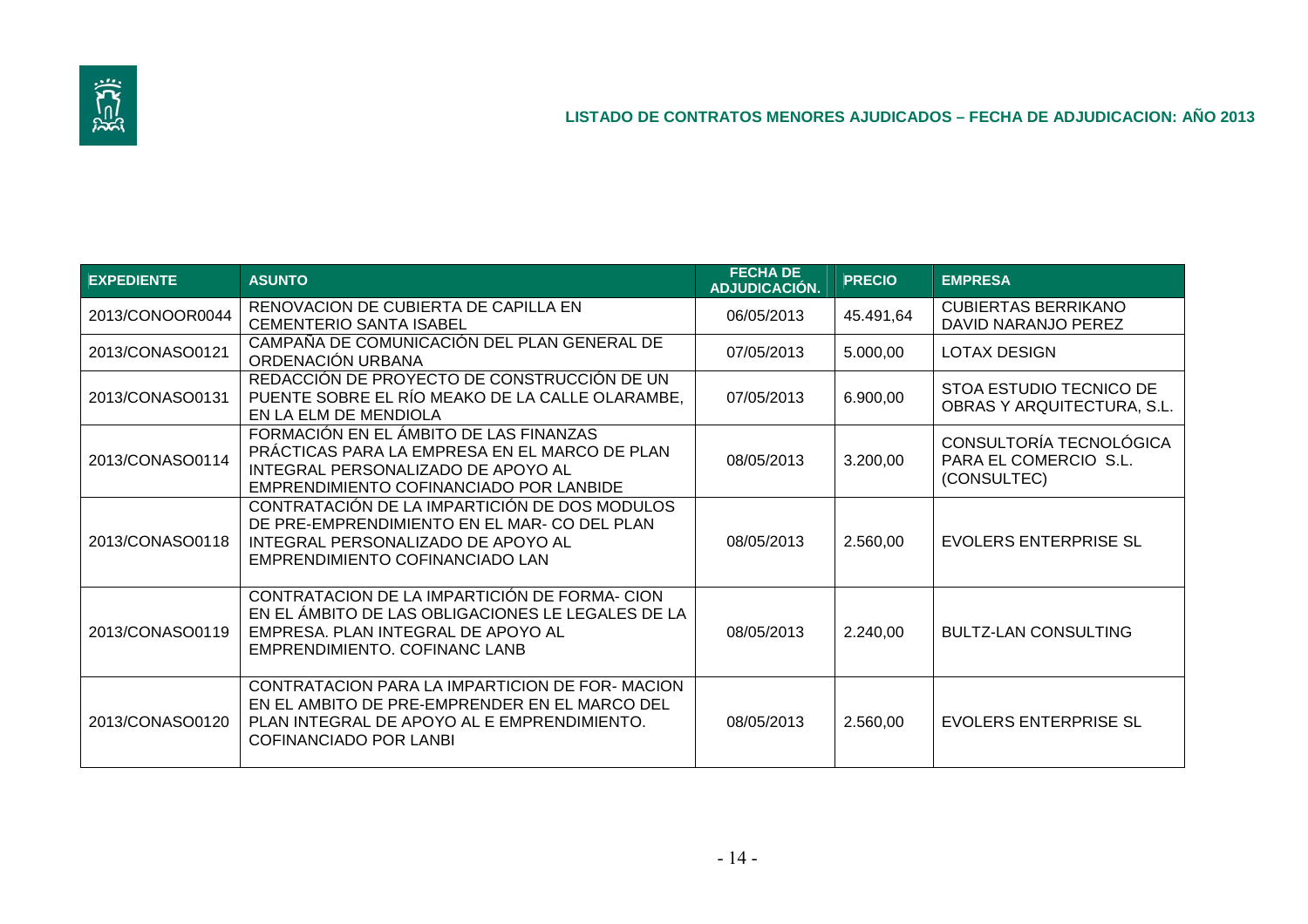

| <b>EXPEDIENTE</b> | <b>ASUNTO</b>                                                                                                                                                      | <b>FECHA DE</b><br>ADJUDICACIÓN. | <b>PRECIO</b> | <b>EMPRESA</b>                                   |
|-------------------|--------------------------------------------------------------------------------------------------------------------------------------------------------------------|----------------------------------|---------------|--------------------------------------------------|
| 2013/CONASO0115   | CONTRATACIÓN IMPARTICIÓN FORMACIÓN EN<br>HABILIDADES PERSONALES PARA EMPRENDER PLAN<br>INTEGRAL PERSONALIZADO APOYO AL<br>EMPRENDIMIENTO. COFINANCIADO POR LANBIDE | 09/05/2013                       | 3.360,00      | <b>EVOLERS ENTERPRISE SL</b>                     |
| 2013/CONASO0132   | ASISTENCIA TÉCNICA PARA LA DEFINICIÓN DEL<br>SOPORTE DE LA RED CORPORATIVA Y LOS SISTEMAS<br>DE GESTIÓN MUNICIPALES                                                | 09/05/2013                       | 20.689,79     | LKS S. COOP. LTDA                                |
| 2013/CONOOR0048   | ADAPTACION DE ASEO PARA DISCAPACITADOS EN CP<br><b>SAN MARTIN</b>                                                                                                  | 10/05/2013                       | 12.966,75     | CONSTRUCCIONES JOSÉ<br>ANGEL DZ. DZ. DE JUNGUITU |
| 2013/CONOOR0049   | MODIFICACION DE ENTRADA PARA MEJORAR LA<br>ACCESIBILIDAD A OFICINA DE TURISMO EN PLAZA<br><b>ESPAÑA</b>                                                            | 10/05/2013                       | 13.583,03     | CRESA S.L.                                       |
| 2013/CONASO0135   | CONTRATACIÓN DE LAS LABORES DE MANTENIMIENTO Y<br>ACTUALIZACIÓN DE DATOS DEL OBSERVATORIO WEB                                                                      | 13/05/2013                       | 9.982,50      | CYLSTAT ASESORAMIENTO<br>ESTADÍSTICO, S.L.       |
| 2013/CONSOC0024   | SUMINISTRO DE UN TRACTOR CORTACESPED PARA EL<br>PROGRAMA DE RECUPERACIÓN DEL PATRIMONIO<br>NATURAL Y PAISAJÍSTICO DE LAS ELM                                       | 15/05/2013                       | 8.706,56      | EZIOLAZA AMALUR, S.L.                            |
| 2013/CONAEI0108   | SERVICIO PARA LA IMPARTICIÓN DE CURSOS DE<br>CIRCULACIÓN SEGURA EN BICICLETA PARA ESCOLARES<br>DE TERCER CILO DE EDUCAC.PRIM                                       | 16/05/2013                       | 20.000,00     | <b>BICICLOT SCCL</b>                             |
| 2013/CONAEI0109   | SERVICIO PARA LA IMPARTICIÓN DE CURSOS DE<br>CIRCULACIÓN SEGURA EN BICICLETA PARA PERSONAS<br>ADULTAS MAYORES DE 16 AÑOS.                                          | 16/05/2013                       | 20.000,00     | ATIZZA S.L.                                      |
| 2013/CONASO0150   | REDACCIÓN DE PROYECTO DE EJECUCIÓN DE LAS<br>OBRAS DE NUEVOS VESTUARIOS Y CERRAMIENTO PARA<br>EL POLIDEPORTIVO EL CAMPILLO EN VITORIA-GASTEIZ                      | 21/05/2013                       | 13.900,00     | OSCAR LUQUIN MARTÍNEZ Y<br>DIEGO SIMÓN HIERRO    |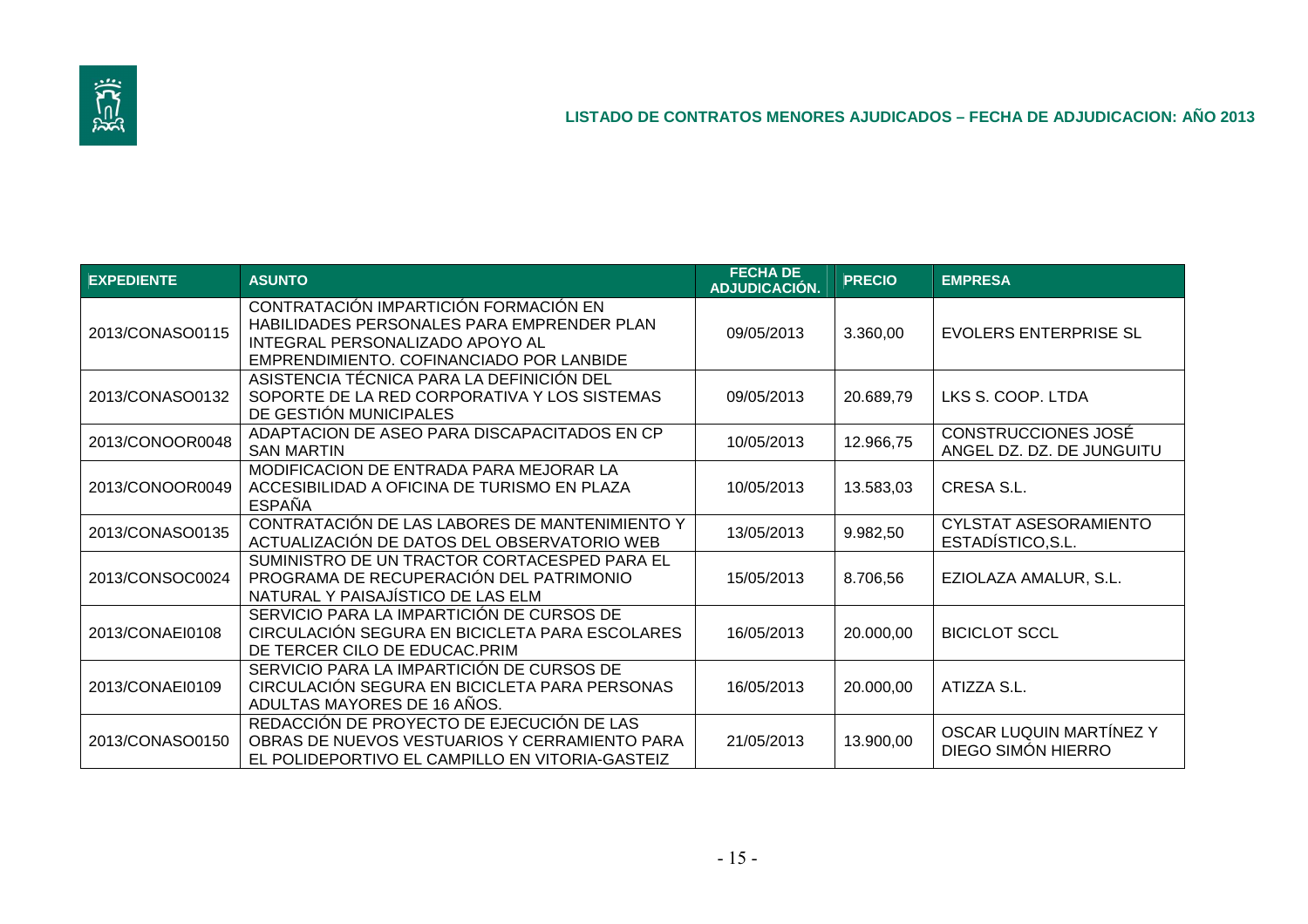

| <b>EXPEDIENTE</b> | <b>ASUNTO</b>                                                                                                                                      | <b>FECHA DE</b><br>ADJUDICACIÓN. | <b>PRECIO</b> | <b>EMPRESA</b>                            |
|-------------------|----------------------------------------------------------------------------------------------------------------------------------------------------|----------------------------------|---------------|-------------------------------------------|
| 2013/CONSOC0022   | ADQUISICIÓN DE UNA PLEGADORA/ SELLADORA<br><b>POSTMATE 3</b>                                                                                       | 23/05/2013                       | 14.949,38     | AREAK S.L.                                |
| 2013/CONOOR0054   | ACONDICIONAMIENTO DE OFICINAS SINDICALES EN LA<br>RESIDENCIA SAN PRUDENCIO                                                                         | 27/05/2013                       | 18.531,77     | PAVIAL NORTE S.L.                         |
| 2013/CONOOR0055   | REPARACION DE PASEOS PEATONALES EN COMPLEJO<br>DEPORTIVO MENDIZORROTZA                                                                             | 27/05/2013                       | 4.416,50      | LANCODEX S. COOP.                         |
| 2013/CONSOC0020   | ADQUISICIÓN DE UN CAMIÓN DE SEGUNDA MANO PARA<br>EL SERVICIO DE MANTENIMIENTO URBANO DEL<br>AYUNTAMIENTO DE VITORIA-GASTEIZ                        | 29/05/2013                       | 20.570,00     | RUBEL MAQUINARIA Y<br>HERRAMIENTAS, S.L.  |
| 2013/CONOOR0056   | PREPARACIÓN DE COSO Y CORRALES PARA EVENTOS<br><b>TAURINOS</b>                                                                                     | 29/05/2013                       | 19.868,20     | OBRAS PUBLICAS ONAINDIA,<br>S.A.          |
| 2013/CONSOC0025   | ADQUISICIÓN DE UN EQUIPO MULTIFUNCIÓN LÁSER<br>B/N+COLOR DE 28 PP.M CON DESTINO A LA TERCERA<br>PLANTA DE LA CASA CONSISTORIAL DEL<br>AYUNTAMIENTO | 30/05/2013                       | 2.835,65      | ARMUR COMERCIAL, S.L.                     |
| 2013/CONASP0158   | CONTRATO SERVICIO ACTIVIDADES SUBACUATI CAS<br><b>TEMPORADA 2013-2014</b>                                                                          | 30/05/2013                       | 5.436,34      | FEDERACIÓN ALAVESA<br><b>SUBACUÁTICAS</b> |
| 2013/CONASP0168   | SERVICIO DE EJECUCIÓN DE TAEKWONDO (TDA 2013-<br>2014)                                                                                             | 03/06/2013                       | 2.342,40      | FEDERACIÓN ALAVESA DE<br><b>TAEKWONDO</b> |
| 2013/CONOOR0058   | TRABAJOS DE ACTUACIONES EN PLANTA BAJA PARA<br>CONTROLAR ACCESOS EN OFICINAS DE SAN<br>PRUDENCIO 30                                                | 04/06/2013                       | 17.002,42     | GILTEC ARQUITECTOS<br>TÉCNICOS S.L.       |
| 2013/CONOOR0050   | OBRAS DE REVEGETACIÓN DEL ENTORNO DEL MIRADOR<br>DEL JARDIN BOTÁNICO DE OLARIZU                                                                    | 05/06/2013                       | 34.970,80     | URBASER S.A.                              |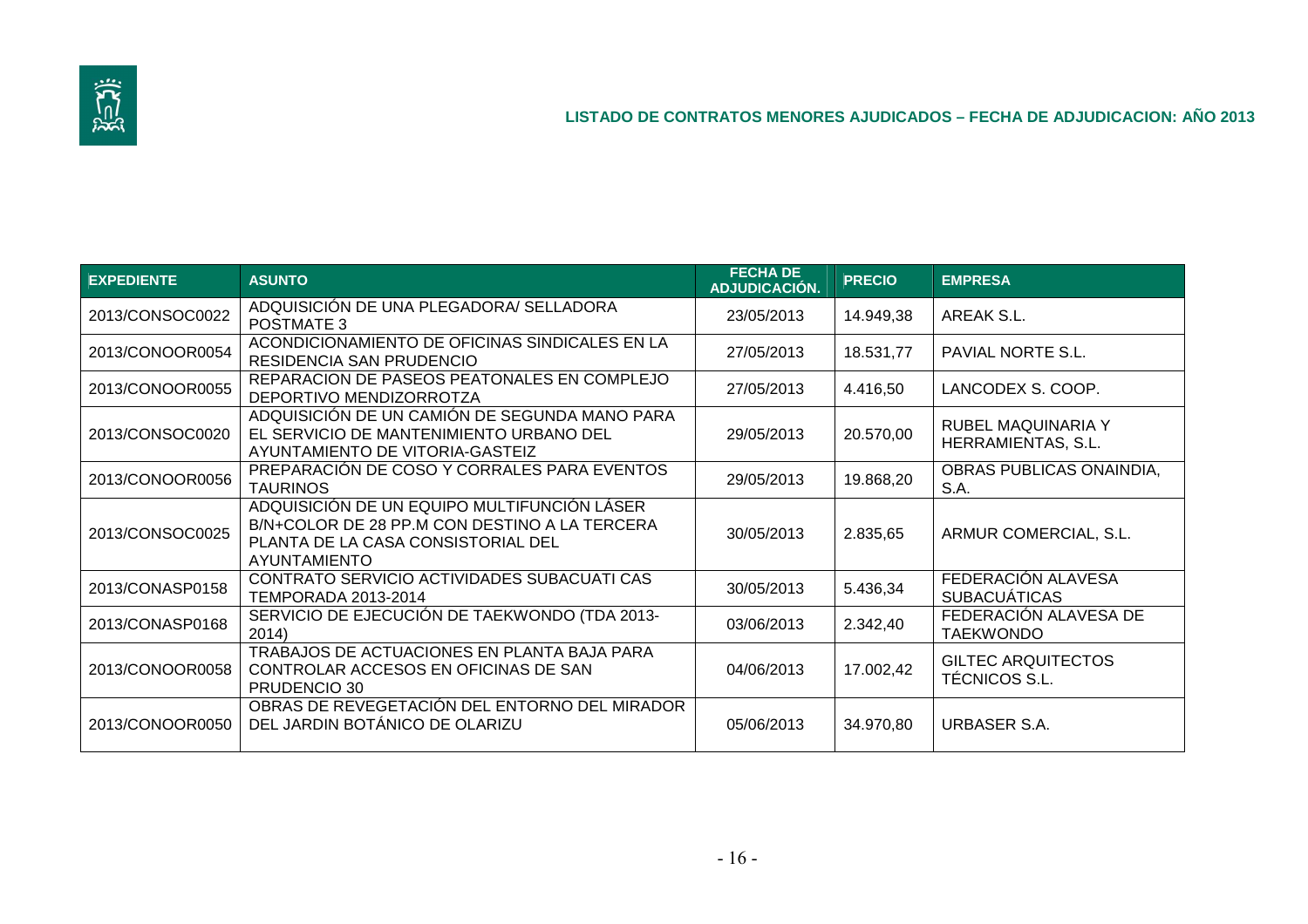

| <b>EXPEDIENTE</b> | <b>ASUNTO</b>                                                                                       | <b>FECHA DE</b><br>ADJUDICACIÓN. | <b>PRECIO</b> | <b>EMPRESA</b>                                                 |
|-------------------|-----------------------------------------------------------------------------------------------------|----------------------------------|---------------|----------------------------------------------------------------|
| 2013/CONOOR0062   | TRABAJOS DE SECTORIZACION DE ALMACEN EN PLANTA<br>BAJA DEL POLIDEPORTIVO MENDIZORROTZA              | 12/06/2013                       | 41.466,82     | <b>EGAINOR ASESORES</b><br>CONSTRUCTORES, S.L.                 |
| 2013/CONOOR0063   | SUMINISTRO E INSTALACION DE VIDRIOS EN LAS<br>NUEVAS VENTANAS DE SEMISOTANO DEL CEP UMANDI          | 12/06/2013                       | 3.926,45      | CRISTALERIA ADURZA L.<br>MIGUEL GONZÁLEZ MARTÍNEZ              |
| 2013/CONASO0199   | FORMACIÓN EN PRIMEROS AUXILIOS PARA INFANCIA DE<br>ENTRE 0 Y 2 AÑOS                                 | 12/06/2013                       | 3.972,00      | <b>EDE FUNDAZIOA</b>                                           |
| 2013/CONASO0203   | FORMACIÓN EN MOTIVACIÓN HACIA EL CAMBIO                                                             | 12/06/2013                       | 4.390,00      | <b>INNOVACIÓN Y PERSONAS</b><br><b>SPAZIO</b>                  |
| 2013/CONASP0166   | SERVICIO DE EJECUCION DE TENIS DE MESA (TDA 2013-<br>2014)                                          | 13/06/2013                       | 10.540,80     | FEDERACIÓN ALAVESA DE<br>TENIS DE MESA                         |
| 2013/CONASP0174   | CONTRATO DEL SERVICIO DE EJECUCIÓN DE CU RSOS<br>DE ESFEROBALONES TEMPORADA 2013-201 4              | 13/06/2013                       | 8.784,00      | MARIAJE ARIZNABARRETA                                          |
| 2013/CONASP0172   | EJECUCION CURSOS DE SOFTENIS TDA 2013-14                                                            | 14/06/2013                       | 7.027,20      | ASOCIACIÓN CULTURAL<br>DEPORTIVA VASCA DE SOFT<br><b>TENIS</b> |
| 2013/CONSOC0026   | SUMINISTRO DE TREINTA PANTALONES DE MOTORISTA<br>PARA EL SERVICIO DE POLICÍA LOCAL                  | 18/06/2013                       | 5.299,80      | SAGRES, S.L.-PARTENON                                          |
| 2013/CONSOC0027   | SUMINISTRO DE VEINTICINCO CASCOS DE MOTORISTA<br>PARA EL SERVICIO DE POLICÍA LOCAL                  | 18/06/2013                       | 5.250,00      | <b>BERNA MOTO</b>                                              |
| 2013/CONASP0159   | CONTRATO SERVICIO DE CURSOS DE PREPARACION<br>FISICA DE CARRERAS POPULARES TEMPORA DA 2013-<br>2014 | 19/06/2013                       | 8.784,00      | FEDERACIÓN ALAVESA DE<br><b>ATLETISMO</b>                      |
| 2013/CONASP0163   | EJECUCION CURSOS TRIATLON (TDA 2013-14)                                                             | 19/06/2013                       | 4.995,00      | CLUB TRIATLÓN SVC<br><b>SEGURIDAD</b>                          |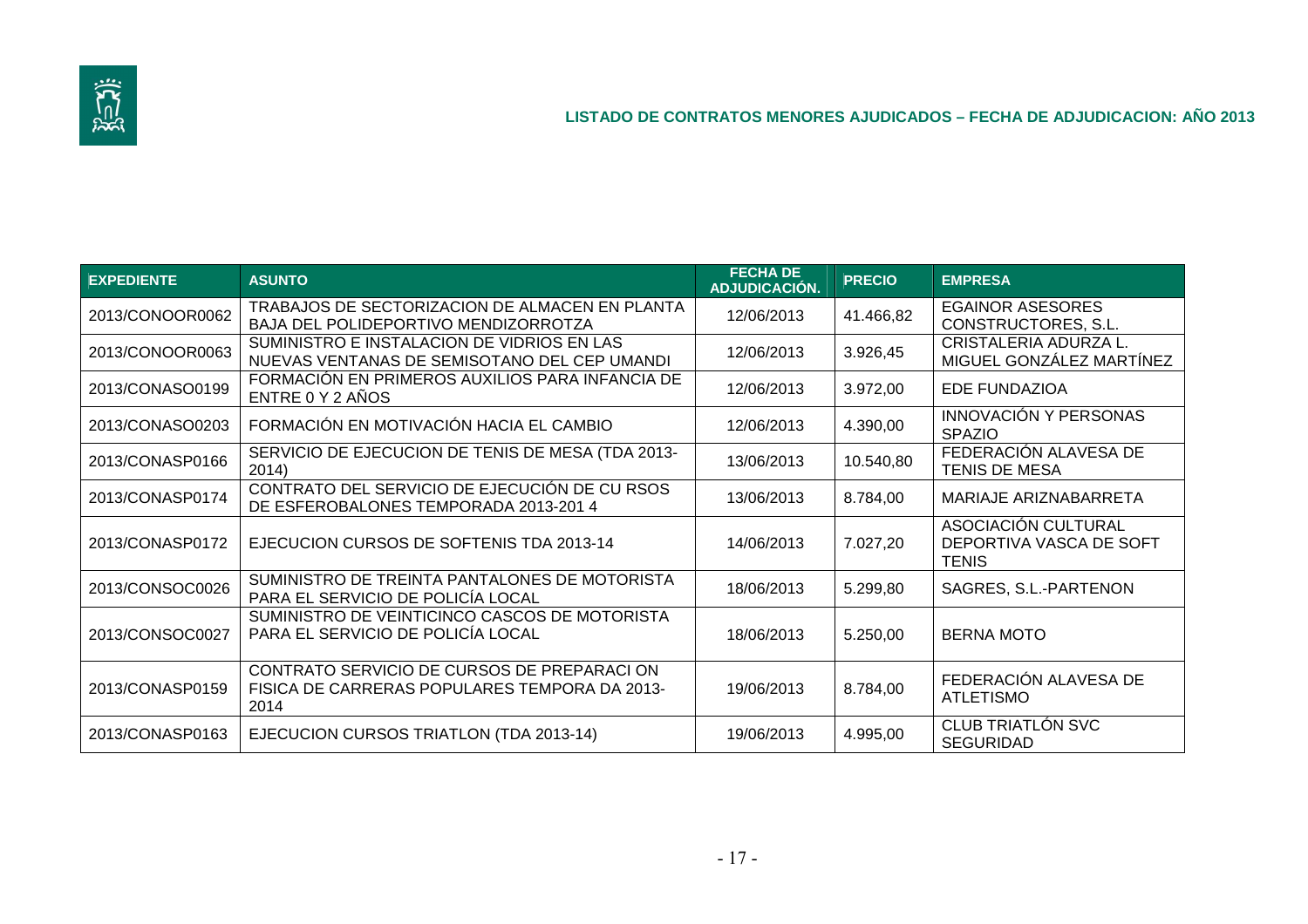

| <b>EXPEDIENTE</b> | <b>ASUNTO</b>                                                                                                                                                             | <b>FECHA DE</b><br>ADJUDICACIÓN. | <b>PRECIO</b> | <b>EMPRESA</b>                                  |
|-------------------|---------------------------------------------------------------------------------------------------------------------------------------------------------------------------|----------------------------------|---------------|-------------------------------------------------|
| 2013/CONASP0171   | CONTRATO DEL SERVICIO DE EJECUCIÓN DE AC<br>TIVIDADES DE DEFENSA PERSONAL Y KARATE<br><b>TEMPORADA 2013-2014</b>                                                          | 19/06/2013                       | 2.900,00      | AGRUPACIÓN DEPORTIVA KYU                        |
| 2013/CONASO0177   | CONTRATACIÓN DE UNA EMPRESA QUE APOYE AL<br>AYUNTAMIENTO EN SU ESTRATEGIA DE FOMENTO DE LA<br>CULTURA DE GESTIÓN ENERGÉTICA EN LA EMPRESA,<br>EMPRESA LOCAL 10            | 19/06/2013                       | 12.100,00     | <b>GEORKA GESTION</b><br>ORGANIZACION Y CALIDAD |
| 2013/CONASP0161   | CONTRATO DEL SERVICIO DE EJECUCION DE CU RSOS<br>DE BADMINTON TEMPORADA 2013-2014                                                                                         | 20/06/2013                       | 7.027,20      | FEDERACIÓN ALAVESA DE<br><b>BADMINGTON</b>      |
| 2013/CONASP0167   | CONTRATO DEL SERVICIO DE EJECUCIÓN DE CU RSOS<br>DE BILLAR TEMPORADA 2013-2014                                                                                            | 20/06/2013                       | 3.513,60      | FEDERACIÓN ALAVESA DE<br><b>BILLAR</b>          |
| 2013/CONASO0178   | CONTRATACIÓN DE UN SERVICIO DE ASESORIA<br>PERSONALIZADO EN EL MARCO DEL PLAN INTE- GRAL<br>PERSONALIZADO DE APOYO AL EMPRENDI- MIENTO DEL<br>PLAN COMARCAL FINANC LANBID | 20/06/2013                       | 13.612,50     | <b>GESTIONA XXI CONSULTING</b><br>S.L.          |
| 2013/CONAEI0208   | APROBACIÓN DEL GASTO Y ADJUDICACIÓN DEL<br>CONTRATO MENOR PARA LA CONTRATACIÓN DE UNA<br>AUDITORÍA INTERNA PARA EL LABORATORI                                             | 20/06/2013                       | 4.537,50      | ASECAL, SL                                      |
| 2013/CONASP0184   | SERVICIO PARA EL CONTROL Y SEGUIMIENTO DE<br>PLANTACIONES Y LABORES DE MANTENIMIENTO DEL<br><b>ANILLO VERDE</b>                                                           | 21/06/2013                       | 18.800,00     | <b>BALDOMERO RODRÍGUEZ</b><br><b>LOBÓN</b>      |
| 2013/CONOOR0059   | OBRAS DE REPARACIÓN EN LA RECOGIDA DE AGUAS<br>PLUVIALES EN LA E.L.M. DE ULLIVARRI OLLEROS                                                                                | 21/06/2013                       | 13.987,29     | BALGORZA S.A                                    |
| 2013/CONOOR0061   | OBRAS DE ARREGLO DE LA ZONA PEATONAL EN LA<br><b>CALLE ZURRUPITIETA</b>                                                                                                   | 21/06/2013                       | 4.739,12      | EXCAVACIONES ARRIAGA, S.A.                      |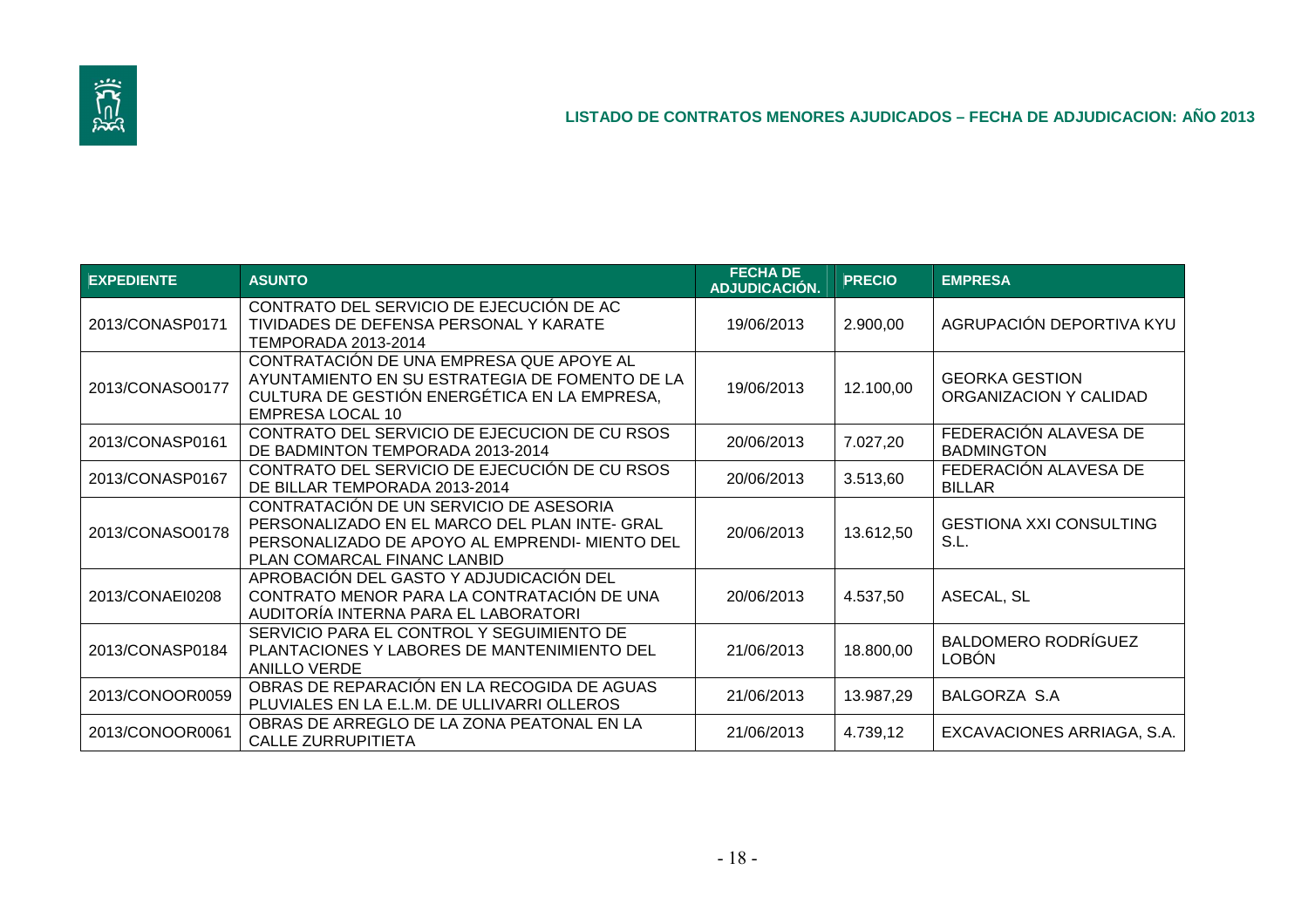

| <b>EXPEDIENTE</b> | <b>ASUNTO</b>                                                                                                        | <b>FECHA DE</b><br>ADJUDICACIÓN. | <b>PRECIO</b> | <b>EMPRESA</b>                                               |
|-------------------|----------------------------------------------------------------------------------------------------------------------|----------------------------------|---------------|--------------------------------------------------------------|
| 2013/CONASP0192   | MANTENIMIENTO HARDWARE DEL EQUIPAMIENTO DE<br>MICROINFORMÁTICA DEL AYUNTAMIENTO DE VITORIA-<br><b>GASTEIZ</b>        | 21/06/2013                       | 19.427,25     | DERTEN SISTEMAS, S.A.                                        |
| 2013/CONASP0196   | MANTENIMIENTO HARDWARE DEL EQUIPAMIENTO<br>INFORMÁTICO Y DE COMUNICACIONES DEL<br>AYUNTAMIENTO DE VITORIA-GASTEIZ    | 21/06/2013                       | 4.963,60      | <b>UNITRONICS</b><br>COMUNICACIONES, S.A.                    |
| 2013/CONASP0197   | MANTENIMIENTO HARDWARE DEL EQUIPAMIENTO DE<br>SEGURIDAD DE LAS COMUNICACIONES DEL<br>AYUNTAMIENTO DE VITORIA-GASTEIZ | 21/06/2013                       | 6.279,90      | NEXTEL S.A.                                                  |
| 2013/CONASP0170   | SERVICIO DE EJECUCIÓN DE SQUASH (TDA 2013-2014)                                                                      | 25/06/2013                       | 6.177,18      | AITEKOMANAGEMENT, S.L.                                       |
| 2013/CONASP0176   | CONTRATO DEL SERVICIO DE EJECUCIÓN DE CU RSOS<br>DE ESGRIMA TEMPORADA 2013-2014                                      | 25/06/2013                       | 5.270,40      | FEDERACIÓN ALAVESA DE<br><b>ESGRIMA</b>                      |
| 2013/CONOOR0066   | TRABAJOS DE COLOCACION DE TABIQUES DE CIERRE<br>EN DOS DESPACHOS EN EL SERVICIO DE INFANCIA                          | 25/06/2013                       | 6.093,66      | <b>CONSTRUCCIONES GOTOBI,</b><br>S.L.                        |
| 2013/CONOOR0067   | REPARACION DE PASARELA TRASLUCIDA EN CP SANTA<br><b>LUCIA</b>                                                        | 25/06/2013                       | 4.634,12      | LC SISTEMAS CARPINTERIA<br>DE ALUMINIO                       |
| 2013/CONASO0212   | CONTRATO MENOR DESARROLLO DE TALLER DE<br><b>COSTURA RECREATIVA</b>                                                  | 25/06/2013                       | 3.224,00      | <b>IRSE-INSTITUTO DE</b><br>REINTEGRACION SOCIAL DE<br>ALAVA |
| 2013/CONASP0164   | EJECUCION DE CURSOS DE TIRO NEUMATICO (TDA 2013-<br>2014)                                                            | 26/06/2013                       | 1.561,60      | FEDERACIÓN ALAVESA DE<br><b>TIRO OLÍMPICO</b>                |
| 2013/CONASP0165   | EJECUCION DE CURSOS DE TIRO CON ARCO (TDA 2013-<br>2014)                                                             | 26/06/2013                       | 3.123,20      | FEDERACIÓN ALAVESA DE<br><b>TIRO CON ARCO</b>                |
| 2013/CONASP0173   | EJECUCION CURSOS PATINAJE RUEDAS (TDA 2013-2014)                                                                     | 26/06/2013                       | 8.784,00      | FEDERACIÓN ALAVESA DE<br><b>PATINAJE</b>                     |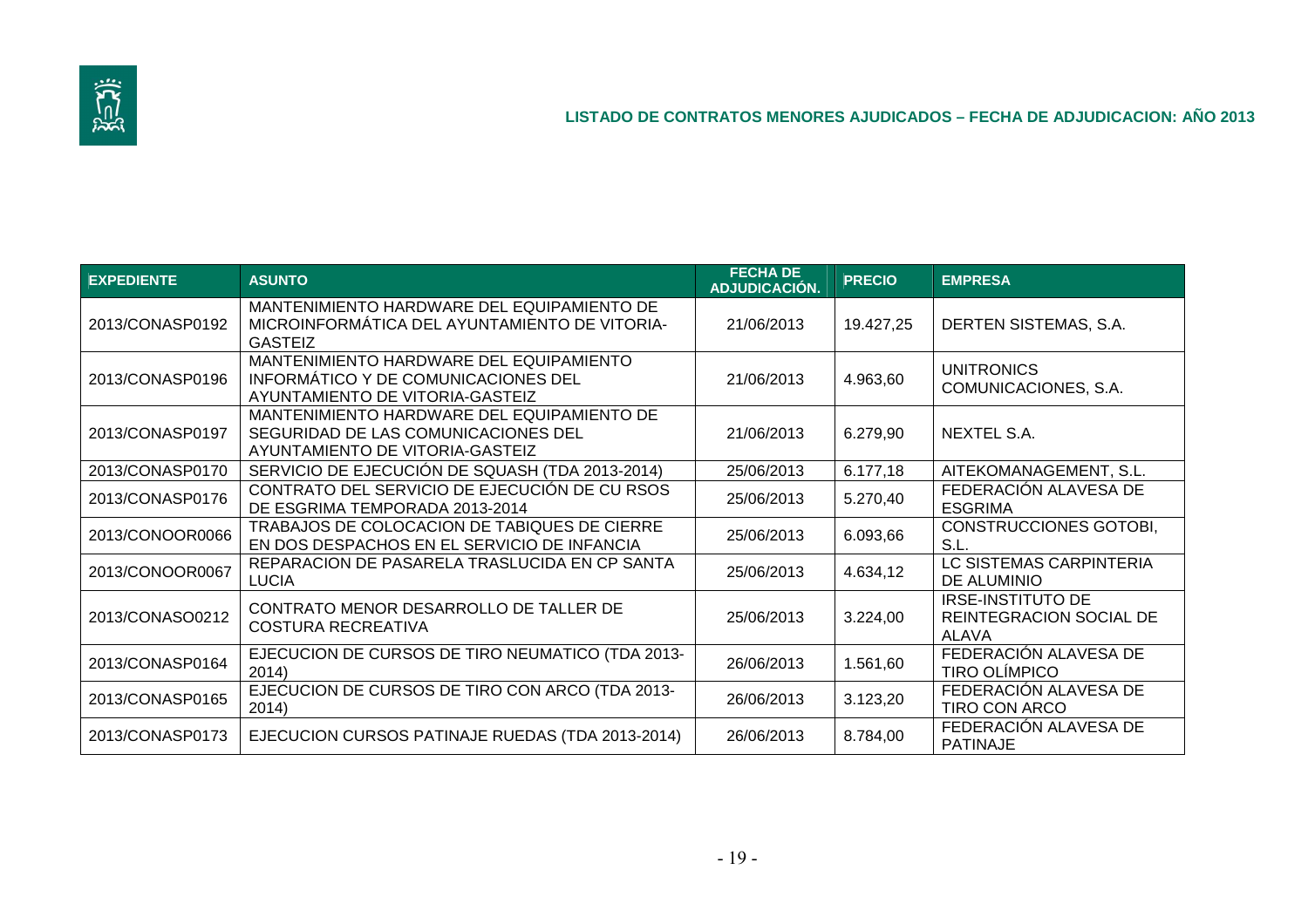

| <b>EXPEDIENTE</b> | <b>ASUNTO</b>                                                                                                                                                             | <b>FECHA DE</b><br>ADJUDICACIÓN. | <b>PRECIO</b> | <b>EMPRESA</b>                                   |
|-------------------|---------------------------------------------------------------------------------------------------------------------------------------------------------------------------|----------------------------------|---------------|--------------------------------------------------|
| 2013/CONOOR0060   | OBRAS DE CAMBIO DE PAVIMENTO EN LAS ÁREAS DE<br>ARI-PACK DE LA PLAZA AMÁRICA                                                                                              | 26/06/2013                       | 29.792,14     | OPACUA S.A.                                      |
| 2013/CONASP0175   | EJECUCION CURSOS DE KENDO (TDA 2013-14)                                                                                                                                   | 28/06/2013                       | 1.756,80      | CLUB KENDO SHIN DO KAI                           |
| 2013/CONASP0185   | DISEÑO Y MAQUETACIÓN DEL PROGRAMA DE FIESTAS<br>DE LA VIRGEN BLANCA 2013                                                                                                  | 28/06/2013                       | 4.934,38      | SINBAIT CREACIONES                               |
| 2013/CONASP0189   | SERVICIO DE TRANSPORTE DENTRO DE LA CAMPAÑA<br>ESCOLAR EN PISTA DE HIELO (CURSO 2013-2014)                                                                                | 28/06/2013                       | 13.200,00     | AUTOBUSES HNOS. ARRIAGA,<br>S.A.                 |
| 2013/CONSPE0031   | TRABAJOS DE SUMINISTRO DE CO2 PARA PISCINAS<br>INTERIORES EN C.D.MENDIZORROTZA (JUNIO A<br>SEPTIEMBRE 2013)                                                               | 01/07/2013                       | 7.657,85      | PRAXAIR ESPAÑA S.L.                              |
| 2013/CONASO0215   | SERVICIO DE LIMPIEZA DE PATIOS EN CENTROS<br><b>ESCOLARES EN VARIOS EDIFICIOS</b>                                                                                         | 01/07/2013                       | 8.926,00      | <b>CONTENEDORES ESCOR</b><br><b>VITORIA, SL</b>  |
| 2013/CONASO0353   | ALQUILER, MONTAJE, PUESTA EN MARCHA Y<br>UTILIZACIÓN DEL EQUIPO DE ILUMINACIÓN Y SONIDO<br>NECESARIO PARA EL ESPECTÁCULO DE ZARZUELA EL<br>CASERÍO FIESTAS V. BLANCA      | 01/07/2013                       | 12.705,00     | <b>TARIMA LOGISTICA DEL</b><br>ESPECTACULO, S.L. |
| 2013/CONAEI0206   | APROBACIÓN DEL GASTO Y ADJUDICACIÓN DEL<br>CONTRATO MENOR DE REDACCIÓN DEL PLAN DE<br>EXCAVACIÓN PARA LA OBRA DE DERIVACIÓN DE L RIO<br>OLARIZU AL ERREKALEOR             | 02/07/2013                       | 9.052,01      | APPLUS NORCONTROL, S.L.U.                        |
| 2013/CONASP0209   | COLOCACIÓN, CONSERVACIÓN Y LIMPIEZA DIARI A DE 27<br>ASEOS QUÍMICOS Y 4 PIXATOKIS EN LAS FIESTAS DE LA<br>CIUDAD, AÑO 2013, Y 1 ASEO QUÍMICO EN PLAZA DE<br><b>ESPAÑA</b> | 02/07/2013                       | 10.726,00     | ARLAN S.A.                                       |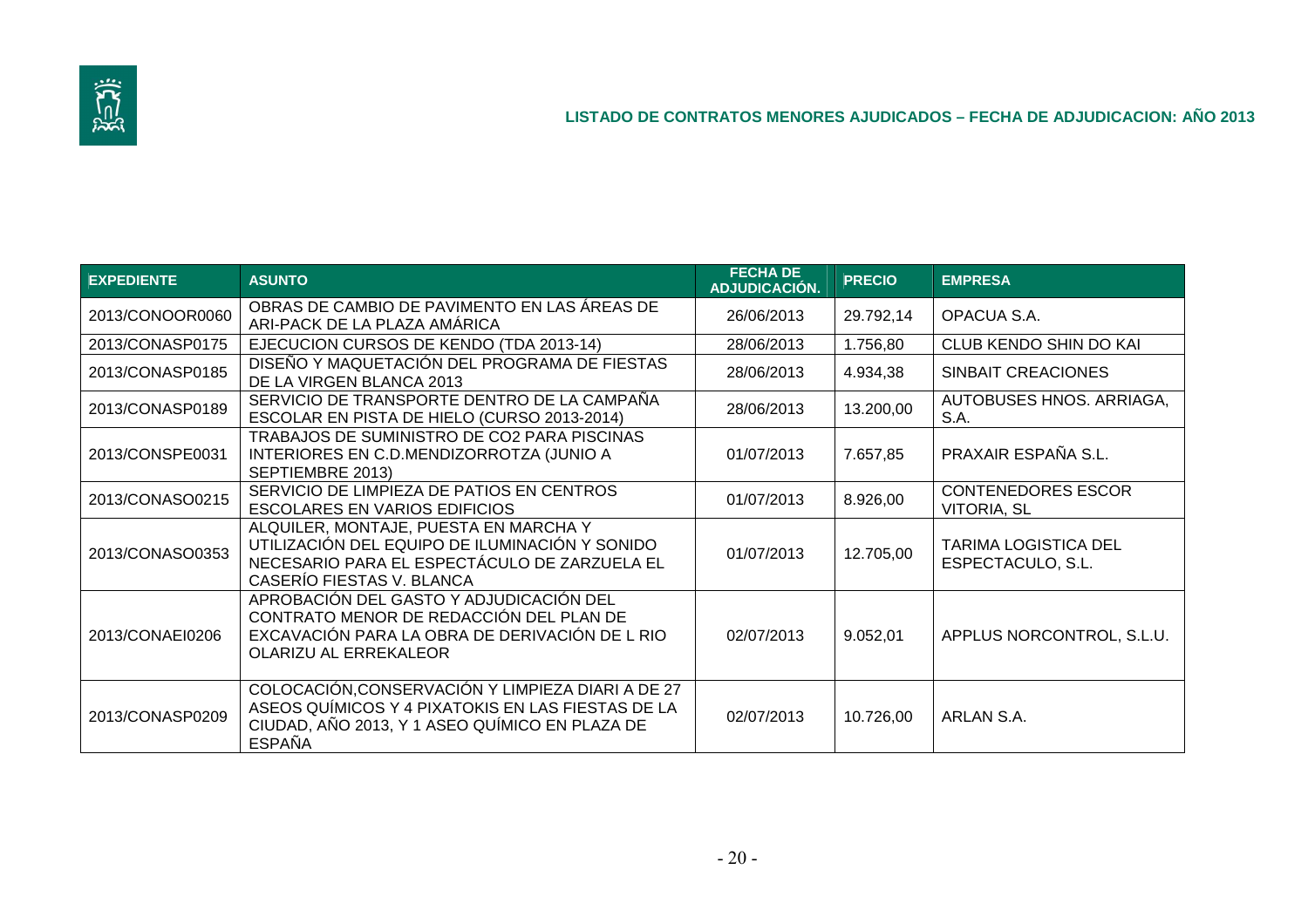

| <b>EXPEDIENTE</b> | <b>ASUNTO</b>                                                                                                                                           | <b>FECHA DE</b><br>ADJUDICACIÓN. | <b>PRECIO</b> | <b>EMPRESA</b>                                   |
|-------------------|---------------------------------------------------------------------------------------------------------------------------------------------------------|----------------------------------|---------------|--------------------------------------------------|
| 2013/CONASP0210   | COLOCACIÓN, CONSERVACIÓN Y LIMPIEZA DIARIA DE 7<br>SANIT MASTER COMPACTO EN DIFERENTES<br>UBICACIONES DURANTE LAS FIESTAS DE LA BLANCA<br>2013          | 02/07/2013                       | 18.097,53     | ARLAN S.A.                                       |
| 2013/CONASP0181   | SERVICIO PARA LA ORGANIZACIÓN ACTIVIDA- DES CON<br>MOTIVO DE LA SEMANA EUROPEA DE LA MOVILIDAD<br>SOSTENIBLE.                                           | 04/07/2013                       | 21.538,00     | PRISMA GLOBAL SERVICIOS Y<br>PROYECTOS, S.L.     |
| 2013/CONOOR0072   | TRABAJOS DE ELIMINACION ANTIGUO DEPOSITO DE<br>COMBUSTIBLE Y TRASLADO DE JUEGOS INFANTILES EN<br>CEP ARANBIZKARRA (INFANTIL +PRIMARIA)                  | 04/07/2013                       | 29.251,18     | ERTZ 4, SL, PROYECTOS Y<br><b>CONSTRUCCIONES</b> |
| 2013/CONASO0362   | INSTALACIÓN DE LA INFRAESTRUCTURA PARA LA<br>BAJADA Y SUBIDA DEL CELEDÓN Y CELEDÓN /NESKA<br>TXIKI EN LAS FIESTAS DE LA VIRGEN BLANCA 2013              | 04/07/2013                       | 16.335,00     | UR NOMADE, S.L.                                  |
| 2013/CONOOR0073   | TRABAJOS DE PINTURA DE LAS AULAS DE<br>MANUALIDADES E INFORMATICA Y FACHADA EN CEP<br>UMANDI (INFANTIL + PRIMARIA)                                      | 05/07/2013                       | 2.418,91      | <b>ALVAREZ PINTORES</b>                          |
| 2013/CONOOR0074   | TRABAJOS DE REMODELACION DE DUCHAS EN<br>VESTUARIO FEMENINO EN CEP PADRE ORBISO                                                                         | 05/07/2013                       | 11.645,67     | LACUESTA Y MAZA S.L.                             |
| 2013/CONOOR0075   | TRABAJOS DE SUSTITUCION DE FUENTE DE AGUA EN<br>PATIO EN EL CEP ARANZABELA                                                                              | 05/07/2013                       | 1.625,03      | <b>ESKOP REFORMAS TOMAS</b><br>ALONSO MANZANO    |
| 2013/CONASO0180   | PRESTACIÓN DEL SERVICIO DE ORGANIZACIÓN DE UN<br>WORLD-CAFÉ, PARA EL PROCESO PARTIC IPATIVO DE LA<br>REVISIÓN DEL PLAN GENERAL DE ORDENACIÓN<br>URBANA. | 08/07/2013                       | 7.245,48      | FIDELIZA, S.L.                                   |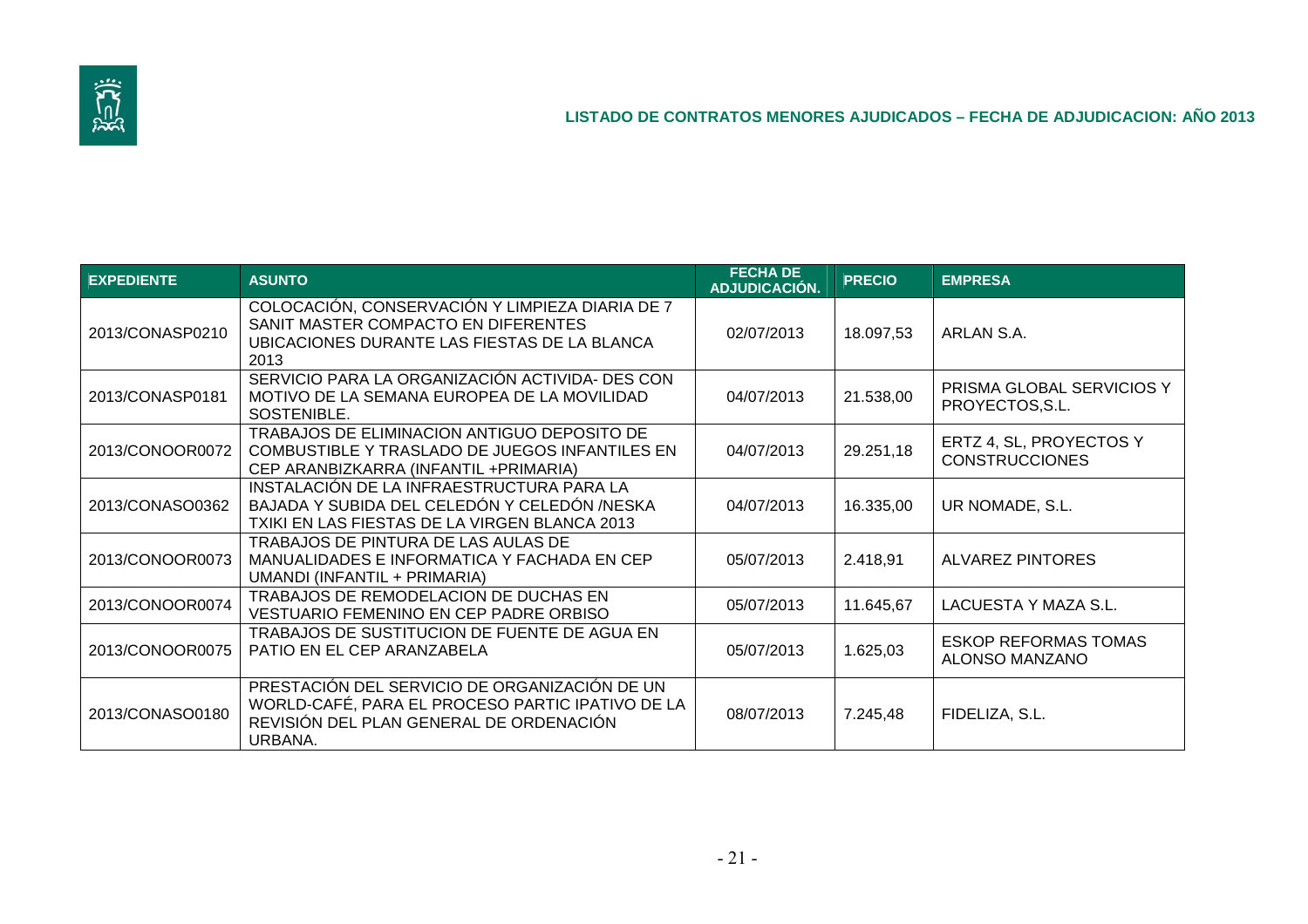

| <b>EXPEDIENTE</b> | <b>ASUNTO</b>                                                                                                                                                          | <b>FECHA DE</b><br>ADJUDICACIÓN. | <b>PRECIO</b> | <b>EMPRESA</b>                                                               |
|-------------------|------------------------------------------------------------------------------------------------------------------------------------------------------------------------|----------------------------------|---------------|------------------------------------------------------------------------------|
| 2013/CONASO0179   | PRESTACIÓN DEL SERVICIO DE DINAMIZACIÓN DE<br>FOROS CIUDADANOS DE PARTICIPACIÓN CON MOTIVO<br>DE LA REVISIÓN DEL PLAN GENERAL DE ORDENACIÓN<br><b>URBANA</b>           | 09/07/2013                       | 17.969,25     | <b>PROMETEA</b><br>SOSTENIBIBILIDAD,<br>PARTICIPACIÓN Y<br>CIUDADDANÍA, S.C. |
| 2013/CONASP0222   | MANTENIMIENTO INSTALACIONES DE ALARMA ANTI-<br>INTRUSION, DETECCION Y EXTINCION AUTOMATICA DE<br>INCENDIOS DE VARIOS EDIFI CIOS (ASUNTOS SOCIALES<br>Y ESC.INFANTILES) | 09/07/2013                       | 20.760,49     | LEHENGOAK BABES<br>INGENIARITZA S.L.                                         |
| 2013/CONASP0223   | MANTENIMIENTO DE LAS INSTALACIONES DE ALARMA<br>ANTI-INTRUSION, DETECCION Y EXTINCION AUTOMATICA<br>DE INCENDIOS DE VARIOS EDIFICIOS (LOTE 2<br>DEPORTES)              | 09/07/2013                       | 14.945,61     | INGENIERIA DE SEGURIDAD<br>DE VITORIA Y ÁLAVA, S.L.U.                        |
| 2013/CONASP0224   | MANTENIMIENTO DE LAS INSTALACIONES DE ALARMA<br>ANTI-INTRUSION, DETECCION Y EXTINCION AUTOMATICA<br>DE INCENDIOS DE VARIOS EDIFICIOS (LOTE 3<br>EDUCACION)             | 09/07/2013                       | 19.222,11     | UTE SUGAIN-TECALSA                                                           |
| 2013/CONASP0225   | MANTENIMIENTO DE LAS INSTALACIONES DE ALARMA<br>ANTI-INTRUSION, DETECCION Y EXTINCION AUTOMATICA<br>DE INCENDIOS DE VARIOS EDIFICIOS-LOTE 4 OTROS<br><b>EDIFICIOS</b>  | 09/07/2013                       | 16.860,61     | ELDUR MANTENIMIENTO S.L.L.                                                   |
| 2013/CONOOR0077   | PINTURA DE COMEDOR EN CEP ABETXUKO (INFANTIL +<br>PRIMARIA)                                                                                                            | 09/07/2013                       | 1.756,92      | PINTURAS GOMBER                                                              |
| 2013/CONOOR0080   | TRABAJOS AUXILIARES PARA DESMONTAJE Y MONTAJE<br>DE MOTORES EN EL TEATRO PRINCIPAL ANTZOKIA                                                                            | 10/07/2013                       | 4.427,87      | KAMI VERTICAL, S.L.                                                          |
| 2013/CONOOR0082   | PINTURA DEL GIMNASIO SITO EN LOS SOTANOS DE LOS<br>FRONTONES MENDIZORROTZA                                                                                             | 10/07/2013                       | 5.390,85      | PINTURAS ROSMAR, S.C.                                                        |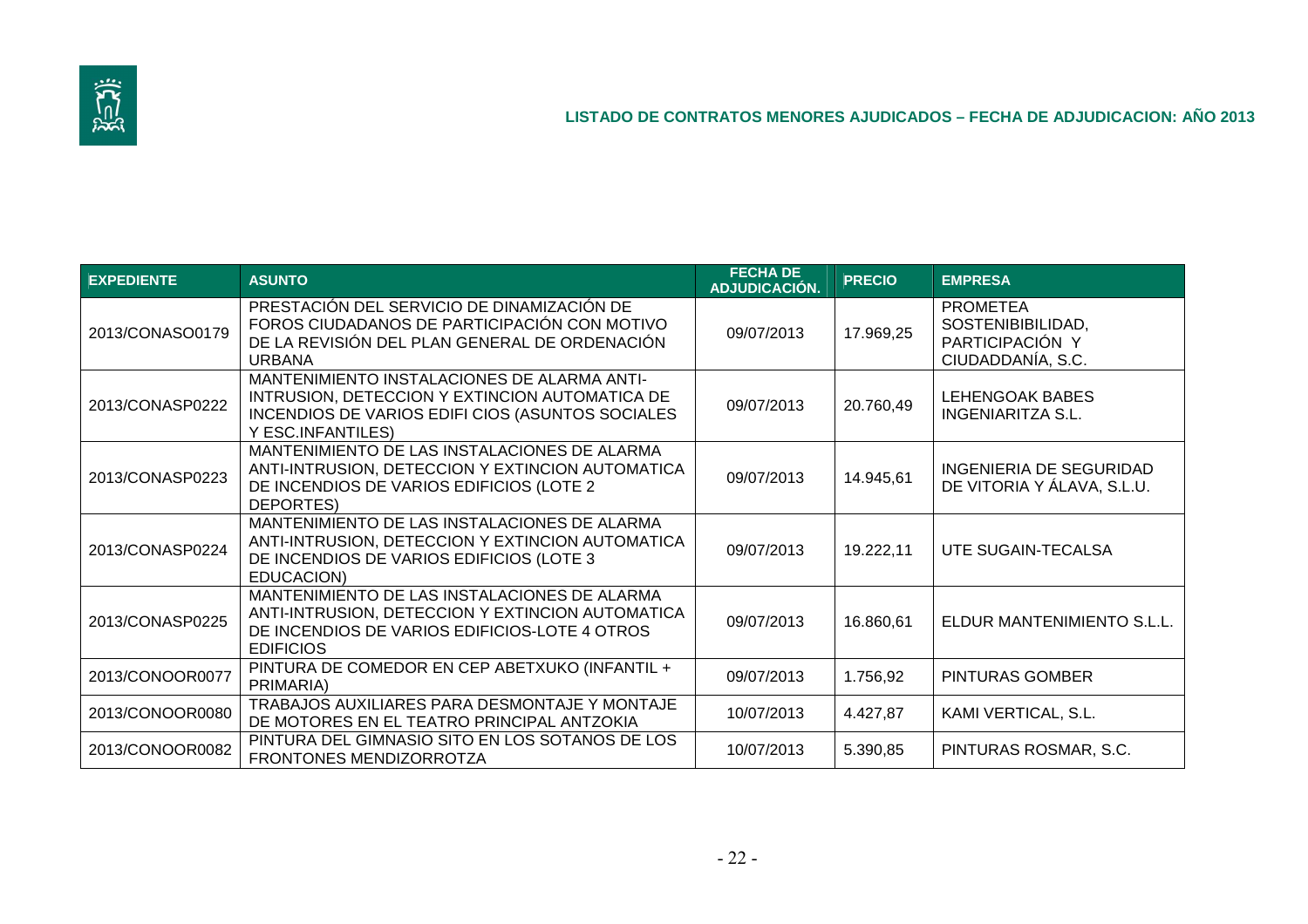

| <b>EXPEDIENTE</b> | <b>ASUNTO</b>                                                                                                                                                              | <b>FECHA DE</b><br>ADJUDICACIÓN. | <b>PRECIO</b> | <b>EMPRESA</b>                              |
|-------------------|----------------------------------------------------------------------------------------------------------------------------------------------------------------------------|----------------------------------|---------------|---------------------------------------------|
| 2013/CONOOR0083   | TRABAJOS DE REPARACION DE CUBIERTAS Y<br>CANALONES EN EL PALACIO VILLASUSO                                                                                                 | 10/07/2013                       | 4.971,89      | <b>CUBIERTAS PEJUAL S.L.</b>                |
| 2013/CONASO0312   | ALQUILER, MONTAJE Y PUESTA EN MARCHA Y<br>UTILIZACIÓN DE EQUIPO DE ILUMINACIÓN Y SONIDO<br>PARA LOS PROGRAMAS EN LOS JARDINES DE OBISPO<br>FERNÁNDEZ DE PIÉROLA            | 10/07/2013                       | 4.719,00      | SOINU ETA ARGIA, S.L.<br><b>UNIPERSONAL</b> |
| 2013/CONASO0213   | PUBLICACIÓN DEL ARCHIVO FOTOGRÁFICO EN LA WEB<br><b>MUNICIPAL</b>                                                                                                          | 11/07/2013                       | 18.125,80     | <b>ODEI SA</b>                              |
| 2013/CONASO0241   | PRESTACIÓN DE SERVICIOS DE LIMPIEZA Y<br>MANTENIMIENTO ORNAMENTAL DE LOS CAÑOS<br>REHABILITADOS EN EL CASCO MEDIEVAL DE VITORIA-<br><b>GASTEIZ</b>                         | 11/07/2013                       | 21.780,00     | <b>ASOCIACION GRUPO</b><br>ECOLOGISTA GAIA  |
| 2013/CONASO0229   | LIMPIEZA DE CRISTALES Y ESTRUCTURAS DE DIFICIL<br>ACCESO EN CC ALDABE, CC ARIZNAVARRA, CC<br>HEGOALDE, CC IPARRALDE Y CC JUDIMENDI                                         | 12/07/2013                       | 12.009,25     | LIMPIEZAS EGUNON                            |
| 2013/CONASO0231   | APROBACIÓN DEL GASTO Y ADJUDICACIÓN DEL<br>CONTRATO DE SERVICIO DE VIGILANCIA HIGIÉ NICO-<br>SANITARIA EN ESTABLECIMIENTOS DE<br>HOSTELERÍA, TXOSNAS Y RECINTO FERIAL 2013 | 15/07/2013                       | 2.550,00      | GARAY GÓMEZ, RAQUEL                         |
| 2013/CONOUR0079   | OBRAS DE MODIFICACIÓN DE LA SEÑALIZACIÓN PARA<br>EXTENSIÓN DE LA LINEA 7 DE TUVISA AL BARRIO DE<br><b>BORIMBIZKARRA</b>                                                    | 17/07/2013                       | 6.268,16      | VANOS S.A.                                  |
| 2013/CONASO0194   | FORMACIÓN EN EL ÁMBITO DE LAS OBLIGACIO-NES<br>LEGALES DE LA EMPRESA EN EL MARCO DE PLAN<br>INTEGRAL PERSONALIZADO DE APOYO AL<br>EMPRENDIMIENTO. COFINANCIADO POR FSE     | 18/07/2013                       | 2.240,00      | <b>BULTZ-LAN CONSULTING</b>                 |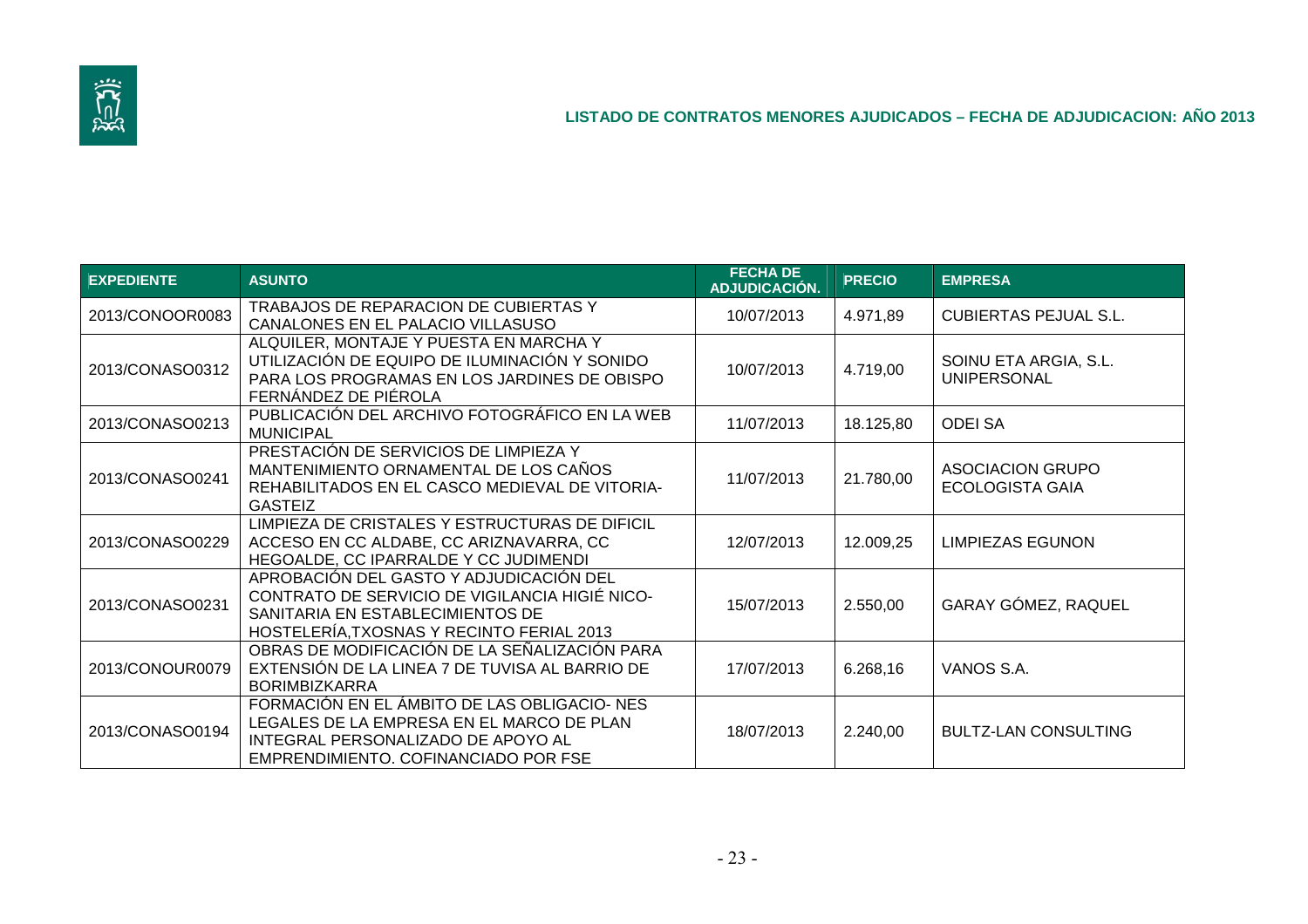

| <b>EXPEDIENTE</b> | <b>ASUNTO</b>                                                                                                                                                             | <b>FECHA DE</b><br>ADJUDICACIÓN. | <b>PRECIO</b> | <b>EMPRESA</b>                                                            |
|-------------------|---------------------------------------------------------------------------------------------------------------------------------------------------------------------------|----------------------------------|---------------|---------------------------------------------------------------------------|
| 2013/CONOEX0070   | OBRAS DE ACONDICIONAMIENTO DE ACCESO Y<br>FORJADO DEL CEP RAMON BAJO                                                                                                      | 18/07/2013                       | 53.250,74     | ARIAN, CONSTRUCCIÓN Y<br><b>GESTIÓN DE</b><br><b>INFRAESTRUCTURAS, SA</b> |
| 2013/CONASO0255   | SERVICIOS PARA EL DESARROLLO PROGRAMA DE<br>VISITAS GUIADAS Y TALLERES EN CATEDRAL SANTA<br>MARÍA DURANTE EL CURSO ESCOLAR 2013-2014                                      | 18/07/2013                       | 14.042,77     | EULEN, S.A. SERVICIOS<br><b>AUXILIARES</b>                                |
| 2013/CONASO0195   | FORMACIÓN EN EL AMBITO DE LAS TIC'S Y LA CREACIÓN<br>DE EMPRESAS EN MARCO DEL PLAN INTEGRAL<br>PERSONALIZADO APOYO AL EMPREN- DIMIENTO<br>COFINANCIADO FSE EMPRESALOCAL10 | 19/07/2013                       | 3.200,00      | DEUSTO SISTEMAS, S.A.                                                     |
| 2013/CONASO0198   | FORMACIÓN EN EL ÁMBITO DEL MARKETING PARA<br>NUEVAS EMPRESAS. PLAN INTEGRAL PERSONALIZADO<br>DE APOYO AL EMPRENDIMIENTO COFINANCIADO FSE<br>EMPRESA LOCAL 10              | 19/07/2013                       | 3.200,00      | <b>GARCIA SAN VIECENTE</b><br><b>JAVIER</b>                               |
| 2013/CONASO0200   | FORMACIÓN EN EL AMBITO DE EMPRENDIMIENTO PLAN<br>INTEGRAL PERSONALIZADO DE APOYO AL<br>EMPRENDIMIENTO DEPARTAMENTO PROMOCION<br>ECONOMICA. SUBVENC FSE EMPRESA LOCAL 10   | 19/07/2013                       | 2.400,00      | <b>EVOLERS ENTERPRISE SL</b>                                              |
| 2013/CONASO0201   | FORMACIÓN EN EL ÁMBITO DE LAS HABILIDADE<br>PERSONALES PARA EMPRENDER. PLAN INTEGRAL<br>PERSONALIZADO DE APOYO AL EMPRENDIMIENTO<br>COFINANCIADO POR FSE EMPRESA LOCAL 10 | 19/07/2013                       | 4.800,00      | <b>EVOLERS ENTERPRISE SL</b>                                              |
| 2013/CONASO0202   | FORMACIÓN EN EL AMBITO DE LAS FINANZAS<br>PRÁCTICAS PARA NUEVAS EMPRESAS. PLAN INTEGRAL<br>DE APOYO AL EMPRENDIMIENTO COFINANCIADO POR EL<br>FSE EMPRESA LOCAL 10         | 19/07/2013                       | 3.000,00      | <b>GESTIONA XXI CONSULTING</b><br>S.L.                                    |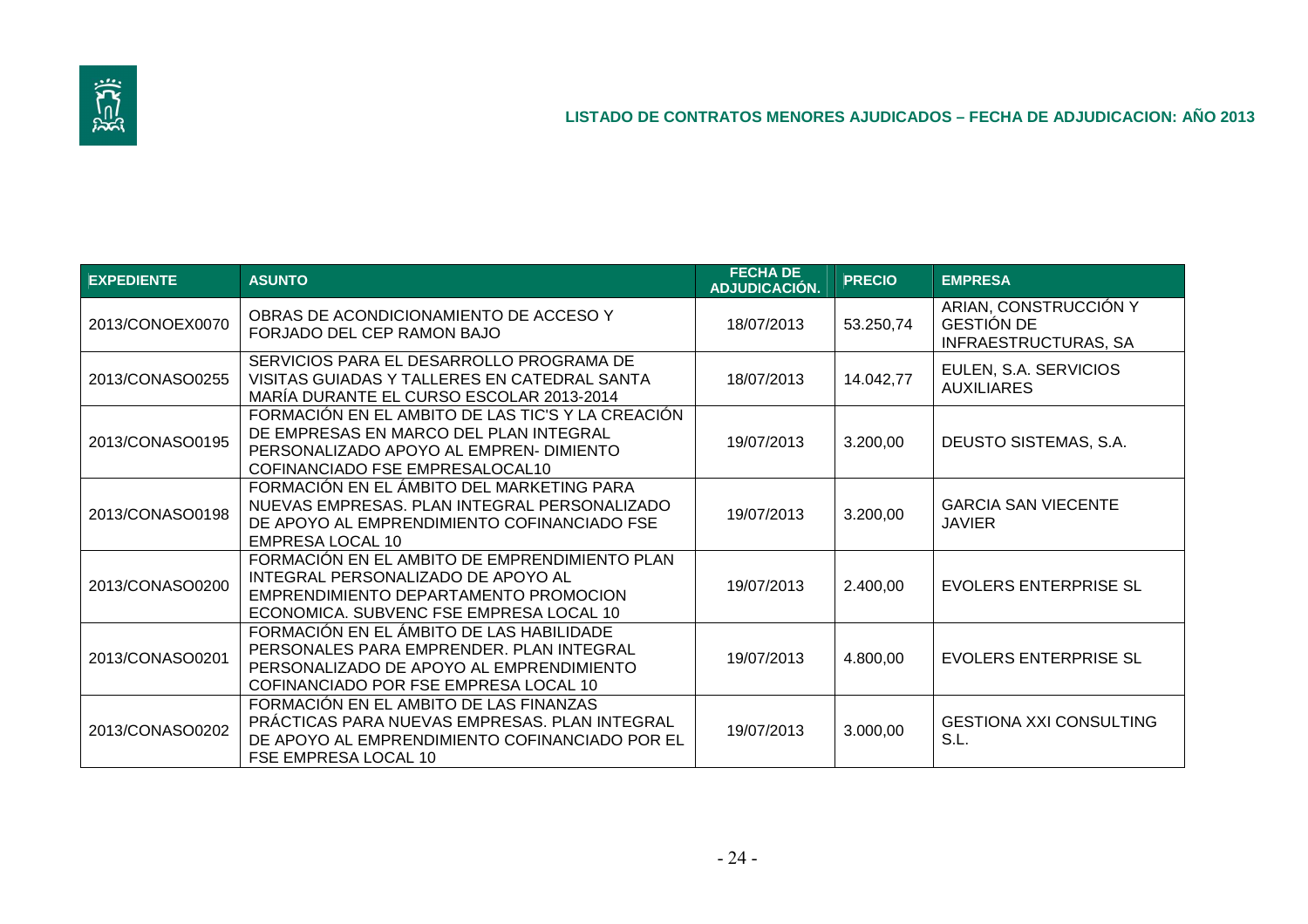

| <b>EXPEDIENTE</b> | <b>ASUNTO</b>                                                                                                                                                 | <b>FECHA DE</b><br>ADJUDICACIÓN. | <b>PRECIO</b> | <b>EMPRESA</b>                                         |
|-------------------|---------------------------------------------------------------------------------------------------------------------------------------------------------------|----------------------------------|---------------|--------------------------------------------------------|
| 2013/CONASP0228   | PRESTACIÓN DEL SERVICIO DE MANTENIMIENTO DE LA<br>RED DE VOZ Y DATOS Y SEGURIDAD DEL<br>AYUNTAMIENTO DE VITORIA-GASTEIZ                                       | 19/07/2013                       | 12.402,50     | NEXTEL S.A.                                            |
| 2013/CONASO0242   | ADQUISICIÓN DE UN SISTEMA DE GESTION Y<br>DIRECCIONAMIENTO DE CLIENTES DE LA EMPRESA<br>QMATIC PARA LA OFICINA DE ATENCION AL CIUDADANO<br>DEL C.C. DE ALDABE | 19/07/2013                       | 6.711,81      | Q-MATIC SISTEMAS, S.A.                                 |
| 2013/CONSOC0034   | APROBACIÓN DEL GASTO Y ADJUDICACIÓN DEL<br>CONTRATO PARA CERRAMIENTO DEL MONUMENTO DE<br>PLAZA DE LA VIRGEN BLANCA                                            | 22/07/2013                       | 13.541,11     | <b>SERVICIOS EMPRESARIALES</b><br><b>LANKIDE BI SL</b> |
| 2013/CONOOR0069   | OBRAS DE ARREGLO DE BACHES Y PAVIMENTACIÓN<br>PARCIAL EN LA ELM DE ASKARTZA DEL TÉRMINO<br>MUNICIPAL DE VITORIA-GASTEIZ                                       | 23/07/2013                       | 45.930,17     | FIRMES ALAVESES, S.A.                                  |
| 2013/CONASO0227   | REALIZACIÓN DE ACTIVIDADES DE REDUCCIÓN DE<br>RIESGOS EN EL ÁMBITO DE OCIO Y FESTIVO                                                                          | 23/07/2013                       | 17.595,00     | <b>ASOCIACION AILAKET!</b>                             |
| 2013/CONOOR0085   | PINTURA DE DISTINTOS ESPACIOS EN CEP ARANZABELA<br><b>IKASTOLA (PRIMARIA)</b>                                                                                 | 23/07/2013                       | 17.150,99     | PINTURAS DAVID NAVARRO<br><b>MUÑOZ</b>                 |
| 2013/CONOOR0087   | PINTURA DE DISTINTOS ESPACIOS EN EL CEP BARRUTIA<br><b>IKASTOLA (PRIMARIA)</b>                                                                                | 24/07/2013                       | 30.602,61     | PRISMA GASTEIZ, S.L.                                   |
| 2013/CONOOR0089   | EJECUCIÓN DE RAMPA DE ACCESO AL EDIFICIO DE<br>ADMINISTRACIÓN EN CEP LUIS DORAO (PRIMARIA)                                                                    | 24/07/2013                       | 10.549,06     | <b>CONSTRUCCIONES Y</b><br>REFORMAS VITORIA S.C.       |
| 2013/CONOOR0090   | EJECUCIÓN DE ASEO PARA CUIDADORAS Y REFORMA<br>DE BAÑO INFANTIL EN EMEI HAURTZARO                                                                             | 24/07/2013                       | 30.532,49     | ENVIANDE GASTEIZ, S.L.                                 |
| 2013/CONOOR0091   | DISTINTAS LABORES DE REPARACION Y<br>MANTENIMIENTO EN CEP ODON DE APRAIZ IKASTOLA<br>(INFANTIL+PRIMARIA)                                                      | 29/07/2013                       | 27.500,38     | LACUESTA Y MAZA S.L.                                   |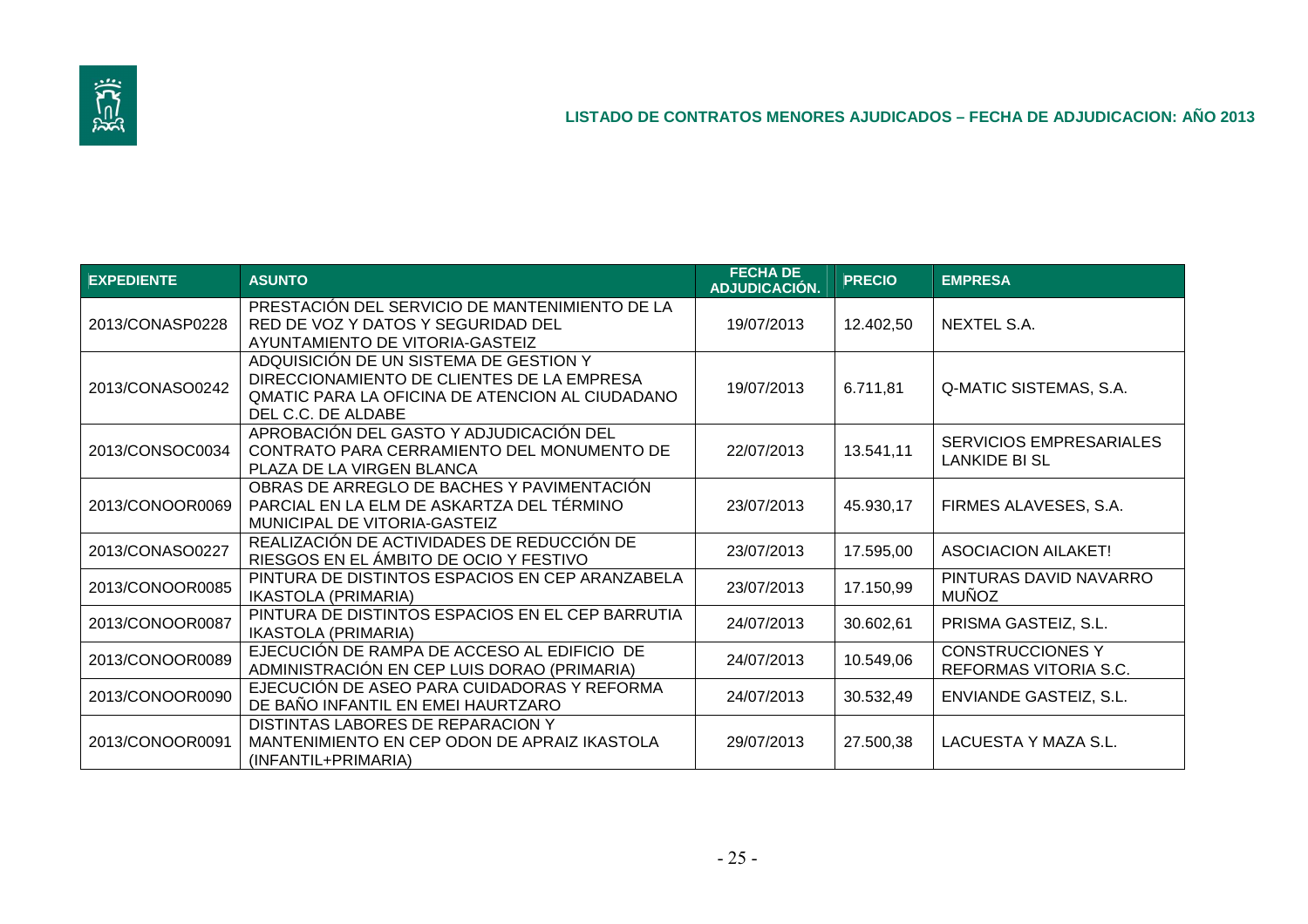

| <b>EXPEDIENTE</b> | <b>ASUNTO</b>                                                                                         | <b>FECHA DE</b><br>ADJUDICACIÓN. | <b>PRECIO</b> | <b>EMPRESA</b>                                      |
|-------------------|-------------------------------------------------------------------------------------------------------|----------------------------------|---------------|-----------------------------------------------------|
| 2013/CONAEI0188   | DISEÑO DE PROGRAMA DE PARTICIPACION INFANTIL Y<br>ADOLESCENTE LAGUNKIDE                               | 30/07/2013                       | 13.320,00     | FIDELIZA, S.L.                                      |
| 2013/CONOUR0081   | OBRAS DE FRESADO, SANEADO Y REPINTADO DE<br>MARCAS VIALES EN LA CIUDAD DE VITORIA-GASTEIZ<br>(2013)   | 31/07/2013                       | 43.973,82     | <b>FERROSER</b><br>INFRAESTRUCTURAS S.A.            |
| 2013/CONASP0236   | CAMPAÑA DE ANILLAMIENTO DE AVES EN EL PARQUE DE<br>SALBURUA DURANTE EL AÑO 2013                       | 31/07/2013                       | 15.000,00     | <b>GRUPO DE ANILLAMIENTO</b><br>CIENTÍFICO TXEPETXA |
| 2013/CONOOR0092   | CIERRE DE ESPACIO BAJO ESCALERA DEL FRONTON EN<br>CEP ODON DE APRAIZ IKASTOLA (INFANTIL+PRIMARIA)     | 31/07/2013                       | 5.608,25      | <b>EGAINOR ASESORES</b><br>CONSTRUCTORES, S.L.      |
| 2013/CONASP0251   | SERVICIOS EXTERNOS PARA LA GESTIÓN DEL PORTAL<br>ASOCIATIVO "ELKARTEAK.INFO"                          | 31/07/2013                       | 4.000,00      | <b>SARTU</b>                                        |
| 2013/CONOOR0076   | MANTENIMIENTO DE VÍAS FORESTALES EN EL TÉRMINO<br>MUNICIPAL DE VITORIA-GASTEIZ 2013 - ZONA I          | 01/08/2013                       | 23.852,59     | ZUBILLAGA SL, OBRAS Y<br><b>SERVICIOS</b>           |
| 2013/CONOOR0078   | MANTENIMIENTO DE VÍAS FORESTALES EN EL TÉRMINO<br>MUNICIPAL DE VITORIA-GASTEIZ, 2013 - ZONA II        | 01/08/2013                       | 18.550,30     | ZUBILLAGA SL, OBRAS Y<br><b>SERVICIOS</b>           |
| 2013/CONOOR0094   | ADECUACION DE VADO DE VEHICULOS A ORDENANZA<br>REGULADORA EN CEP ANGEL GANIVET (PRIMARIA)             | 01/08/2013                       | 4.094,28      | <b>INGEVEL CONSTRUCCIONES</b>                       |
| 2013/CONOOR0105   | PINTURA DE DISTINTOS ESPACIOS EN EL CEPA EL<br><b>CARMEN</b>                                          | 01/08/2013                       | 26.615,08     | PRISMA GASTEIZ, S.L.                                |
| 2013/CONASO0253   | ANIMACIÓN Y COORDINACIÓN DE LA FIESTA<br>CONMEMORATIVA DE LA CONVENCIÓN DE LOS<br>DERECHOS DEL NIÑO/A | 02/08/2013                       | 8.717,51      | LUDOLAND S.L.                                       |
| 2013/CONOOR0095   | IMPERMEABILIZACION EN LA TERRAZA DEL PORCHE DEL<br>PATIO DEL CEP DIVINO MAESTRO                       | 02/08/2013                       | 23.240,98     | CONSTRUCCIONES LOPEZ DE<br>MATURANA, S.L.           |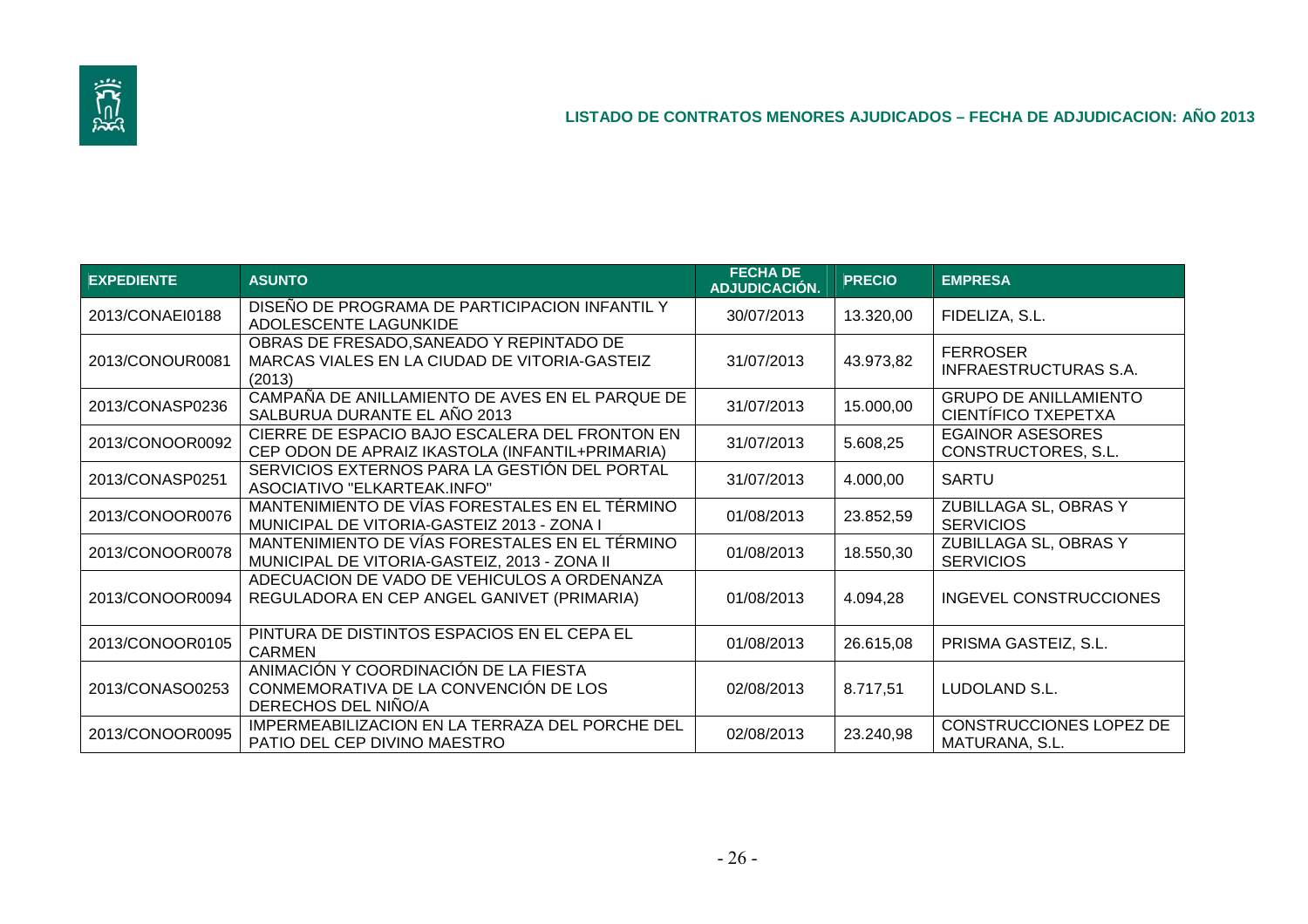

| <b>EXPEDIENTE</b> | <b>ASUNTO</b>                                                                                                                                                    | <b>FECHA DE</b><br>ADJUDICACIÓN. | <b>PRECIO</b> | <b>EMPRESA</b>                                            |
|-------------------|------------------------------------------------------------------------------------------------------------------------------------------------------------------|----------------------------------|---------------|-----------------------------------------------------------|
| 2013/CONASP0262   | APROBACIÓN DEL GASTO Y ABONO DE FACTURA POR LA<br>CONTRATACIÓN DE UN ESPACIO PUBLICITARIO EN EL<br>TRANVÍA DE BILBAO PARA PROMOCIONAR LAS FIESTAS<br>DE LA BLANC | 02/08/2013                       | 16.486,25     | COMUNICACION Y OCIO<br>INTERACTIVO SA<br><b>COMUNITAC</b> |
| 2013/CONOOR0096   | TRABAJOS DE PINTURA DE DIVERSOS ESPACIOS Y<br>LIMPIEZA DE FACHADA EN CEP TOKI EDER                                                                               | 02/08/2013                       | 14.257,81     | PINTURAS ATENA, S.A.                                      |
| 2013/CONOOR0097   | MODIFICACION DE MANIOBRA DE ENCENDIDO DE<br>ALUMBRADO Y RIEGO AUTOMATICO EN PISTAS<br>POLIDEPORTIVAS DE SAN MARTIN                                               | 06/08/2013                       | 6.744,72      | ELECTRICIDAD FEMAR, S.L.                                  |
| 2013/CONOOR0098   | INSTALACION DE SISTEMA DE RECOGIDA DE AGUAS<br>PLUVIALES EN EL PATIO DE NIÑOS DE 0-2 AÑOS EN CP<br><b>SANTA LUCIA</b>                                            | 06/08/2013                       | 13.370,60     | CRESA S.L.                                                |
| 2013/CONOOR0099   | REFORMA DE ASEO INFANTIL EN EI ARANA                                                                                                                             | 08/08/2013                       | 19.283,29     | ERTZ 4, SL, PROYECTOS Y<br><b>CONSTRUCCIONES</b>          |
| 2013/CONOOR0100   | RENOVACIÓN DE CUBIERTA DEL PORCHE EN CP MARÍA<br>DE MAEZTU                                                                                                       | 08/08/2013                       | 21.428,69     | <b>GILTEC ARQUITECTOS</b><br>TÉCNICOS S.L.                |
| 2013/CONOOR0101   | SUSTITUCION DE LUCERNARIOS DE CUBIERTA Y<br>COLOCACION DE BAJANTES EN PABELLON DEL CENTRO<br>FORMATIVO IGNACIO ELLACURIA                                         | 08/08/2013                       | 21.425,49     | <b>CUBIERTAS PEJUAL S.L.</b>                              |
| 2013/CONOOR0102   | CREACIÓN DE RECINTO PARA SILLAS DE NIÑOS DE DOS<br>AÑOS EN EL CEP ÁNGEL GANIVET                                                                                  | 09/08/2013                       | 17.687,78     | ZAINDU & KONPONDU S.L.                                    |
| 2013/CONOOR0103   | PINTURA DE FACHADAS EN EI TXIMELETA                                                                                                                              | 09/08/2013                       | 9.717,90      | PINTURA Y DECORACIÓN<br>ZURDO FÉLIX ZURDO HUERTA          |
| 2013/CONOOR0104   | REPARACIONES DE SANEAMIENTO EN EL EDIFICIO<br><b>ATARIA</b>                                                                                                      | 12/08/2013                       | 12.916,97     | OBRAS PUBLICAS ONAINDIA,<br>S.A.                          |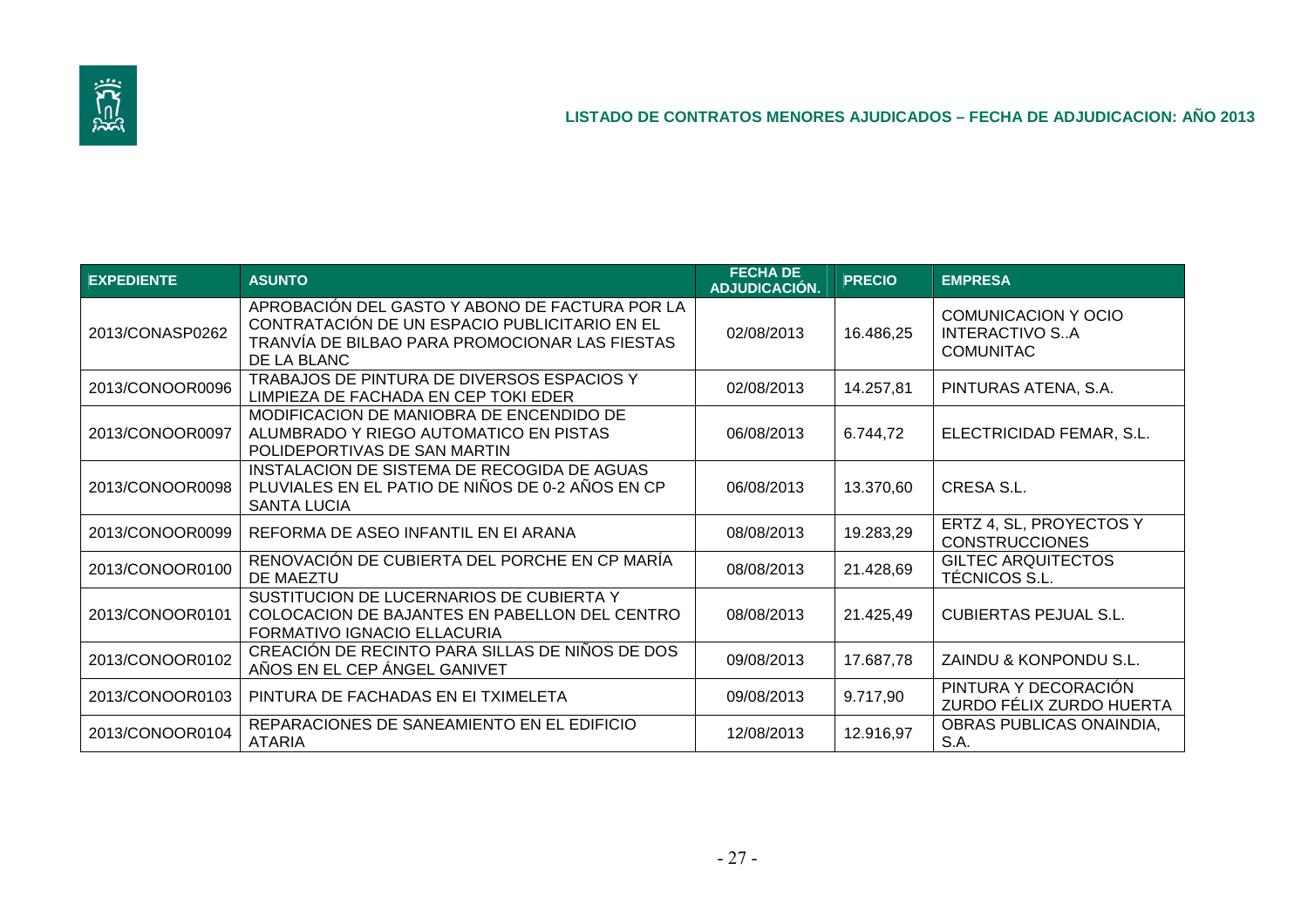

| <b>EXPEDIENTE</b> | <b>ASUNTO</b>                                                                                                                                                           | <b>FECHA DE</b><br>ADJUDICACIÓN. | <b>PRECIO</b> | <b>EMPRESA</b>                                                         |
|-------------------|-------------------------------------------------------------------------------------------------------------------------------------------------------------------------|----------------------------------|---------------|------------------------------------------------------------------------|
| 2013/CONASO0218   | CONTRATACIÓN DE UN SERVICIO PARA LA DIRECCION Y<br>CONTROL DE LAS OBRAS DE ACONDICIONAMIENTO DE<br>PARCELAS PARA CULTIVO ECOLOGICO EN BASALDEA<br>(ABETXUKO)            | 14/08/2013                       | 11.900,00     | <b>JAVIER IBIRICU ASTRAIN, S.L.</b>                                    |
| 2013/CONASP0237   | ESTUDIO DE LA SITUACIÓN DEL VISÓN EUROPEO Y<br>VISÓN AMERICANO EN EL ENTORNO DEL ANILLO VERDE<br>DE VITORIA-GASTEIZ                                                     | 19/08/2013                       | 7.441,50      | GALEMYS, S.L.                                                          |
| 2013/CONASP0238   | ESTUDIO DE CARACTERIZACIÓN DE LAS POBLACIONES<br>DE GALÁPAGOS AUTÓCTONOS Y DE LOS GALÁPAGOS<br>EXÓTICOS DE LOS PARQUES DEL ANILLO VERDE, AÑO<br>2013                    | 19/08/2013                       | 7.139,00      | <b>BOLUE INGURUMEN</b><br><b>IKERKETAK XABIER</b><br>BUENETXEA ARAGÜÉS |
| 2013/CONAEI0239   | ESTUDIO DEL LIRÓN GRIS EN EL ENTORNO DE LOS<br>MONTES DE VITORIA                                                                                                        | 19/08/2013                       | 9.000,00      | <b>EQUINOCCIO NATURA</b>                                               |
| 2013/CONOOR0106   | OBRAS DE EJECUCIÓN DE PARCELAS DE TECNOSUELOS<br>EN EL VERTEDERO DE GARDELEGUI (TÉRMINO<br>MUNICIPAL DE VITORIA)                                                        | 02/09/2013                       | 39.178,46     | ZUBILLAGA, S.L.                                                        |
| 2013/CONASO0346   | CONTRATO TALLER DE RESTAURACIÓN DE MUEBLES Y<br>ARREGLO BICICLETAS, PERIODO: 02/09/13-31/12/13                                                                          | 02/09/2013                       | 7.000,00      | <b>EMAUS FUNDACION SOCIAL</b>                                          |
| 2013/CONASO0217   | ADQUISICIÓN DE EQUIPOS TECNICOS PARA PALACIOS<br>DE CONBRESOS EUROPA Y VILLASUSO                                                                                        | 04/09/2013                       | 10.384,16     | TELESONIC, S.A.                                                        |
| 2013/CONOOR0088   | OBRAS DE REMODELACIÓN DE LA PLAZA DE LA IGLESIA<br>DE LASARTE                                                                                                           | 05/09/2013                       | 29.990,79     | ESCONSU S.L.                                                           |
| 2013/CONAEI0274   | CONTRATO MENOR DE REVISIÓN DE LITERATURA<br>CIENTÍFICA, ENCUENTRO CON PROFESIONALES,<br>DISEÑO PROGRAMA PREVENCION SECUNDARIA E<br>INFORME ANUAL-VIOLENCIA FILIOPARENTA | 05/09/2013                       | 4.983,00      | UNIVERSIDAD DEL PAIS<br><b>VASCO</b>                                   |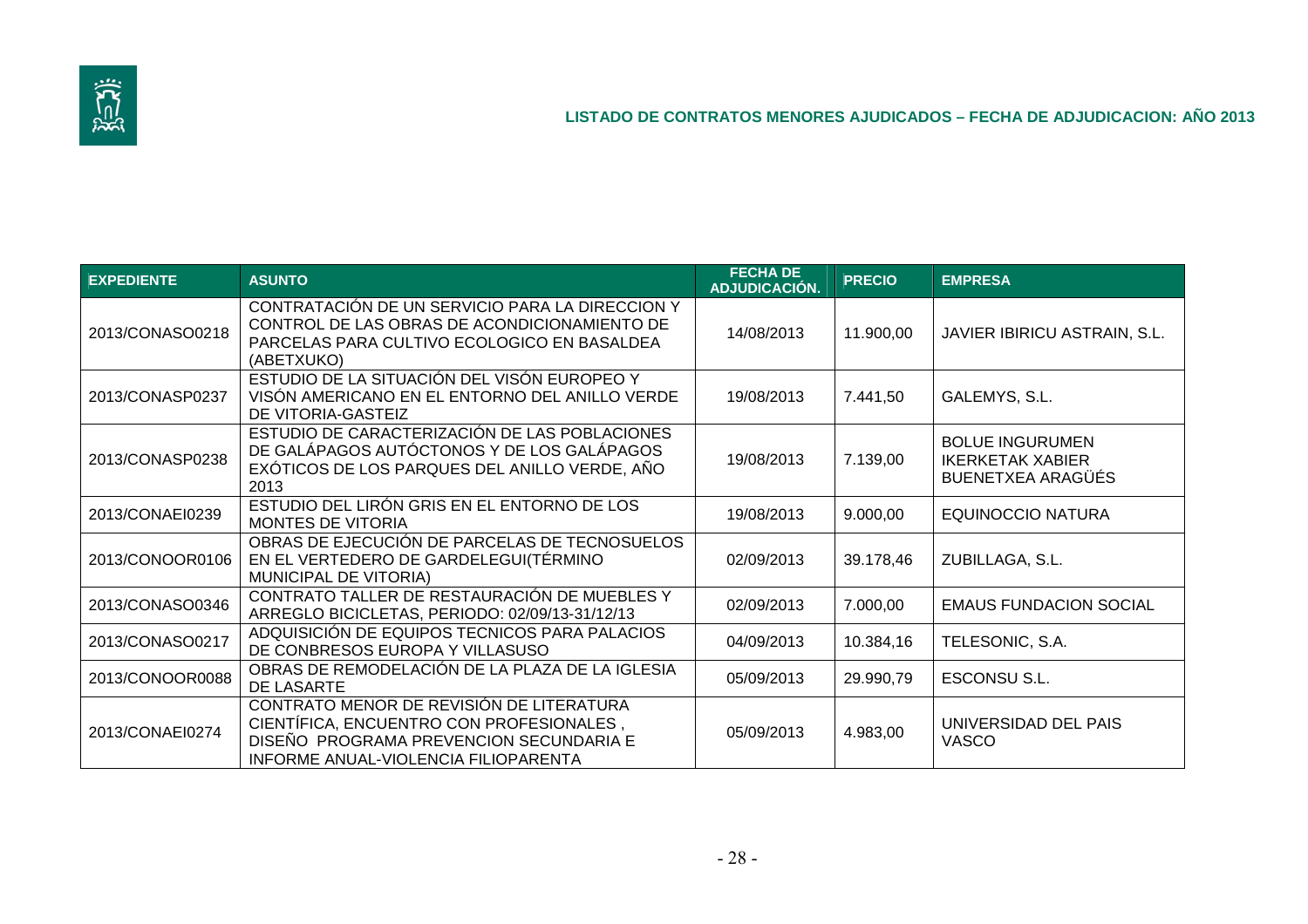

| <b>EXPEDIENTE</b> | <b>ASUNTO</b>                                                                                                                                                             | <b>FECHA DE</b><br><b>ADJUDICACIÓN.</b> | <b>PRECIO</b> | <b>EMPRESA</b>                                                              |
|-------------------|---------------------------------------------------------------------------------------------------------------------------------------------------------------------------|-----------------------------------------|---------------|-----------------------------------------------------------------------------|
| 2013/CONASO0270   | DESARROLLO DE PROCEDIMIENTOS DE SOPORTE AL<br>DOCUMENTO DE SEGURIDAD                                                                                                      | 09/09/2013                              | 20.328,00     | <b>GRUPO CORPORATIVO GFI</b><br>NORTE, S.L.                                 |
| 2013/CONASP0271   | RENOVACIÓN PARA APLICAR LA FUNCIÓN DE VOZ<br>READSPEAKER A LA PÁGINA WEB MUNICIPAL DEL<br>AYUNTAMIENTO DE VITORIA-GASTEIZ                                                 | 09/09/2013                              | 5.898,75      | READSPEAKER WEBSERVICES<br>S.L.                                             |
| 2013/CONOOR0111   | APROBACIÓN DEL GASTO Y ABONO DE FACTURAS CON<br>MOTIVO DE LA REPARACIÓN DE DISTINTOS TRAMOS DE<br>ACERA EN PORTAL DE VILLARREAL, ENTRE LAS PLAZAS<br>DE BILBAO Y CARLOS I | 11/09/2013                              | 6.467,84      | BALGORZA S.A                                                                |
| 2013/CONASP0267   | MANTENIMIENTO DEL SISTEMA DE ASUNTOS SOCIALES<br>Y RELACIONES CIUDADANAS PARA EL ÚLTIMO<br>TRIMESTRE DEL AÑO 2013                                                         | 13/09/2013                              | 20.328,00     | DEUSTO SISTEMAS, S.A.                                                       |
| 2013/CONASO0319   | REPARACIÓN DE FIGURAS Y ESTRUCTURAS DEL<br>NACIMIENTO MONUMENTAL DE LA FLORIDA DE VITORIA-<br><b>GASTEIZ</b>                                                              | 13/09/2013                              | 7.139,00      | PLATEA SERVICIOS E<br><b>INFRAESTRUCTURAS</b><br><b>CULTURALES</b>          |
| 2013/CONSOC0040   | ADQUISICIÓN DEL PRODUCTO IBM WEBSPHERE<br>APPLICATION SERVER COMMUNITY EDITION ELITE<br><b>SUPPORT</b>                                                                    | 17/09/2013                              | 4.262,83      | BT ESPAÑA, COMPAÑÍA DE<br>SERVICIOS GLOBALES DE<br>TELECOMUNICACIONES, S.A. |
| 2013/CONOEX0112   | OBRAS DE ADECUACION Y MEJORA DEL TRAMO DEL<br>CAÑO "J" EXISTENTE EN LA TRASERA DEL EDIFICIO Nº<br>69 DE LA C/ ZAPATERIA.                                                  | 17/09/2013                              | 5.096,17      | <b>OLABE ARANZABAL</b><br>CONSTRUCCIONES, S.L.                              |
| 2013/CONASO0279   | TALLER DE CUIDADO DEL HOGAR, DE NIÑOS Y DE<br>MAYORES PERIODO DE 30/09/2013 AL 20/12/2013                                                                                 | 19/09/2013                              | 12.617,28     | <b>EULEN SERVICIOS</b><br>SOCIOSANITARIOS S.A.                              |
| 2013/CONOOR0109   | OBRAS DE AMPLIACIÓN DE LA RED DE AGUAS<br>PLUVIALES EN LA E.L.M. DE GÁMIZ DEL TÉRMINO<br>MUNICIPAL DE VITORIA-GASTEIZ                                                     | 20/09/2013                              | 43.548,49     | <b>CAMPEZO OBRAS Y</b><br>SERVICIOS SA                                      |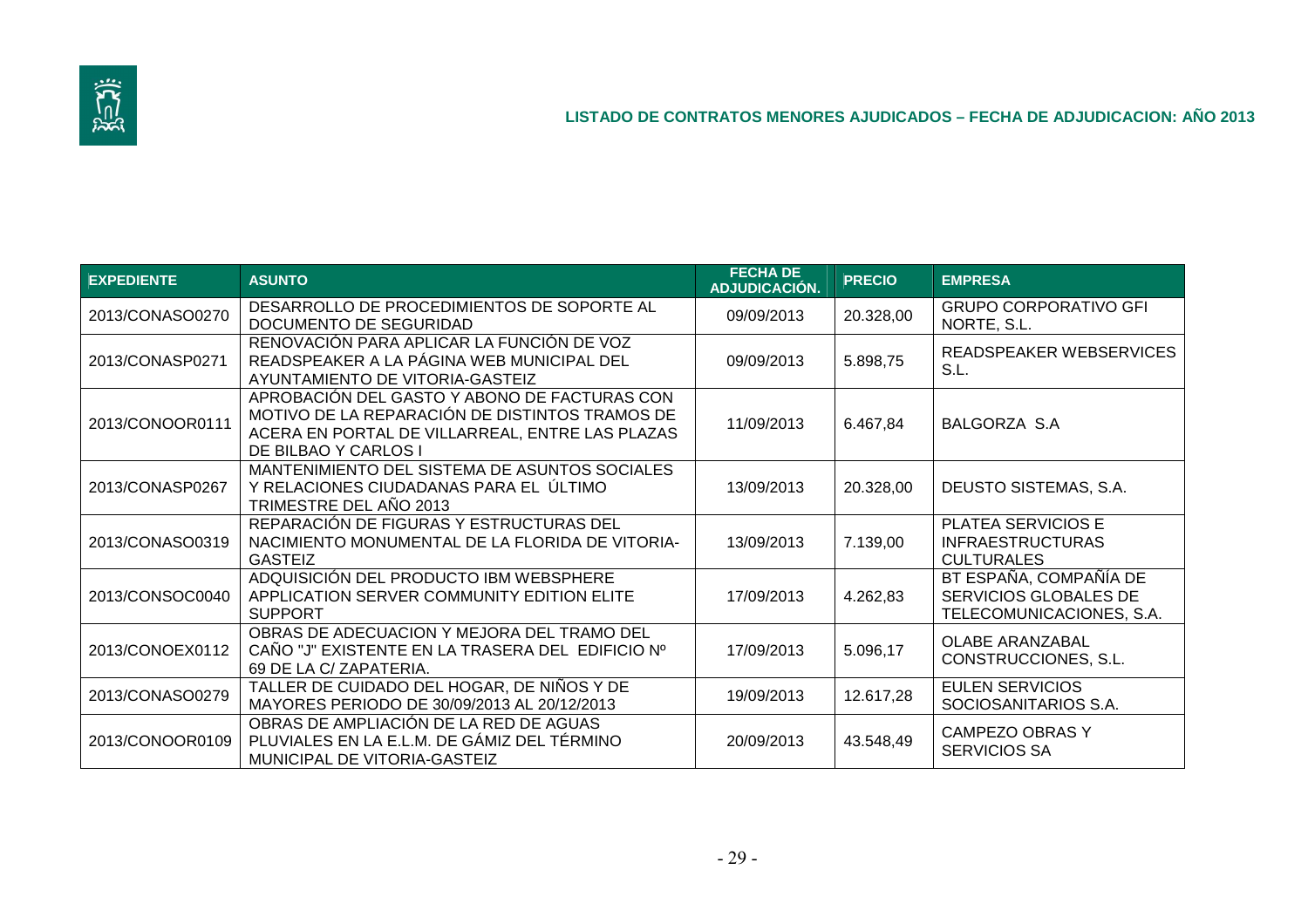

| <b>EXPEDIENTE</b> | <b>ASUNTO</b>                                                                                                                                                      | <b>FECHA DE</b><br><b>ADJUDICACIÓN.</b> | <b>PRECIO</b> | <b>EMPRESA</b>                                                                                   |
|-------------------|--------------------------------------------------------------------------------------------------------------------------------------------------------------------|-----------------------------------------|---------------|--------------------------------------------------------------------------------------------------|
| 2013/CONASO0275   | ASISTENCIA TÉCNICA EN EL PROCEDIMIENTO DE<br>EVALUACIÓN DE IMPACTO AMBIENTAL DEL PROYECTO<br>DE ACONDICIONAMIENTO DE PARCELAS PARA CULTIVO<br>ECOLÓGICO BASALDEA   | 20/09/2013                              | 9.680,00      | EECO CONSULTING, S.L.                                                                            |
| 2013/CONOUR0110   | TRABAJOS DE SEÑALIZACIÓN DEL EMPLAZAMIENTO DEL<br><b>VEHÍCULO-RADAR MOVIL</b>                                                                                      | 23/09/2013                              | 12.732,23     | PINTURAS DIAZ E HIJOS, S.L.                                                                      |
| 2013/CONASO0281   | ORGANIZACION Y GESTION DE UN MERCADO DE VENTA<br>AMBULANTE EN EL CASCO MEDIEVAL                                                                                    | 24/09/2013                              | 5.400,00      | FEDERACIÓN DE<br>ASOCIACIONES DE<br><b>COMERCIOS Y SERVICIOS DEL</b><br>CASCO MEDIEVAL (FEDASOC) |
| 2013/CONOOR0117   | TRABAJOS DE REPARACIÓN CONSISTENTES EN P<br>INTURA DE DISTINTOS ESPACIOS EN EL CEP Á NGEL<br><b>GANIVET</b>                                                        | 25/09/2013                              | 6.051,36      | PINTURAS DAVID NAVARRO<br><b>MUÑOZ</b>                                                           |
| 2013/CONAEI0283   | APROBACIÓN DEL GASTO Y ADJUDICACIÓN DEL<br>CONTRATO MENOR DE ASISTENCIA TÉCNICA PAR A<br>EJECUCIÓN DEL PLAN DE ACCIÓN CONTRA EL RUIDO EN<br><b>VITORIA-GASTEIZ</b> | 26/09/2013                              | 9.050,00      | AAC CENTRO DE ACUSTICA<br>APLICADA, S.L.                                                         |
| 2013/CONASO0250   | APROVECHAMIENTO EXTRAORDINARIO EN EL MONTE<br><b>PIKOMENDI</b>                                                                                                     | 27/09/2013                              | Sin gasto     | ETORKI, S. COOP. LTDA.                                                                           |
| 2013/CONOOR0114   | OBRAS DE CAMBIO DE PAVIMENTO DE UN TRAMO DEL<br>PASEO DE FRAY FRANCISCO DE VITORIA-GASTEIZ                                                                         | 27/09/2013                              | 22.785,39     | <b>COPALSA</b>                                                                                   |
| 2013/CONOOR0118   | MODIFICACION DE RAMPA DE ENTRADA PRINCIPAL AL<br><b>CP BARRUTIA</b>                                                                                                | 27/09/2013                              | 11.040,15     | <b>JOSE DELGADO MILLAN</b>                                                                       |
| 2013/CONASO0248   | APROVECHAMIENTO EXTRAORDINARIO EN EL MONTE<br>ENTRECUESTAS Y CUESTA URALDE                                                                                         | 30/09/2013                              | Sin gasto     | ETORKI, S. COOP. LTDA.                                                                           |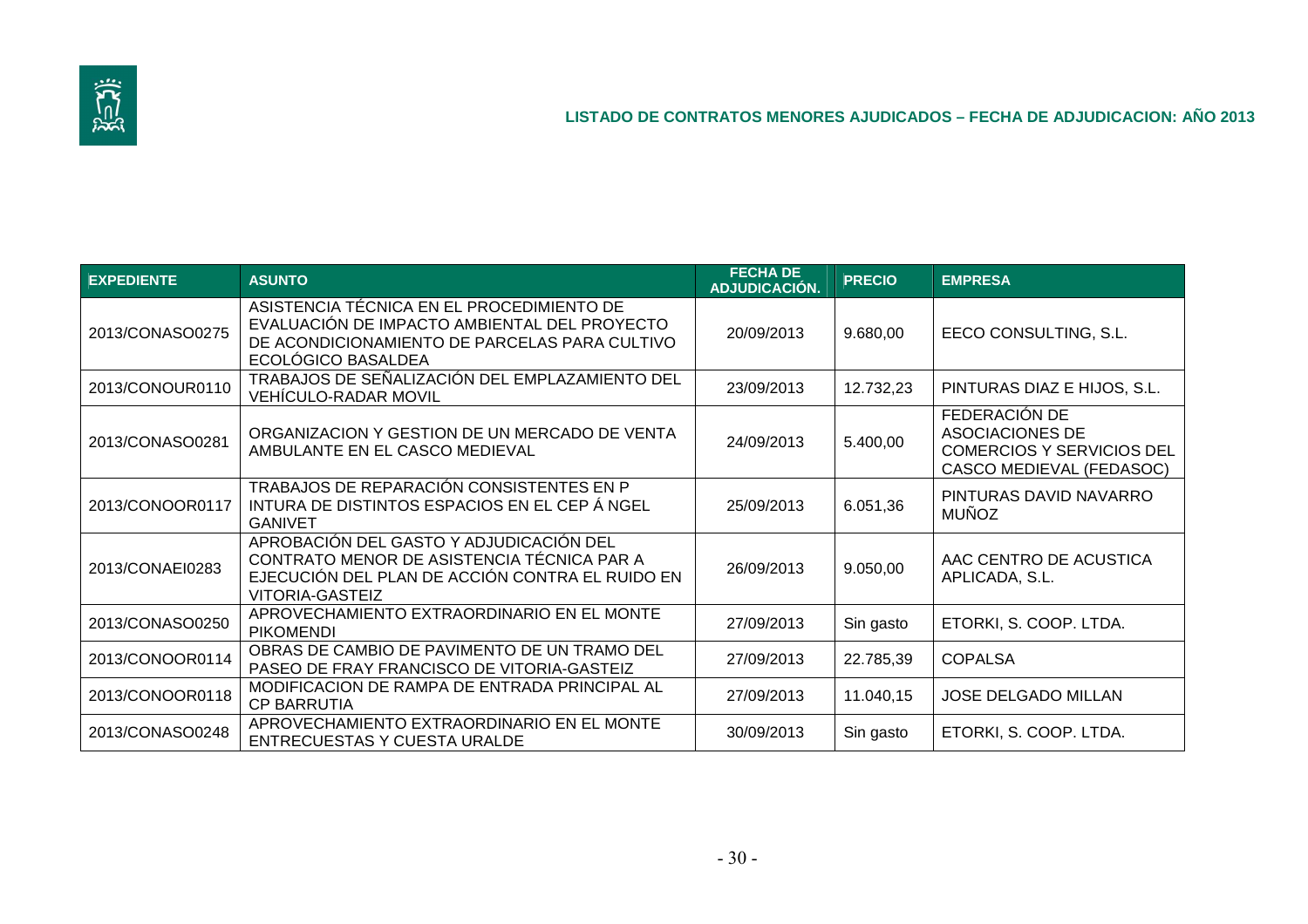

| <b>EXPEDIENTE</b> | <b>ASUNTO</b>                                                                                                                                                             | <b>FECHA DE</b><br>ADJUDICACIÓN. | <b>PRECIO</b> | <b>EMPRESA</b>                                                                  |
|-------------------|---------------------------------------------------------------------------------------------------------------------------------------------------------------------------|----------------------------------|---------------|---------------------------------------------------------------------------------|
| 2013/CONASO0249   | APROVECHAMIENTO EXTRAORDINARIO EN EL MONTE<br>KATXAMINO BEHEKOA                                                                                                           | 30/09/2013                       | Sin gasto     | <b>GESTIÓN FORESTAL FRÍAS. SL</b>                                               |
| 2013/CONOOR0120   | SUMINISTRO DE MATERIAL PARA FABRICACIÓN DE<br>VALLA EN PISTAS POLIDEPORTIVAS SAN MA RTÍN (C/<br><b>ADRIANO VI)</b>                                                        | 30/09/2013                       | 10.136,54     | ROS CASARES CENTRO DEL<br>ACERO SL                                              |
| 2013/CONASO0266   | IMPARTICION DE TALLERES DE FORMACION EN MATERIA<br>DE ADICCIONES A PROFESIONALES                                                                                          | 01/10/2013                       | 7.927,92      | ORTZADAR, S.L.                                                                  |
| 2013/CONSPE0041   | SUMINISTRO DE MATERIAL DE ILUMINACIÓN PA RA<br>ALMACENES OREITIASOLO                                                                                                      | 01/10/2013                       | 3.204,47      | ALMACENES ELECTRICOS<br><b>RAMIREZ</b>                                          |
| 2013/CONAEI0285   | REDACCIÓN DEL PLAN LOCAL DE ADICCIONES DE<br><b>VITORIA-GASTEIZ</b>                                                                                                       | 01/10/2013                       | 17.908,00     | UNIVERSIDAD DE DEUSTO<br><b>INSTITUTO DEUSTO DE</b><br><b>DROGODEPENDENCIAS</b> |
| 2013/CONASO0252   | IMPARTICIÓN DEL CURSO "GUARDA PARTICULAR DE<br>CAMPO Y SUS ESPECIALIDADES DE CAZA Y<br>GUARDAPESCA MARÍTIMO" COFINANCIADO POR EL FSE<br>PO PAÍS VASCO 2007-2013           | 02/10/2013                       | 12.825,00     | <b>INSTITUTO EUROPA S.L.</b>                                                    |
| 2013/CONASO0254   | IMPARTICIÓN DEL PROGRAMA FORMATIVO CATIA V5:<br>DISEÑO DE SÓLIDOS Y SUPERFICIE CAPÍTULO II DEL<br>DECRETO 327 2003 DE 23 DE DICIEMBRE SOBRE<br><b>RECURSOS FORMATIVOS</b> | 02/10/2013                       | 16.940,00     | <b>EDUARDO TORRECILLA</b><br><b>INSAGURBE</b>                                   |
| 2013/CONSOC0043   | APROBACIÓN DEL GASTO Y ADJUDICACIÓN DEL<br>CONTRATO MENOR DE FABRICACIÓN Y SUMINIST RO<br>DEL MONOLITO HISTORIOGRAFIADO EN LA PLAZA DEL 3<br>DE MARZO A SIDELAN, SL       | 03/10/2013                       | 9.786,48      | SIDELAN, SL                                                                     |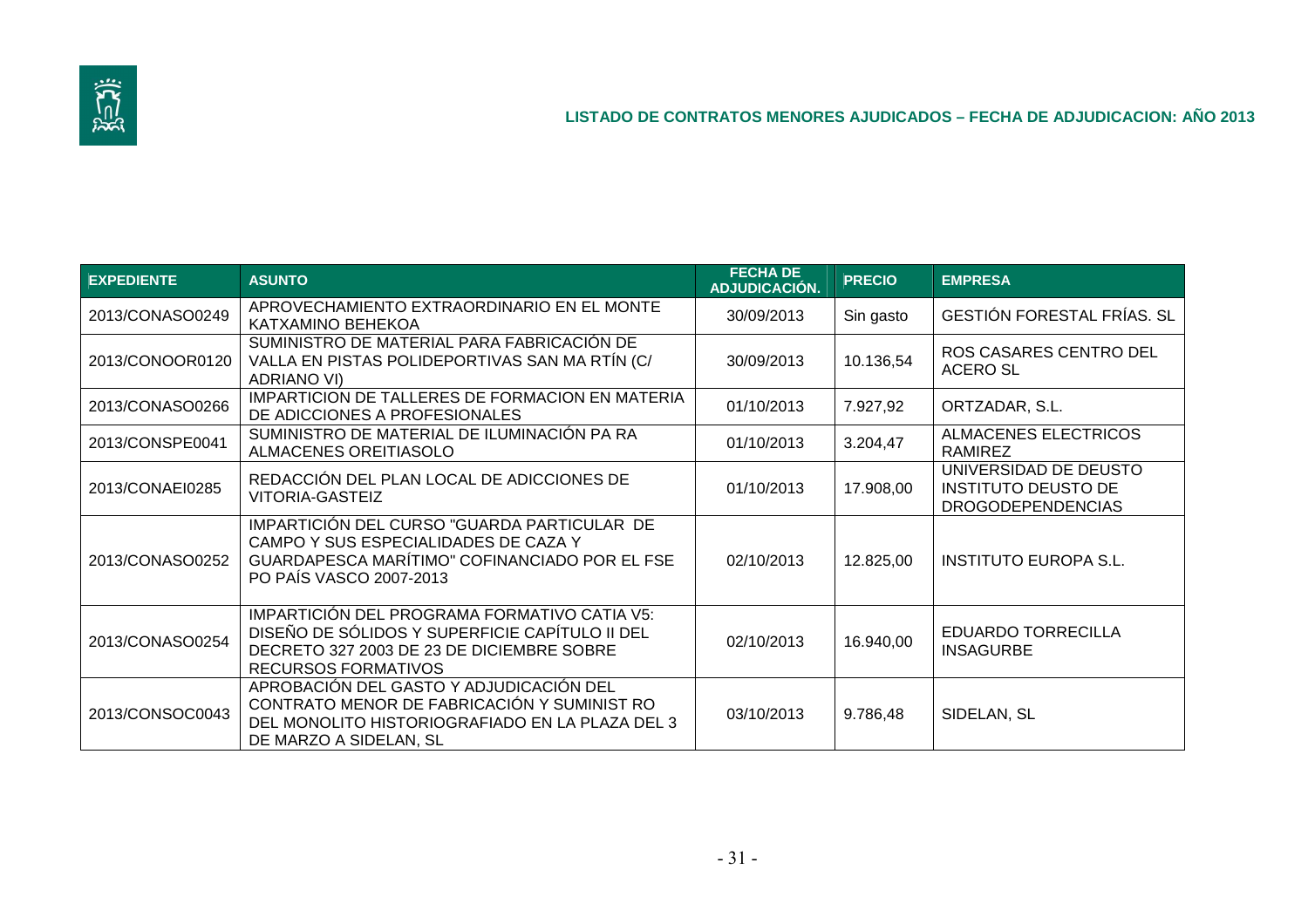

| <b>EXPEDIENTE</b> | <b>ASUNTO</b>                                                                                                                                                            | <b>FECHA DE</b><br><b>ADJUDICACIÓN.</b> | <b>PRECIO</b> | <b>EMPRESA</b>                                                                                                |
|-------------------|--------------------------------------------------------------------------------------------------------------------------------------------------------------------------|-----------------------------------------|---------------|---------------------------------------------------------------------------------------------------------------|
| 2013/CONSOC0044   | ADQUISICION DE DOS FREGADORAS ELECTRICAS                                                                                                                                 | 04/10/2013                              | 4.161,18      | <b>ADIMPORT S.L.</b>                                                                                          |
| 2013/CONOOR0122   | APROBACIÓN DEL GASTO Y ABONO DE FACTURA A<br>URARTE SAL POR ENGANCHE Y DESENGANCHE EN LAS<br>CAJAS DEL FERIAL DE MENDIZABALA, FIESTAS 2013                               | 04/10/2013                              | 19.209,96     | URARTE MONTAJES<br>ELECTRICOS S.A.L.                                                                          |
| 2013/CONASO0302   | ALQUILER Y ASISTENCIA DE CARROZAS PARA EL<br>DESFILE DE OLENTZERO 2013                                                                                                   | 04/10/2013                              | 11.979,00     | <b>JONAN BASTERRETXEA</b><br><b>IRURZUN</b>                                                                   |
| 2013/CONASO0317   | CONTRATO DE ARRENDAMIENTO DE UN PABELLÓN EN<br>LA AVENIDA DEL CANTÁBRICO Nº 16 PARA MONTAR LAS<br>CARROZAS QUE PARTICIPAN EN LOS DESFILES DE LA<br>CAMPAÑA DE NAVIDAD    | 04/10/2013                              | 3.279,80      | UGALDE AMILIBIA MARIA ICIAR                                                                                   |
| 2013/CONASO0257   | IMPARTICIÓN DEL PROGRAMA FORMATIVO SOLUCIONES<br>MÓVILES MULTIPLATAFORMA. CAP. II DECRETO 327 2003<br>DE 23 DE DICIEMBRE RECURSOS FORMATIVOS AL<br>SERVICIO DE LA        | 07/10/2013                              | 10.260,00     | CONSULTORÍA TECNOLÓGICA<br>PARA EL COMERCIO S.L.<br>(CONSULTEC)                                               |
| 2013/CONASO0256   | IMPARTICIÓN DEL PROGRAMA FORMATIVO "DISE ÑO<br>TÉCNICO. HERRAMIENTAS INFORMÁTICAS PA RA LA<br>CONSTRUCCIÓN" EN EL MARCO AYUDAS PREVISTAS<br>CAPÍTULO II DECRETO 327/2003 | 08/10/2013                              | 10.070,00     | IKER RAMÍREZ DE LA PISCINA<br><b>MORAZA</b>                                                                   |
| 2013/CONSOC0047   | SUMINISTRO DE CARTUCHOS PRESTO ALFA 80 PARA EL<br>ALMACEN DE PABELLONES URITIASOLO                                                                                       | 11/10/2013                              | 2.119,92      | VALVULERÍA DEL NORTE S.L.                                                                                     |
| 2013/CONASO0301   | APROBACIÓN DEL GASTO Y ADJUDICACIÓN DEL<br>PROGRAMA INTEGRAL DEL CONSUMO DE FRUTAS Y<br><b>VERDURA</b>                                                                   | 11/10/2013                              | 17.843,20     | CENTRO DE INVESTIGACIÓN<br><b>BIOMÉDICA EN RED</b><br><b>FISIOPATOLOGÍA DE</b><br><b>OBESIDAD Y NUTRICION</b> |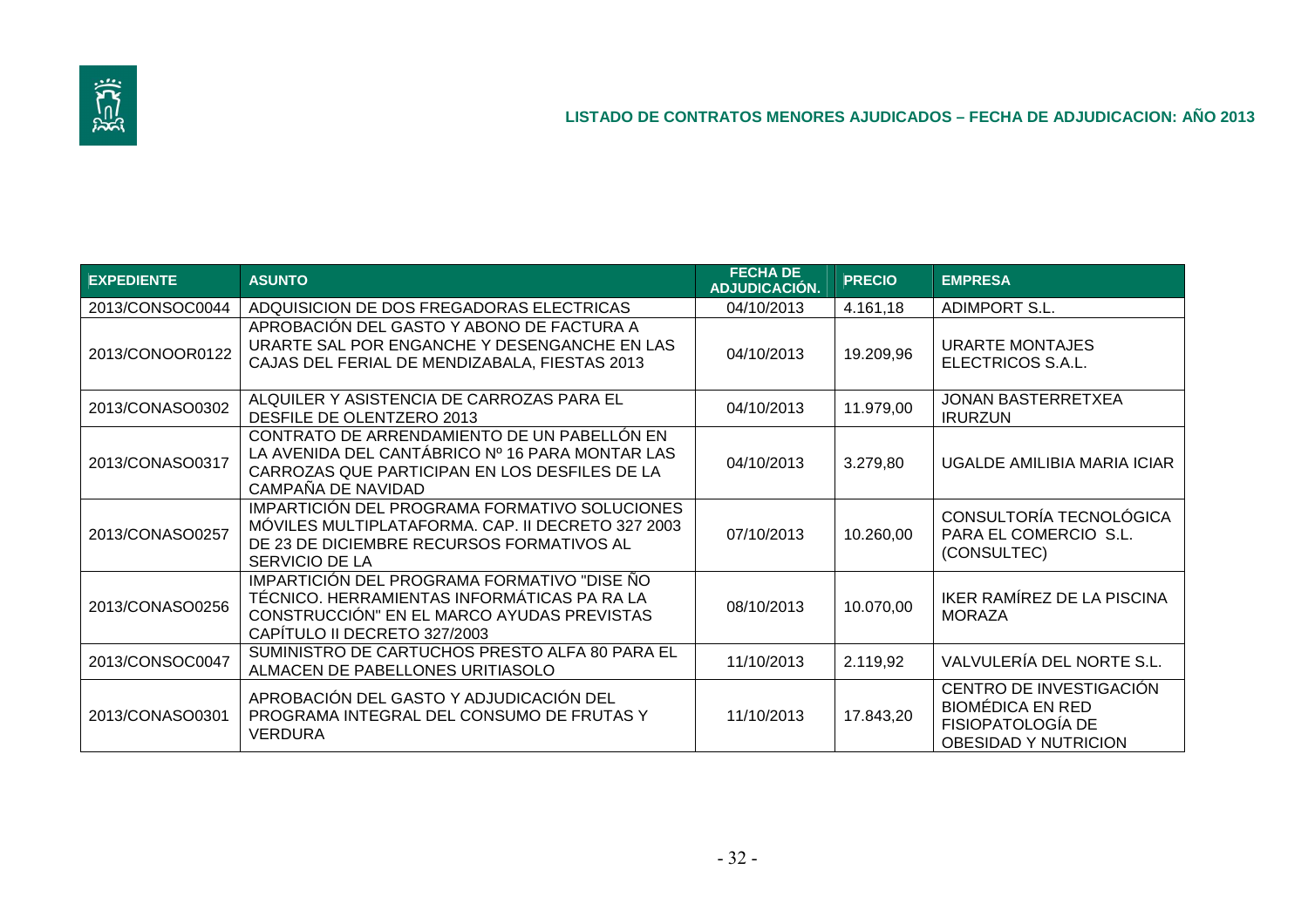

| <b>EXPEDIENTE</b> | <b>ASUNTO</b>                                                                                                                                                        | <b>FECHA DE</b><br>ADJUDICACIÓN. | <b>PRECIO</b> | <b>EMPRESA</b>                                            |
|-------------------|----------------------------------------------------------------------------------------------------------------------------------------------------------------------|----------------------------------|---------------|-----------------------------------------------------------|
| 2013/CONSOC0048   | APROBACIÓN DEL GASTO Y ADJUDICACIÓN DEL<br>SUMINISTRO DE UN SISTEMA DE ADQUISICIÓN DE<br>DATOS CHROMELEON PARA UN CROMATOGRAFO<br><b>IONICO DIONEX</b>               | 14/10/2013                       | 6.475,36      | <b>VERTEX TECHNICS S.L.</b>                               |
| 2013/CONASO0247   | COLOCACION Y ACONDICIONAMIENTO DE 2 CARPAS, Y<br>SONIDO E ILUMINACION FIESTA ANIVERSARIO<br>CONVENCION DCHOS. DEL NIÑO                                               | 15/10/2013                       | 20.570,00     | <b>EVENTOKIT</b>                                          |
| 2013/CONASO0246   | SERVICIO DE ASESORÍA PERSONALIZADO PARA EL 2º<br>PLAN INTEGRAL PERSONALIZADO DE APOYO AL<br>EMPRENDIMIENTO. COFINANCIADO POR FSE PROYECTO<br><b>EMPRESA LOCAL 10</b> | 16/10/2013                       | 10.890,00     | <b>GESTIONA XXI CONSULTING</b><br>S.L.                    |
| 2013/CONOOR0126   | INSTALACIÓN DE PERSIANAS EN VENTANAS DE LA E.I.<br><b>HENRIKE KNÖRR</b>                                                                                              | 16/10/2013                       | 14.316,72     | PERSIANAS FELIX FELIX<br><b>ROMERO GARCIA</b>             |
| 2013/CONASO0258   | IMPARTICIÓN DEL PROGRAMA FORMATIVO ARC G<br>ARCGIS 10 Y GIS VIA CLOUD. TECNOLOGÍAS DESKTOP Y<br>EN LA NUBE PARA EXPLOTACIÓN DE GEOINFORMACIÓN                        | 18/10/2013                       | 6.300,00      | GEOGRAMA, S.L.                                            |
| 2013/CONAEI0280   | ASISTENCIA TÉCNICA PARA ELABORACIÓN DE INFORME<br>DE SEGUIMIENTO DEL PLAN LOCAL DE INFANCIA Y<br><b>ADOLESCENCIA</b>                                                 | 18/10/2013                       | 11.858,00     | TORRENE CONSULTING S.L.                                   |
| 2013/CONASO0245   | ASISTENCIA TÉCNICA EN LA GESTIÓN DE LA INICIATIVA<br>PACTO VERDE. COFINANCIADO AL 50% POR EL FSE.<br>PROGRAMA OPERATIVO 2007 2013. PROYECTO<br>EMPRESA LOCAL 10.     | 21/10/2013                       | 9.450,10      | <b>INGURU INGENIERIA Y</b><br><b>GESTION AMBIENTAL SA</b> |
| 2013/CONASO0272   | PROGRAMA DE APOYO A MUJERES EMPRENDEDORAS<br>COFINANCIADO AL 50 POR CIENTO POR FSE. EMPRESA<br>LOCAL 10. P.O. PAIS VASCO 2007 2013                                   | 21/10/2013                       | 3.630,00      | AZ PROCESOS<br>PARTICIPATIVOS, S.L.                       |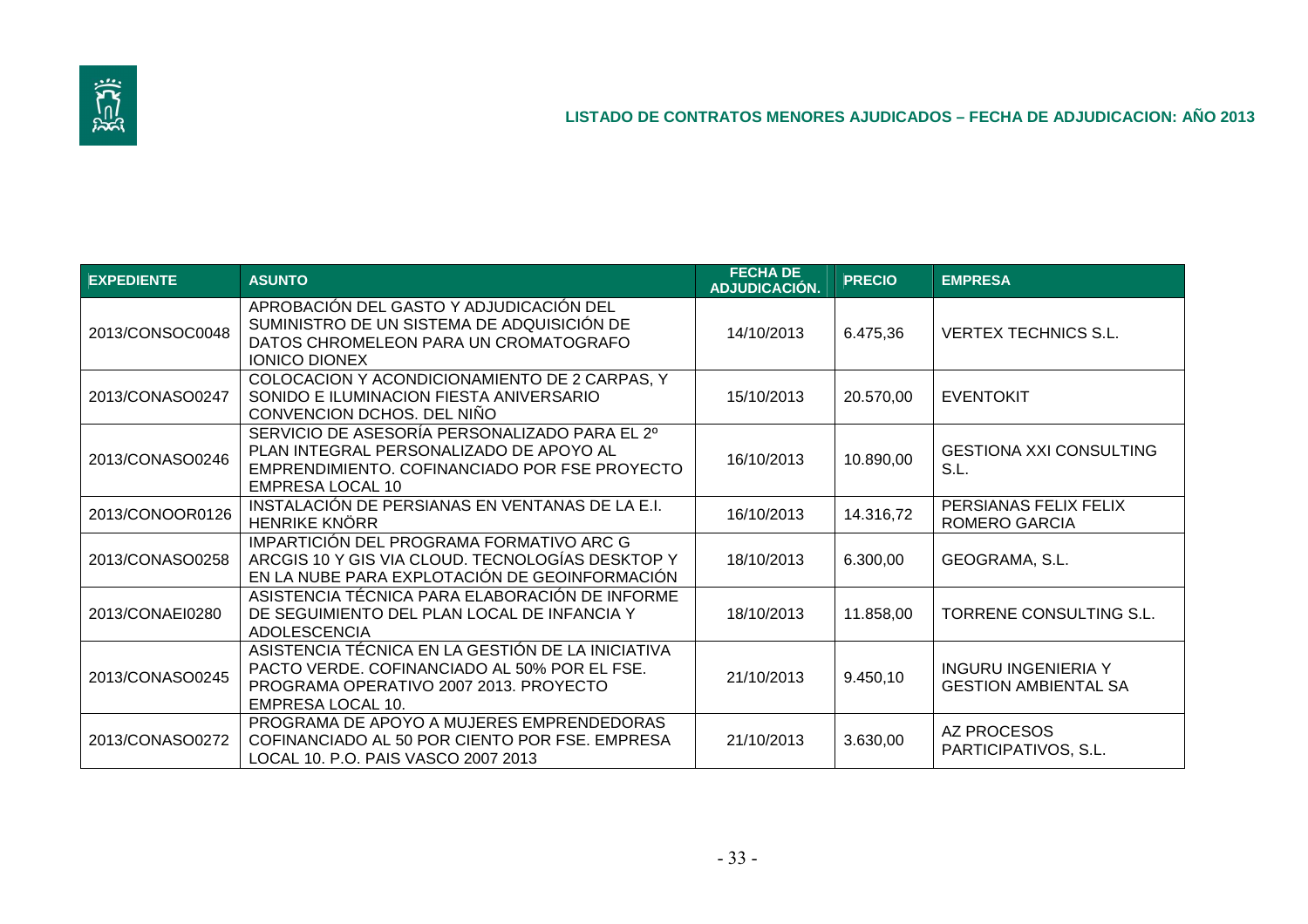

| <b>EXPEDIENTE</b> | <b>ASUNTO</b>                                                                                                                 | <b>FECHA DE</b><br>ADJUDICACIÓN. | <b>PRECIO</b> | <b>EMPRESA</b>                                                     |
|-------------------|-------------------------------------------------------------------------------------------------------------------------------|----------------------------------|---------------|--------------------------------------------------------------------|
| 2013/CONASP0287   | SERVICIO DE ACTIVIDAD DE SNOWBOARD CAMPAÑA<br>OTOÑO INVIERNO 2013-2014                                                        | 21/10/2013                       | 12.642,00     | <b>INGURU AVENTURA, S.L.</b>                                       |
| 2013/CONASP0290   | SERVICIO DE RAQUETAS DE NIEVE CAMPAÑA OTOÑO-<br><b>INVIERNO 2013-2014</b>                                                     | 21/10/2013                       | 8.022,00      | <b>INGURU AVENTURA, S.L.</b>                                       |
| 2013/CONOOR0113   | OBRAS DE RESTAURACIÓN VEGETAL DEL ARROYO ALI A<br>SU PASO POR EL SECTOR 5 DEL BARRIO DE ZABALGANA                             | 22/10/2013                       | 22.166,00     | EUROSERVICIOS Y OBRAS<br>FORESTALES, S.A.                          |
| 2013/CONOOR0115   | OBRAS DE ACONDICIONAMIENTO PAISAJÍSTICO DEL<br>CORREDOR PUENTE ALTO-ERREKALEOR                                                | 22/10/2013                       | 21.929,38     | EUROSERVICIOS Y OBRAS<br>FORESTALES, S.A.                          |
| 2013/CONASO0297   | ADECUACIÓN DE LA AUTENTICACION J28 DEL ENTORNO<br>DE WEB MUNICIPAL (WWW.VITORIA-GASTEIZ.ORG) A LA<br>AUTENTICACIÓN JA-SIG CAS | 23/10/2013                       | 19.992,83     | <b>GRUPO CORPORATIVO GFI</b><br>NORTE, S.L.                        |
| 2013/CONSOC0055   | SUMINISTRO DE CARAMELOS PARA LA CABALGATA DE<br><b>REYES Y OLENTZERO</b>                                                      | 23/10/2013                       | 7.199,50      | INTERVAN, S.A.                                                     |
| 2013/CONASO0326   | 24 CABALLOS Y SUS CORRESPONDIENTES CABALLISTAS<br>PARA LA CABALGATA DE REYES                                                  | 23/10/2013                       | 8.100,00      | HERNANDEZ PEDRERO,<br><b>MARIA ELENA</b>                           |
| 2013/CONASO0324   | TALLERES JUEGOS EN EUSKERA PARA PADRES Y<br><b>MADRES</b>                                                                     | 28/10/2013                       | 5.000,00      | URTXINTXA ELKARTEA                                                 |
| 2013/CONASP0325   | SERVICIO DE MANTENIMIENTO DE SISTEMAS DE<br>SEGURIDAD EN PLAZA DE ESPAÑA                                                      | 28/10/2013                       | 4.181,76      | TECOSA,<br>TELECOMUNICACIÓN,<br>ELECTRÓNICA Y<br>CONMUTACIÓN, S.A. |
| 2013/CONASO0327   | ORGANIZACIÓN DE TALLERES SOBRE EL USO SOCIAL<br><b>DEL EUSKERA</b>                                                            | 28/10/2013                       | 12.000,00     | <b>TOPAGUNEA</b>                                                   |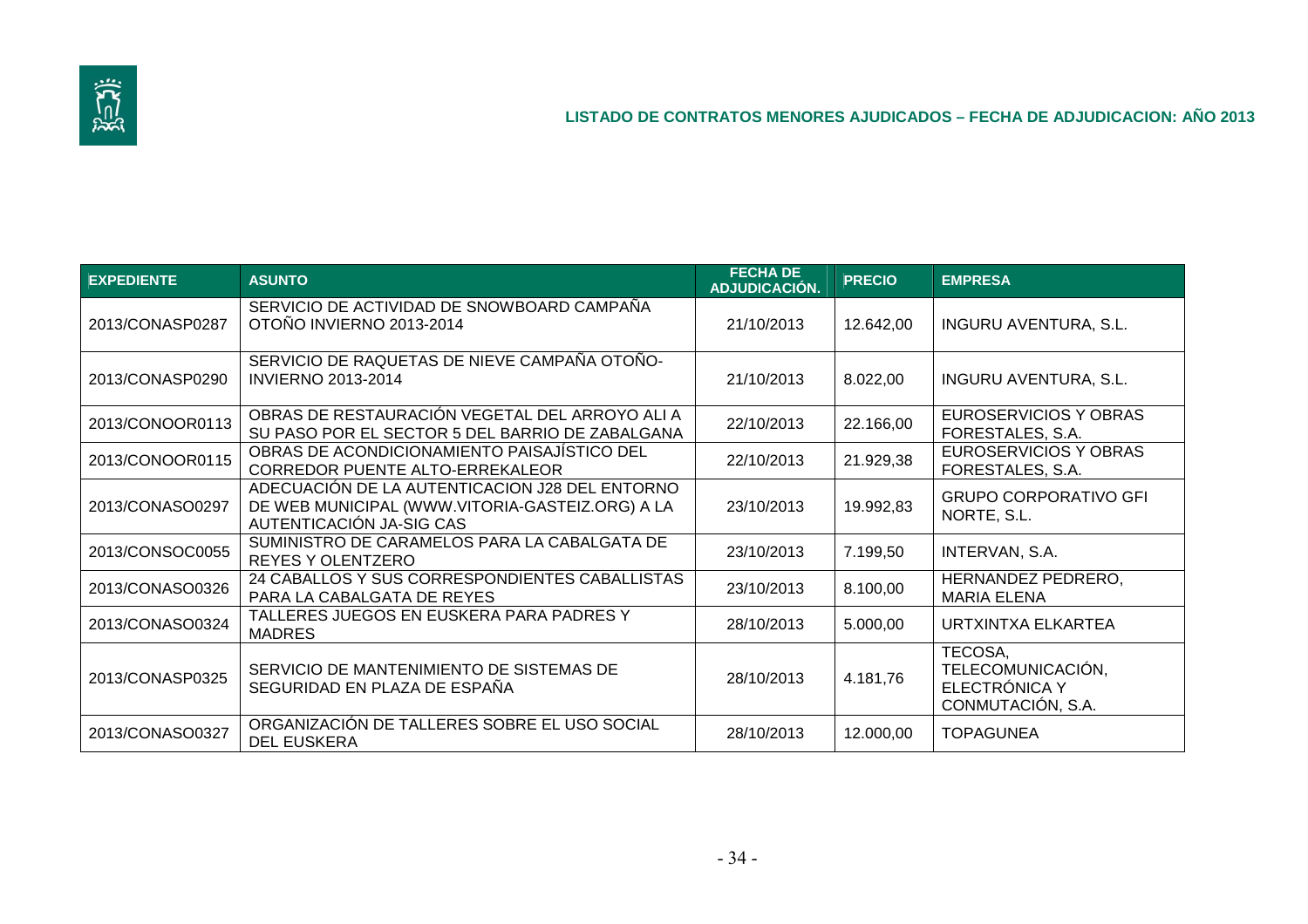

| <b>EXPEDIENTE</b> | <b>ASUNTO</b>                                                                                                                                                          | <b>FECHA DE</b><br>ADJUDICACIÓN. | <b>PRECIO</b> | <b>EMPRESA</b>                                        |
|-------------------|------------------------------------------------------------------------------------------------------------------------------------------------------------------------|----------------------------------|---------------|-------------------------------------------------------|
| 2013/CONAPR0278   | REDACCIÓN DE PROYECTO DE CONSTRUCCIÓN DE UN<br>PUENTE SOBRE EL RÍO SANTO TOMÁS, EN LA ELM DE<br>BOLÍVAR, ASÍ COMO LA DIRECCIÓN TÉCNICA DE LA<br>EJECUCIÓN DEL MISMO    | 29/10/2013                       | 14.399,00     | STOA ESTUDIO TECNICO DE<br>OBRAS Y ARQUITECTURA, S.L. |
| 2013/CONASO0294   | ASISTENCIA TÉCNICA DE LA AUDITORÍA INTERNA DEL<br>SISTEMA DE GESTIÓN DE CALIDAD ISO 9001 2008 DEL<br>ÁMBITO DPTO. PROMOCIÓN ECONÓMICA                                  | 05/11/2013                       | 3.000,00      | ATTESTITC, S.L.                                       |
| 2013/CONAPR0334   | REDACCION DEL PROYECTO BASICO Y PROYECTO DE<br>EJECUCION PARA MEJORAR LA ACCESIBILIDAD EN<br>PALACIO VILLASUSO                                                         | 05/11/2013                       | 10.769,00     | HERGUETA ZABALA LUIS Mª                               |
| 2013/CONSOC0058   | APROBACIÓN DEL GASTO Y ABONO DE FACTURA A<br>INFORMÁTICA EL CORTE INGLÉS POR ACTUAL IZACIÓN<br>DEL SISTEMA DE RECICLADORAS DE BILLETES<br>ADAPTANDO A LOS NUEVOS DE 5¤ | 06/11/2013                       | 3.586,71      | <b>INFORMATICA EL CORTE</b><br>INGLES, S.A.           |
| 2013/CONAEI0291   | ASISTENCIA TÉCNICA PROYECTO DE CREACIÓN DE<br>NARRATIVA COLECTIVA SOBRE ZONA CASCO VIEJO Y<br>ENSANCHE A TRAVÉS DE LOS MEDIOS AUDIOVISUALES                            | 07/11/2013                       | 12.100,00     | <b>UBIQA</b>                                          |
| 2013/CONAEI0293   | EVALUACIÓN DEL PROGRAMA SUN: SHOPPING URBAN<br><b>NIGHT</b>                                                                                                            | 07/11/2013                       | 3.200,00      | EMAIKER, S.L.                                         |
| 2013/CONOEX0116   | INSTALACION DE PUERTAS PEATONALES EN LAS<br>PUERTAS PRELEVAS DE LOS PABELLONES DEL CENTRO<br>DE EMPRESAS DE JUNDIZ                                                     | 08/11/2013                       | 13.606,58     | OCA CONSTRUCCIONES<br>METALICAS, S.L.                 |
| 2013/CONSOC0060   | APROBACIÓN DEL GASTO Y ABONO DE FACTURA A<br>WATERS CROMATOGRAFÍA, SA POR SUSTITUCIÓN DE<br>PLACA BASE DE CROMATÓGRAFO LÍQUIDO DE ALTA<br>RESOLUCIÓN (HPLC)            | 08/11/2013                       | 4.477,00      | WATERS CROMATOGRAFÍA,<br><b>SA</b>                    |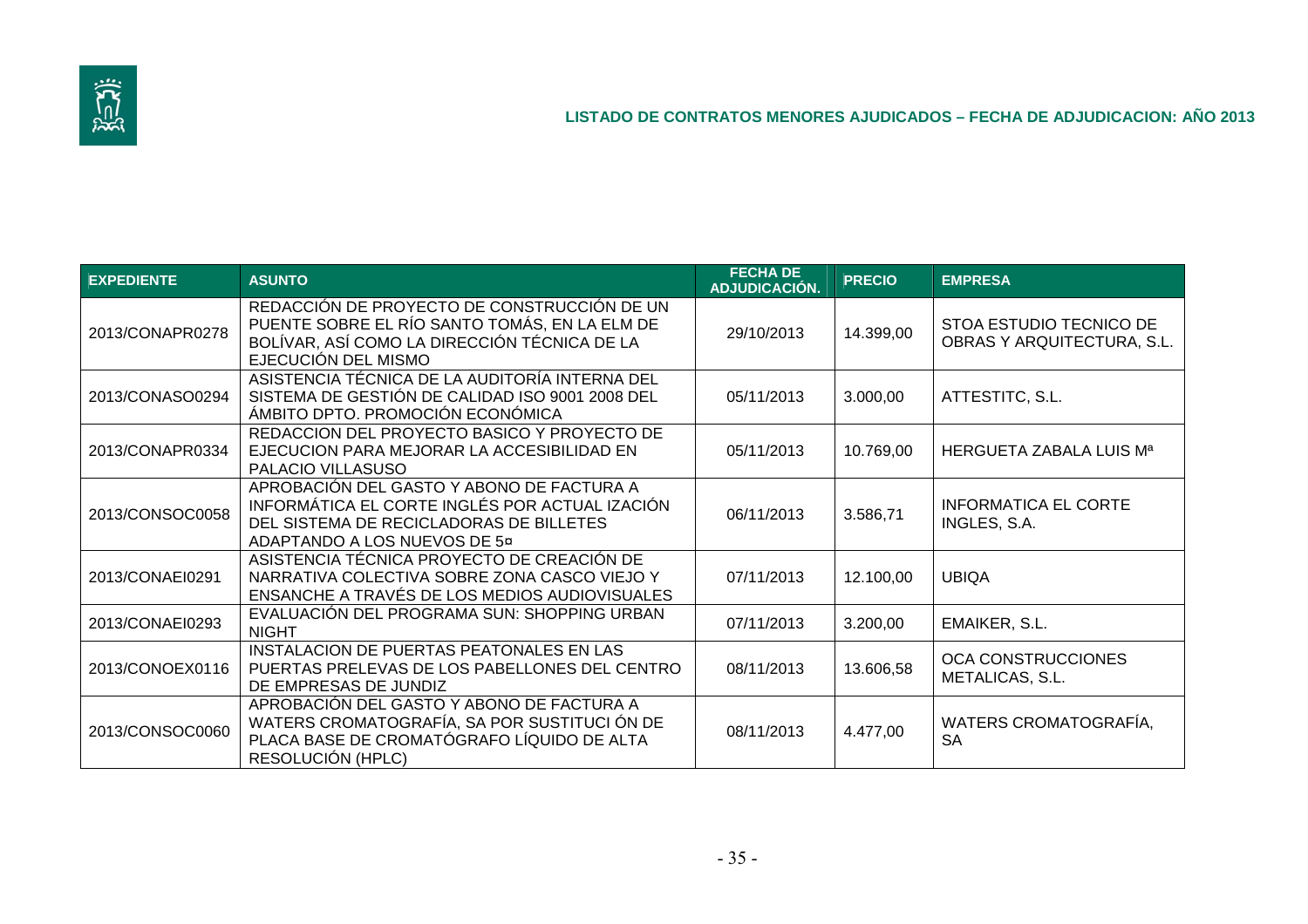

| <b>EXPEDIENTE</b> | <b>ASUNTO</b>                                                                                                                                                   | <b>FECHA DE</b><br>ADJUDICACIÓN. | <b>PRECIO</b> | <b>EMPRESA</b>                                     |
|-------------------|-----------------------------------------------------------------------------------------------------------------------------------------------------------------|----------------------------------|---------------|----------------------------------------------------|
| 2013/CONOOR0137   | RESTAURACIÓN DE CARPINTERÍA EXTERIOR DE<br>MADERA Y PIEZAS DE SILLERÍA EN FACHADA SUR DEL<br>CEPA PAULO FREIRE-FRANCIA                                          | 13/11/2013                       | 44.388,30     | LACUESTA Y MAZA S.L.                               |
| 2013/CONAEI0330   | ESTUDIO SOBRE FAMILIAS EN SITUACIÓN DE POBREZA<br>O RIESGO DE POBREZA EN LA CIUDAD DE VITORIA-<br><b>GASTEIZ</b>                                                | 14/11/2013                       | 11.979,00     | EMAIKER, S.L.                                      |
| 2013/CONAEI0315   | ELABORACIÓN Y DESARROLLO DEL PLAN DE<br>EXCAVACIÓN, SEGUIMIENTO AMBIENTAL Y REVISIÓN<br>DEL ANÁLISIS CUANTITATIVO DE RIESGOS PARA LAS<br>OBRAS DE AVDA, GASTEIZ | 19/11/2013                       | 11.060,61     | SITA SPE IBÉRICA, S.L.U.<br>(ANTIGUA ECOCAT, S.L.) |
| 2013/CONOOR0135   | OBRAS PARA MEJORAS EN LÍNEAS DE TUVISA 2013:<br>MARQUESINAS Y POSTES BUS DE ERREKALEOR                                                                          | 19/11/2013                       | 6.383,96      | CEMUSA CORP. EUROPEA DE<br>MOBILIARIO URBANO, S.A. |
| 2013/CONOOR0141   | APROBACIÓN DEL GASTO Y ADJUDICACIÓN DEL<br>CONTRATO MENOR DE OBRAS DE SOTERRAMIENTO DE<br>LA RED AÉREA DE BAJA TENSIÓN EN LA ELM DE<br><b>GOMETXA</b>           | 19/11/2013                       | 30.540,53     | <b>IBERDROLA DISTRIBUCIÓN</b><br>ELÉCTRICA S.A.U.  |
| 2013/CONOOR0142   | APROBACIÓN DEL GASTO Y ADJUDICACIÓN DEL<br>CONTRATO MENOR DE OBRAS DE SOTERRAMIENTO DE<br>RED AÉREA DE BAJA TENSIÓN EXISTENTE EN LA ELM DE<br>MIÑANO MAYOR      | 19/11/2013                       | 35.121,10     | <b>IBERDROLA DISTRIBUCIÓN</b><br>ELÉCTRICA S.A.U.  |
| 2013/CONOOR0130   | OBRAS DE CONSTRUCCIÓN DE PASO ELEVADO EN<br>CRUCE DE PORTAL DE BERGARA CON EL ANILLO VERDE<br>(ESKALMENDI)                                                      | 20/11/2013                       | 22.617,79     | <b>CONSTRUCCIONES AGUILLO</b><br>S.A.              |
| 2013/CONOOR0131   | OBRAS DE MEJORA DE LOS CAMINOS DEL ANILLO<br><b>VERDE DE VITORIA-GASTEIZ</b>                                                                                    | 20/11/2013                       | 20.493,00     | ZUBILLAGA SL, OBRAS Y<br><b>SERVICIOS</b>          |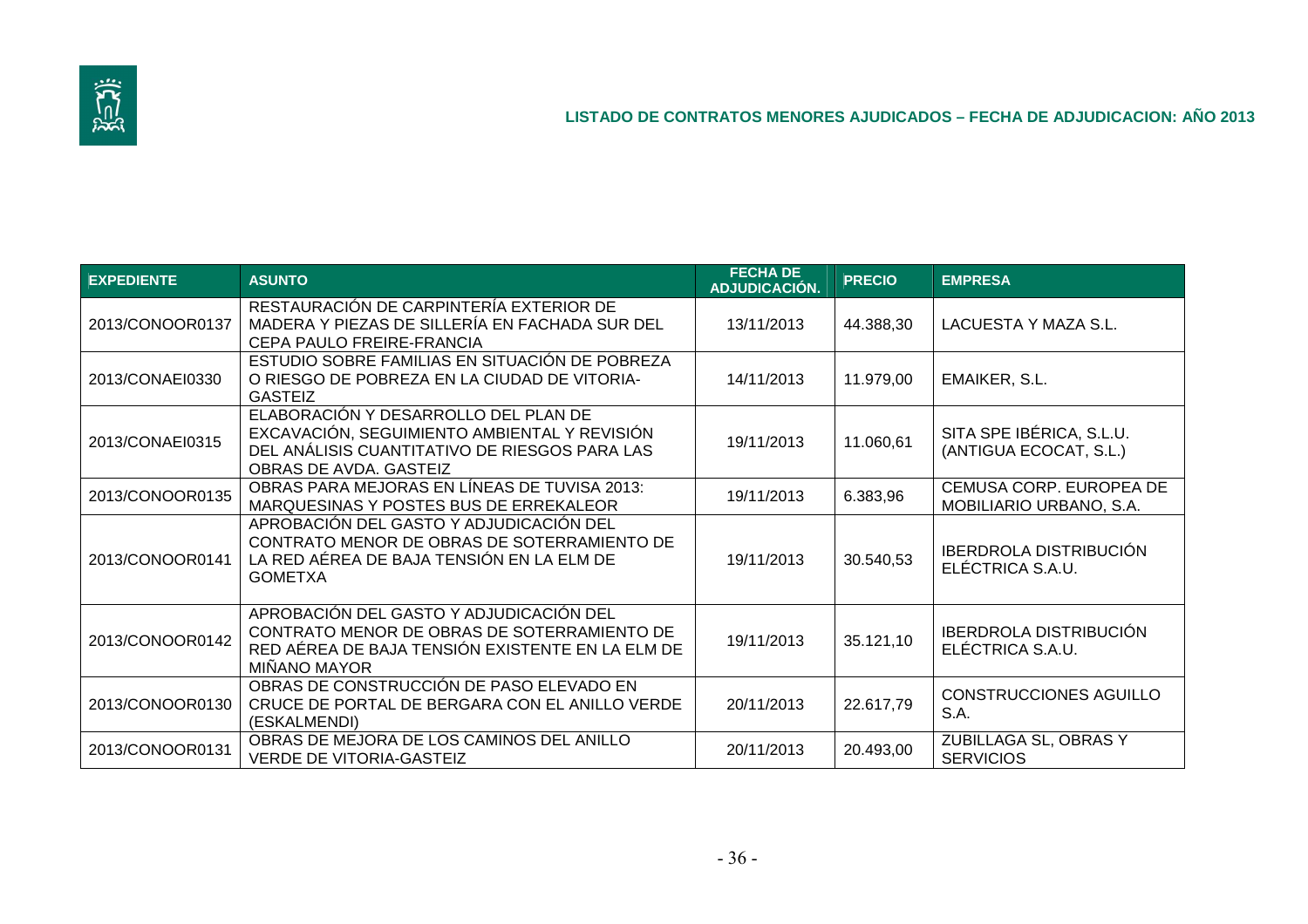

| <b>EXPEDIENTE</b> | <b>ASUNTO</b>                                                                                                                                                             | <b>FECHA DE</b><br>ADJUDICACIÓN. | <b>PRECIO</b> | <b>EMPRESA</b>                                                            |
|-------------------|---------------------------------------------------------------------------------------------------------------------------------------------------------------------------|----------------------------------|---------------|---------------------------------------------------------------------------|
| 2013/CONOOR0133   | INSTALACIÓN DE ALUMBRADO ORNAMENTAL DE PINOS<br>NAVIDEÑOS Y BELEN DE LA FLORIDA                                                                                           | 20/11/2013                       | 19.168,82     | ELCA MONTAJES ELECTRICOS<br>S.A.                                          |
| 2013/CONOOR0134   | OBRAS DE REFORMA DE INSTALACIONES GENERALES<br>DEL CEP RAMON BAJO, EN VITORIA - GASTEIZ                                                                                   | 20/11/2013                       | 37.857,03     | ARIAN, CONSTRUCCIÓN Y<br><b>GESTIÓN DE</b><br><b>INFRAESTRUCTURAS, SA</b> |
| 2013/CONASO0347   | ELABORACIÓN DE CONTENIDOS FORMATIVOS PRE VIOS<br>A LA PUESTA EN MARCHA DE UN PROGRAMA DE<br>FORMACIÓN E-LEARNING                                                          | 21/11/2013                       | 21.780,00     | ENTELGY IBAI, S.A.                                                        |
| 2013/CONOOR0145   | TRABAJOS DE MEJORA DEL TECHO EXTRACTOR DE LA<br>COCINA EN LA RESIDENCIA SAN PRUDENCIO                                                                                     | 21/11/2013                       | 6.927,25      | FRIO INDUSTRIAL Y<br>HOSTELERÍA ALAVESA S.L                               |
| 2013/CONASP0351   | GESTIÓN DEL PORTAL ASOCIATIVO "ELKARTEAK.INFO",<br>EJERCICIO 2014                                                                                                         | 25/11/2013                       | 12.000,00     | <b>SARTU</b>                                                              |
| 2013/CONSOC0056   | SUMINISTRO E INSTALACIÓN DE UN ENLACE DE FIBRA<br>ÓPTICA ENTRE C.C. LAKUA Y PINTOR VERA FAJARDO 5<br>(DPTO. TECNOLOGÍAS DE LA INFORMACIÓN)                                | 26/11/2013                       | 13.955,66     | HERMOSA S.A.                                                              |
| 2013/CONSOC0057   | SUMINISTRO, INSTALACIÓN Y CONFIGURACIÓN DE UN<br>RADIO ENLACE ENTRE EL EDIFICIO SOCIAL DE LAS<br>PISCINAS DE GAMARRA Y REPROGRAFÍA                                        | 26/11/2013                       | 4.719,00      | NEXMACHINA SOLUTIONS S.L.                                                 |
| 2013/CONAEI0332   | ENCUESTA A LA CIUDADANÍA DE VITORIA-GAST EIZ PARA<br>LA RECOGIDA DE INFORMACIÓN SOBR E LA<br>PERCEPCIÓN DE LA MISMA SOBRE EL MOV IMIENTO<br>ASOCIATIVO Y LA PARTICIPACION | 27/11/2013                       | 15.064,50     | QUOR, S.L.                                                                |
| 2013/CONSOC0059   | SUMINISTRO DE MATERIAL DE EQUIPAMIENTO PARA LAS<br>SALAS DE REUNIONES DE LAS CASAS DE ASOCIACIONES<br>ROGELIA DE ALVARO E ITZI AR.                                        | 27/11/2013                       | 6.531,19      | MECANOGRAFICA GASTEIZ,<br>S.L.                                            |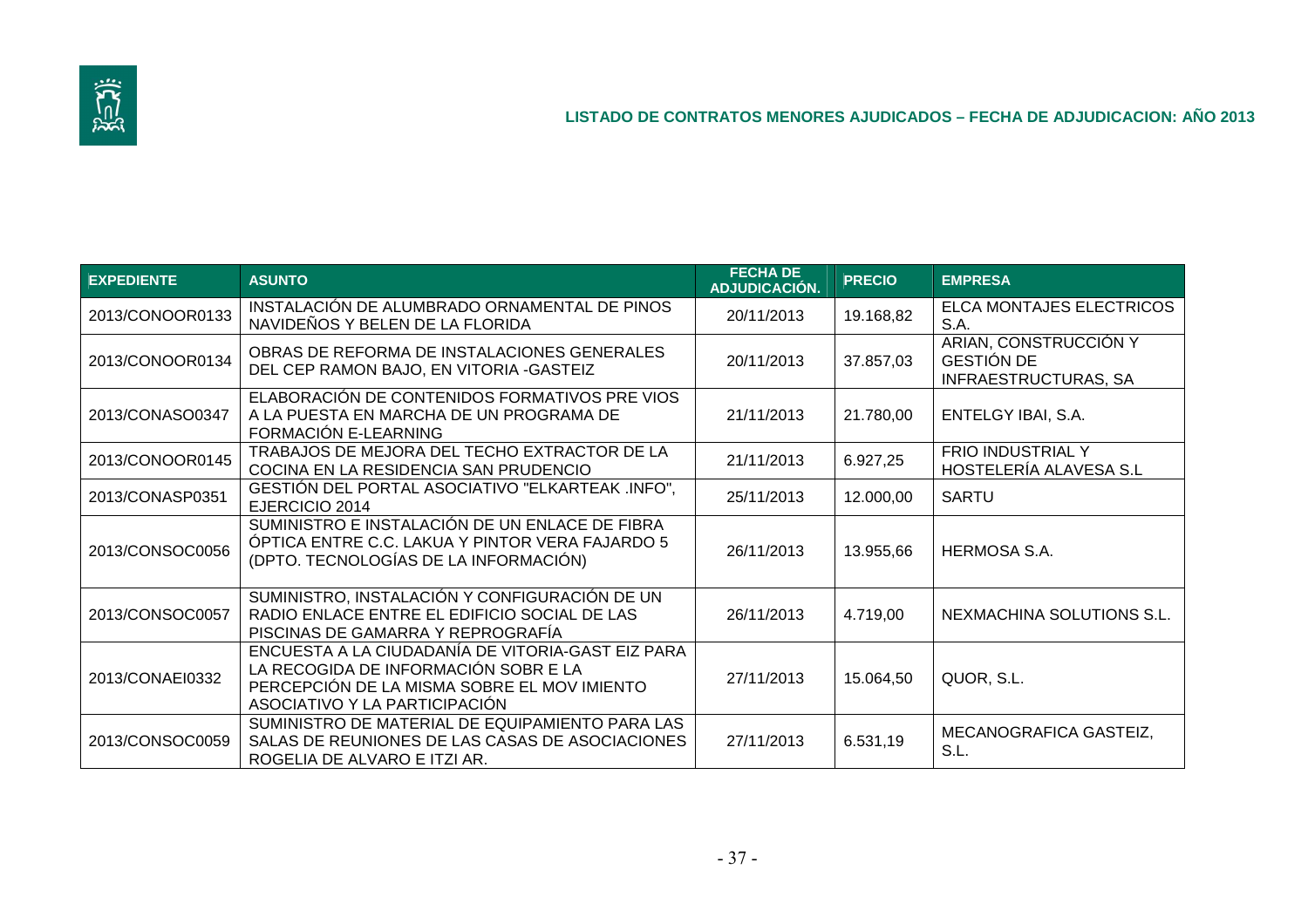

| <b>EXPEDIENTE</b> | <b>ASUNTO</b>                                                                                                         | <b>FECHA DE</b><br><b>ADJUDICACIÓN.</b> | <b>PRECIO</b> | <b>EMPRESA</b>                                          |
|-------------------|-----------------------------------------------------------------------------------------------------------------------|-----------------------------------------|---------------|---------------------------------------------------------|
| 2013/CONASP0370   | ORGANIZACIÓN DE LA ESCUELA DE JÓVENES<br><b>ESCRITORES</b>                                                            | 27/11/2013                              | 6.000,00      | PATXI ZUBIZARRETA<br><b>DORRONSORO</b>                  |
| 2013/CONASP0322   | SERVICIO DE FORMACIÓN PARA IMPULSAR LA<br>PRESENCIA Y EL USO DEL EUSKERA EN EL ÁMBITO DEL<br>OCIO Y DEL DEPORTE       | 28/11/2013                              | 7.800,00      | IÑAKI EIZMENDI ARSUAGA                                  |
| 2013/CONASO0323   | TRABAJOS DE DEFINICIÓN Y PUESTA EN MAR CHA DE<br>LA ESTRATEGIA DE MARCA PARA EL PROYECTO<br>"GASTEIZKO KAFE ANTZOKIA" | 28/11/2013                              | 18.997,00     | IÑIGO FERNÁNDEZ OSTOLAZA                                |
| 2013/CONSPE0062   | SOPORTE Y MANTENIMIENTO DE LA RED WIFI MUNICIPAL                                                                      | 28/11/2013                              | 12.584,00     | NEXTEL S.A.                                             |
| 2013/CONOOR0143   | OBRAS DE PLANTACIÓN DE PARCELAS DE<br>TECNOSUELOS EN EL VERTEDERO DE GARDELEGUI                                       | 28/11/2013                              | 21.370,84     | <b>REPOBLACIONES</b><br>FORESTALES EUSKALDUNAK<br>S. L. |
| 2013/CONOOR0150   | TRABAJOS DE PINTURA DE DISTINTOS ESPACIOS Y<br>CARPINTERIA DE FACHADA EN RESIDENCIA LOS<br><b>ARQUILLOS</b>           | 28/11/2013                              | 8.847,07      | PINTURAS GAVI R/ AITOR<br><b>GARCIA VILAR</b>           |
| 2013/CONASO0357   | ASISTENCIA TÉCNICA PARA LA ORGANIZACIÓN DE<br>JORNADA SOBRE CONCILIACIÓN Y<br><b>CORRESPONSABILIDAD</b>               | 28/11/2013                              | 6.600,00      | <b>MAYO CABERO ELOINA</b>                               |
| 2013/CONASO0359   | PROYECTO DE PARENTALIDAD POSITIVA EN EL PLAN<br>LOCAL DE INFANCIA Y ADOLESCENCIA                                      | 28/11/2013                              | 3.500,00      | UNIVERSIDAD DEL PAIS<br><b>VASCO</b>                    |
| 2013/CONASO0348   | ACTIVIDAD DE SENSIBILIZACIÓN PARA LA TRANSMISIÓN<br>DEL EUSKERA EN LA FAMILIA                                         | 29/11/2013                              | 11.979,00     | KULTUR KABIA ZERBITZUAK,<br>S.L.                        |
| 2013/CONASP0360   | ESTUDIO "CULTURA EN EUSKERA EN VITORIA-G ASTEIZ                                                                       | 29/11/2013                              | 21.780,00     | HUHEZI, S. COOP.                                        |
| 2013/CONASO0355   | DESARROLLO DE REVISIÓN DE PROCEDIMIENTOS DE<br>SOPORTE A LA GESTIÓN DEL BUZÓN CIUDADANO                               | 02/12/2013                              | 20.670,00     | <b>ODEI SA</b>                                          |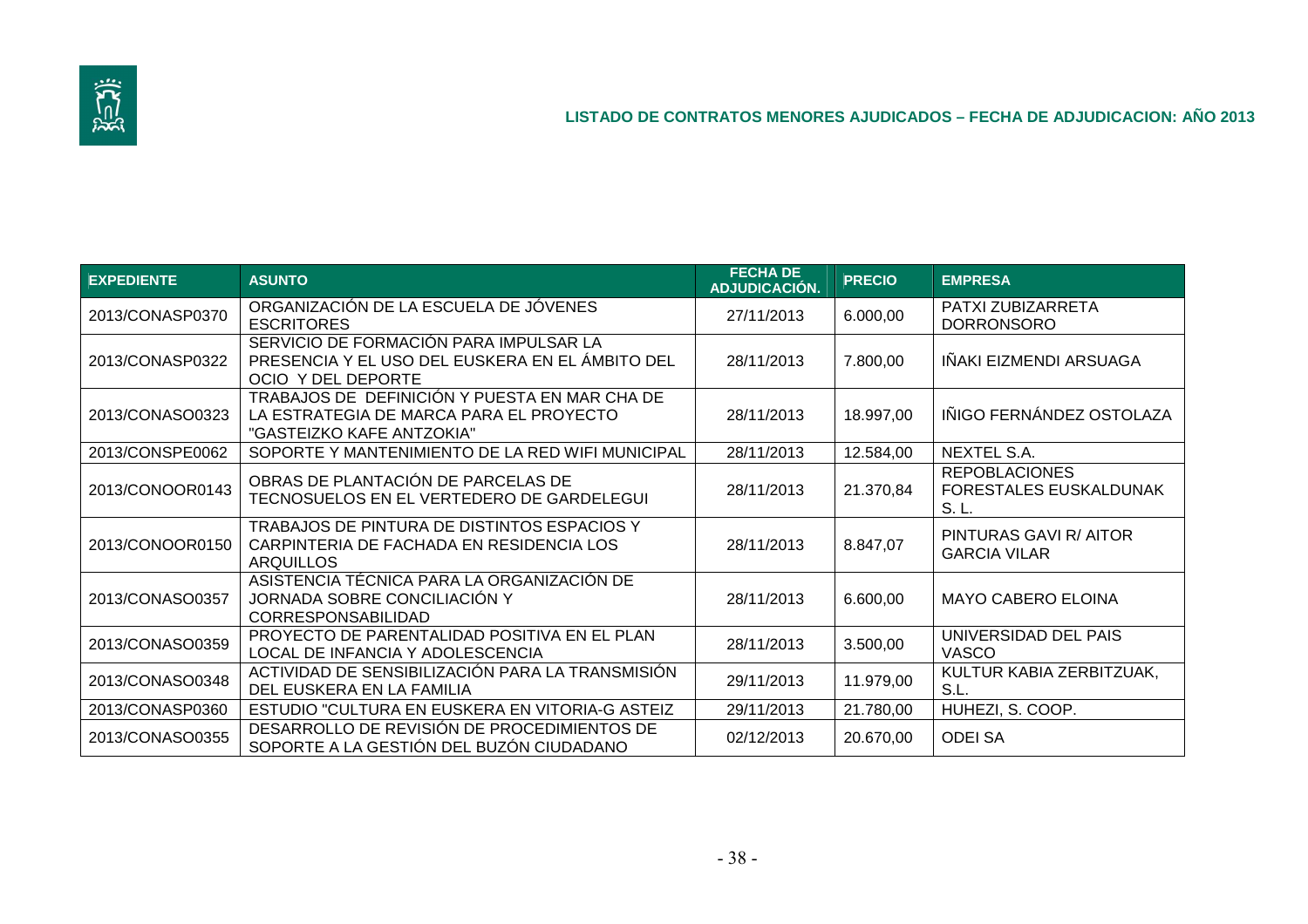

| <b>EXPEDIENTE</b> | <b>ASUNTO</b>                                                                                                                                                             | <b>FECHA DE</b><br><b>ADJUDICACIÓN.</b> | <b>PRECIO</b> | <b>EMPRESA</b>                       |
|-------------------|---------------------------------------------------------------------------------------------------------------------------------------------------------------------------|-----------------------------------------|---------------|--------------------------------------|
| 2013/CONASO0361   | ELABORACIÓN CONTENIDOS FORMATIVOS PARA<br>EXTENSIÓN A LAS OFICINAS DE ATENCIÓN DE LA 1º<br>FASE DE LA TRAMITACIÓN ELECTRÓNICA CON<br>DIGITALIZACIÓN DOCUMENTACIÓN ENTRADA | 03/12/2013                              | 20.570,00     | ENTELGY IBAI, S.A.                   |
| 2013/CONSOC0074   | ADQUISICIÓN DE ALTAVOCES AUTOAMPLIFICADOS PARA<br>LA SALA FRANCISCO DE VITORIA                                                                                            | 03/12/2013                              | 6.328,30      | SARIKI ARABA, S.L.                   |
| 2013/CONOOR0151   | AMPLIACION DE PATIO INFANTIL LATERAL Y NIVELACION<br>CON SALIDA DE EMERGENCIA EN EL CP ARANTZABELA                                                                        | 03/12/2013                              | 18.606,99     | <b>CONSTRUCCIONES AZAROA</b><br>S.L. |
| 2013/CONOOR0136   | OBRAS DE ARREGLO DE BACHES EN LAS ELM DE<br>GAMARRA MAYOR, MONASTERIOGUREN Y YURRE, DEL<br>TÉRMINO MUNICIPAL DE VITORIA-GASTEIZ                                           | 04/12/2013                              | 29.669,93     | FIRMES ALAVESES, S.A.                |
| 2013/CONOOR0140   | REPARACIÓN DE BACHES Y PAVIMENTO DE UNA ZONA<br>EN LA ELM DE ARGANDOÑA DEL TÉRMINO MUNICIPAL DE<br><b>VITORIA-GASTEIZ</b>                                                 | 04/12/2013                              | 25.108,09     | FIRMES ALAVESES, S.A.                |
| 2013/CONASP0349   | TRABAJOS DE CONTROL DE LOS DORMIDEROS<br>URBANOS DE ESTORNINO EN LA CIUDAD DE VITORIA-<br>GASTEIZ. CAMPAÑA 2013-2014                                                      | 04/12/2013                              | 7.344,70      | LOCUS AVIS, S.L.                     |
| 2013/CONOOR0153   | TRABAJOS DE INSTALACION DE PASAMANOS EN PLANTA<br>PRIMERA DE APARTAMENTOS TUTELADOS PABLO<br><b>NERUDA</b>                                                                | 04/12/2013                              | 4.878,72      | TALLERES BELTRAN Y ARANA,<br>S.A.    |
| 2013/CONOOR0154   | TRABAJOS DE SUSTITUCION DE SALVAESCALERAS EN<br><b>EL TEATRO PRINCIPAL</b>                                                                                                | 04/12/2013                              | 11.946,00     | ELECTRA VITORIA S.COOP.<br>LTDA.     |
| 2013/CONAEI0373   | ESTUDIO SOBRE LAS NECESIDADES Y POSIBILI DADES<br>DE INSERCIÓN DE LA PERSPECTIVA DE GÉNERO EN LOS<br>PROGRAMAS DEL SERVICIO DE EUSKERA DEL AYUNT.<br>DE VITORIA-GASTEIZ.  | 04/12/2013                              | 6.000,00      | ELHUYAR-ZUBIDE, S.L.U.               |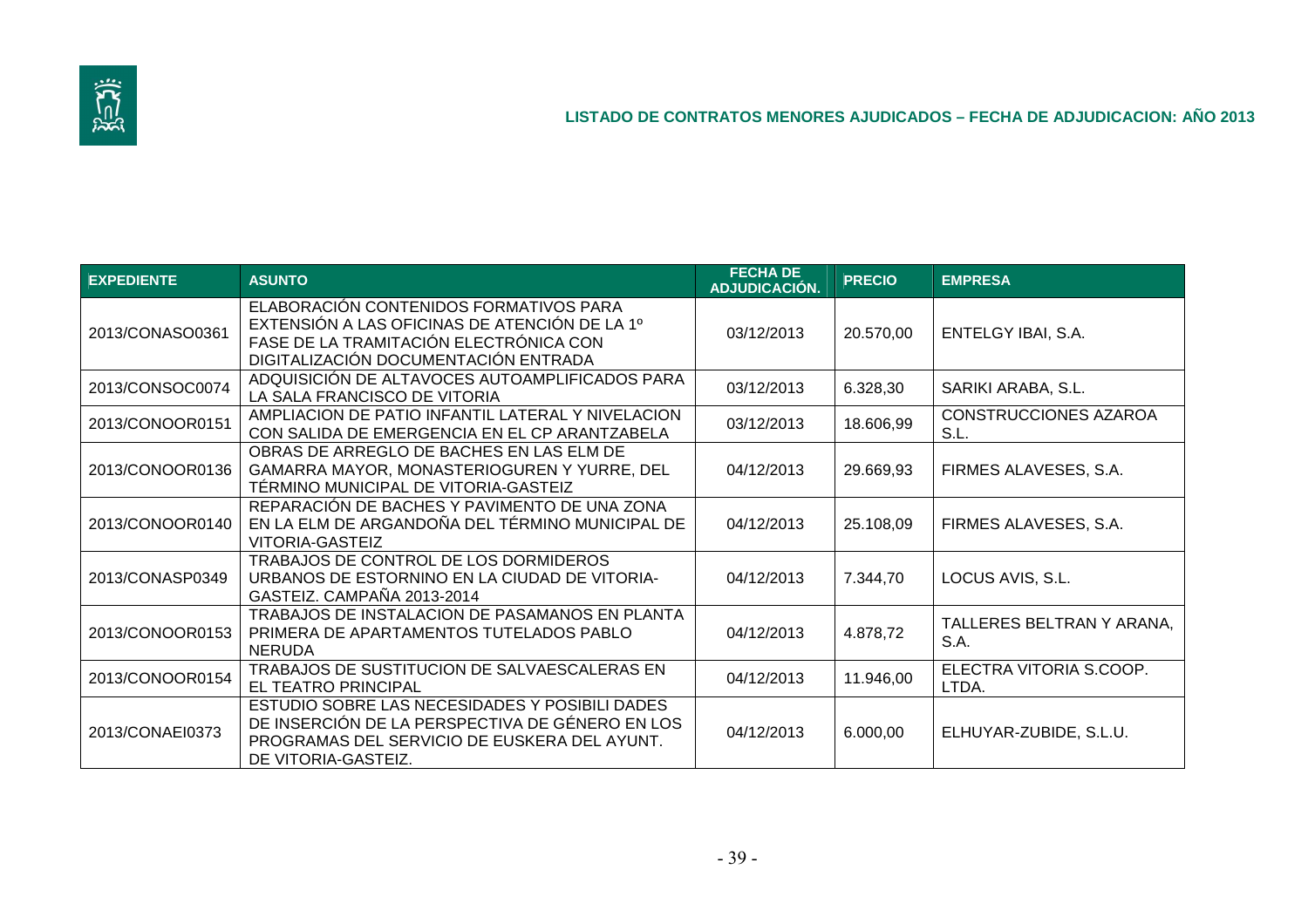

| <b>EXPEDIENTE</b> | <b>ASUNTO</b>                                                                                                                                                      | <b>FECHA DE</b><br><b>ADJUDICACIÓN.</b> | <b>PRECIO</b> | <b>EMPRESA</b>                                                              |
|-------------------|--------------------------------------------------------------------------------------------------------------------------------------------------------------------|-----------------------------------------|---------------|-----------------------------------------------------------------------------|
| 2013/CONSOC0072   | SUMINISTRO DE CIENTO CINCUENTA ABRIGOS PARA EL<br><b>SPEIS</b>                                                                                                     | 05/12/2013                              | 5.993,13      | KIROLAK ZUBIAURRE, S.L.                                                     |
| 2013/CONASO0369   | CONTRATO MENOR ESTUDIO CUALITATIVO<br>"PERCEPCIONES Y EXPECTATIVAS DE LA POBLACION<br>INMIGRANTE EXTRANJERA DE VITORIA-GASTEIZ"                                    | 09/12/2013                              | 10.527,00     | CPS ESTUDIOS DE MERCADO<br>Y OPINIÓN                                        |
| 2013/CONASO0369   | CONTRATO MENOR ESTUDIO CUALITATIVO<br>"PERCEPCIONES Y EXPECTATIVAS DE LA POBLACION<br>INMIGRANTE EXTRANJERA DE VITORIA-GASTEIZ"                                    | 09/12/2013                              | 15.712,09     | <b>JOSE ANTONIO OLEAGA</b><br><b>PARAMO</b>                                 |
| 2013/CONSPE0061   | RENOVACION DEL DERECHO DE USO DE LAS<br>SUSCRIPCIONES Y SOPORTE DE SOFTWARE DE IBM<br><b>BAJO PASSPORT ADVANTAGE Y SWMA</b>                                        | 12/12/2013                              | 19.578,95     | BT ESPAÑA, COMPAÑÍA DE<br>SERVICIOS GLOBALES DE<br>TELECOMUNICACIONES, S.A. |
| 2013/CONOEX0144   | ADECUACIÓN DEL LOCAL SITO EN CORRERÍA 70 PARA<br>AMPLIACIÓN DEL SEMILLERO DE EMPRESAS DEL CASCO<br>MEDIEVAL. INICIATIVA URBANA FEDER 2007 2013 50%<br>COFINANCIAC. | 13/12/2013                              | 3.170,08      | CRISTALERIA SAN MATEO, S.L.                                                 |
| 2013/CONSOC0069   | ADQUISICIÓN DE LICENCIAS DE IBM DB2 PARA<br><b>DESARROLLO</b>                                                                                                      | 17/12/2013                              | 3.952,20      | BT ESPAÑA, COMPAÑÍA DE<br>SERVICIOS GLOBALES DE<br>TELECOMUNICACIONES, S.A. |
| 2013/CONSOC0078   | ADQUISICIÓN DE LECTORES DE CÓDIGOS DE BARRAS<br>INALAMBRICOS PARA TODAS LAS BIBLIOTECAS<br><b>MUNICIPALES</b>                                                      | 18/12/2013                              | 7.657,97      | SISTEMAS INFORMÁTICOS<br>MODULARES DE ÁLAVA, S.L.                           |
| 2013/CONOOR0146   | OBRAS DE CREACIÓN DE UN NUEVO PASO PEATONAL<br>EN LA CALLE LA PAZ, EN VITORIA- GASTEIZ                                                                             | 19/12/2013                              | 17.804,98     | <b>CONSTRUCCIONES AGUILLO</b><br>S.A.                                       |
| 2013/CONOOR0148   | OBRAS DE CAMBIO DE UBICACIÓN Y AUMENTO DE<br>POTENCIA DE CENTRO DE TRANSFORMACIÓN<br>DENOMINADO "ULLIVARRI ARRAZUA"                                                | 19/12/2013                              | 42.140,61     | ELECTROTÉCNICA DE URBINA<br>S.A.                                            |